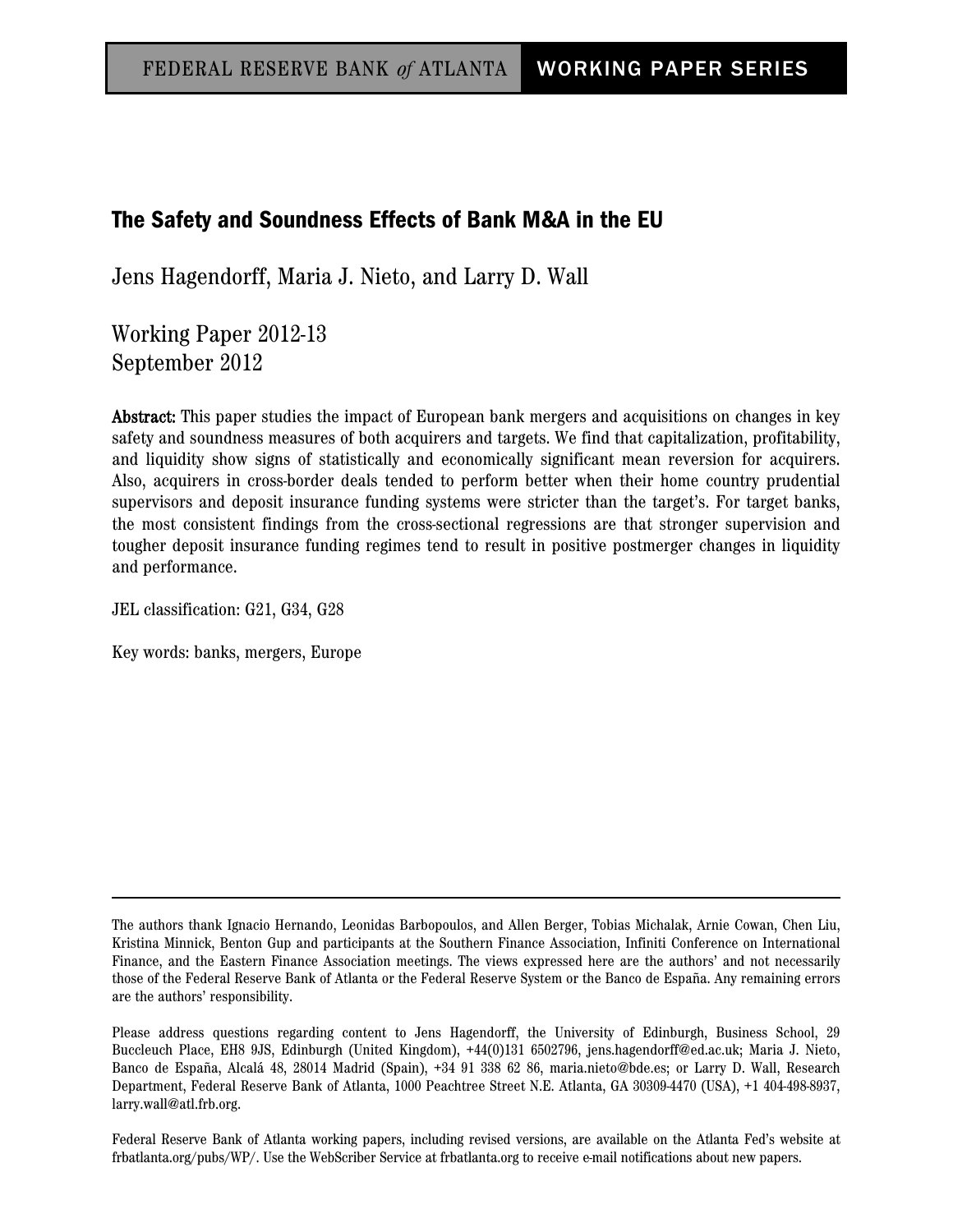# **The Safety and Soundness Effects of Bank M&A in the EU**

## **1. Introduction:**

This paper examines post-merger changes in the balance sheets and operating performance of acquiring and target banks in the European Union before the start of the global financial crisis with an emphasis on the implications for bank safety and soundness. The EU has a policy of encouraging cross-border mergers as a way of developing a single market for financial services with the adoption of the euro providing added emphasis on integrated financial markets in the eurozone. Bank mergers, both within country and across Member States in the EU, may come with an added benefit in the form of safer banks as weaker banks are taken over and financially strengthened. Additionally, bank mergers may result in stronger post-merger groups to the extent that the target imports the benefits from relatively stricter consolidated supervision. Alternatively, mergers could come with the cost of financially weaker acquirers and targets. Banks could become weaker and more dependent upon the safety net if they are able to reduce the effectiveness of regulation either by exploiting new opportunities for regulatory arbitrage between countries or by obtaining greater influence over the prudential supervisors in its home country—especially for purely domestic mergers (i.e. banks that could become "too-big-to-fail"). Further, unlike studies of post-merger changes in U.S. banks, we can provide some evidence on the effect of prudential supervision and deposit insurance. The problem with studies that focus exclusively on U.S. mergers is that those banks face a relatively homogenous set of prudential and deposit insurance regulations. In contrast banks in the EU can have substantially different regulatory and deposit insurance systems subject only to the minimum harmonization.

 Our analysis focuses on three variables of interest to prudential supervisors: (1) capitalization as proxied by the equity capital to total assets ratio, (2) performance as proxied by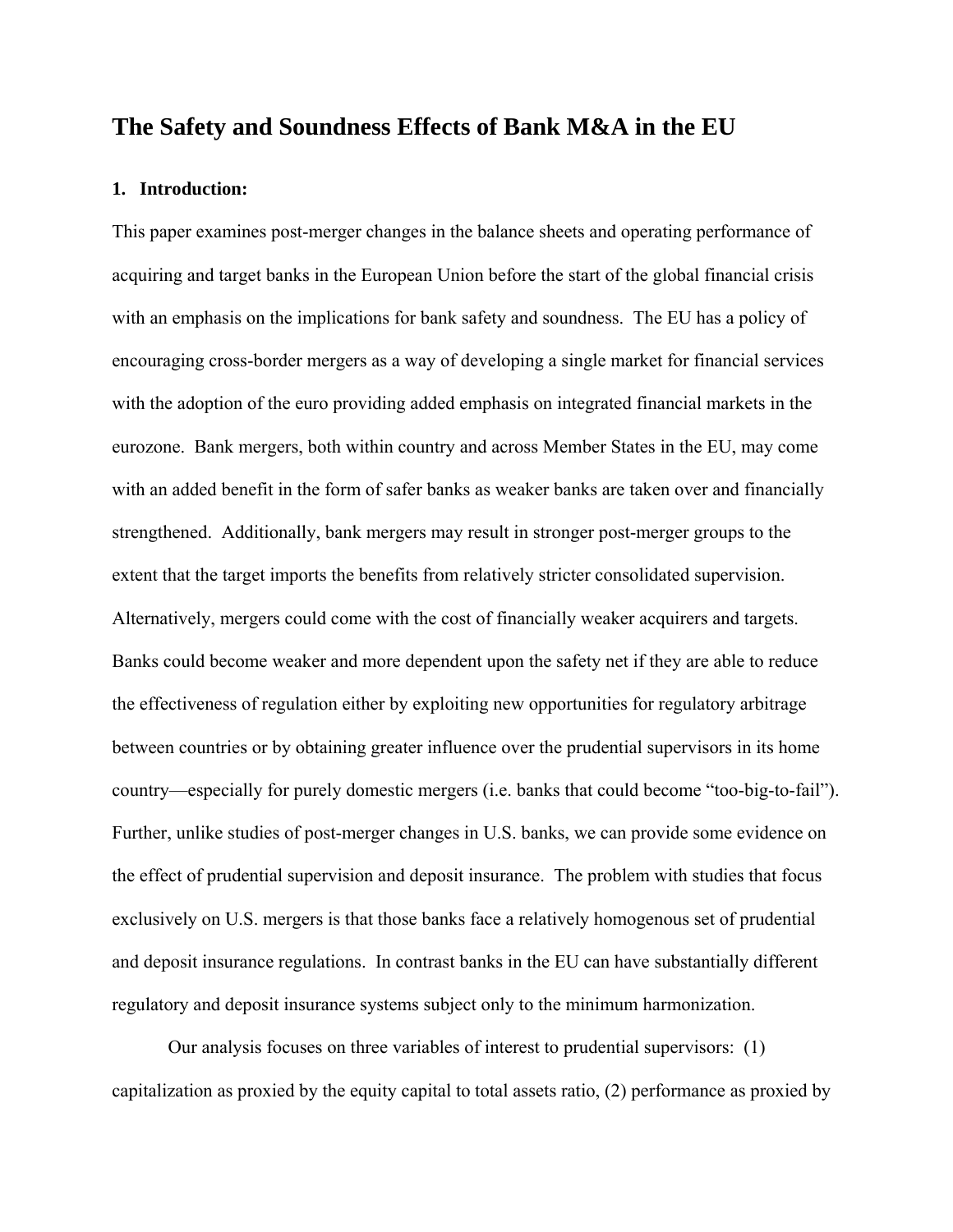return on assets (ROA), and (3) liquidity as proxied by the funding ratio (the ratio of liquid assets to the sum of customer deposits and short-term funding). Bank capitalization has long been the focus of prudential supervisors as banks with more capital have a greater solvency buffer for dealing with unfavorable shocks to asset values and have easier access to liquidity in the markets. Higher performance similarly creates a larger buffer providing greater ability to absorb adverse shocks to asset values and greater ability to rebound as conditions improve. Liquidity also provides a buffer from unfavorable shocks but in the form of time rather than loss absorption. If a bank absorbs an adverse shock with low liquidity buffers, it may come under considerable stress to obtain liquidity in the market in the short term, whereas banks with large liquidity buffers will have time to demonstrate their underlying solvency to the market. Moreover, even if a bank is insolvent after an adverse shock, the supervisors will likely have more time to respond to the insolvency if the bank is more liquid.

 It should be highlighted that our empirical analysis explores post-merger changes both in the acquirer and the target from one year prior to two years after completion of a merger. This is, we attempt to fully isolate the short-term impact of mergers and acquisitions (M&As) on variables of special interest to prudential supervisors taking into consideration the stringency of their prudential regulation and safety net support via deposit insurance.<sup>[1](#page-2-0)</sup>

 There is a substantial literature on bank mergers, with Berger, Demsetz and Strahan (1999) referencing 250 papers in their survey on bank consolidation and DeYoung, Evanoff and Molyneux ([2](#page-2-1)009) referencing another 150 papers in their survey of the post-2000 literature.<sup>2</sup>

 $\overline{a}$ 

<span id="page-2-0"></span> $<sup>1</sup>$  Note that we use the terms regulation / supervision interchangeably for the purpose of this paper.</sup>

<span id="page-2-1"></span> $2^2$  See also Rhoades (1994), Amel, Barnes, Panetta and Salleo (2004), and Jones and Critchfield (2005) for surveys of the bank merger literature.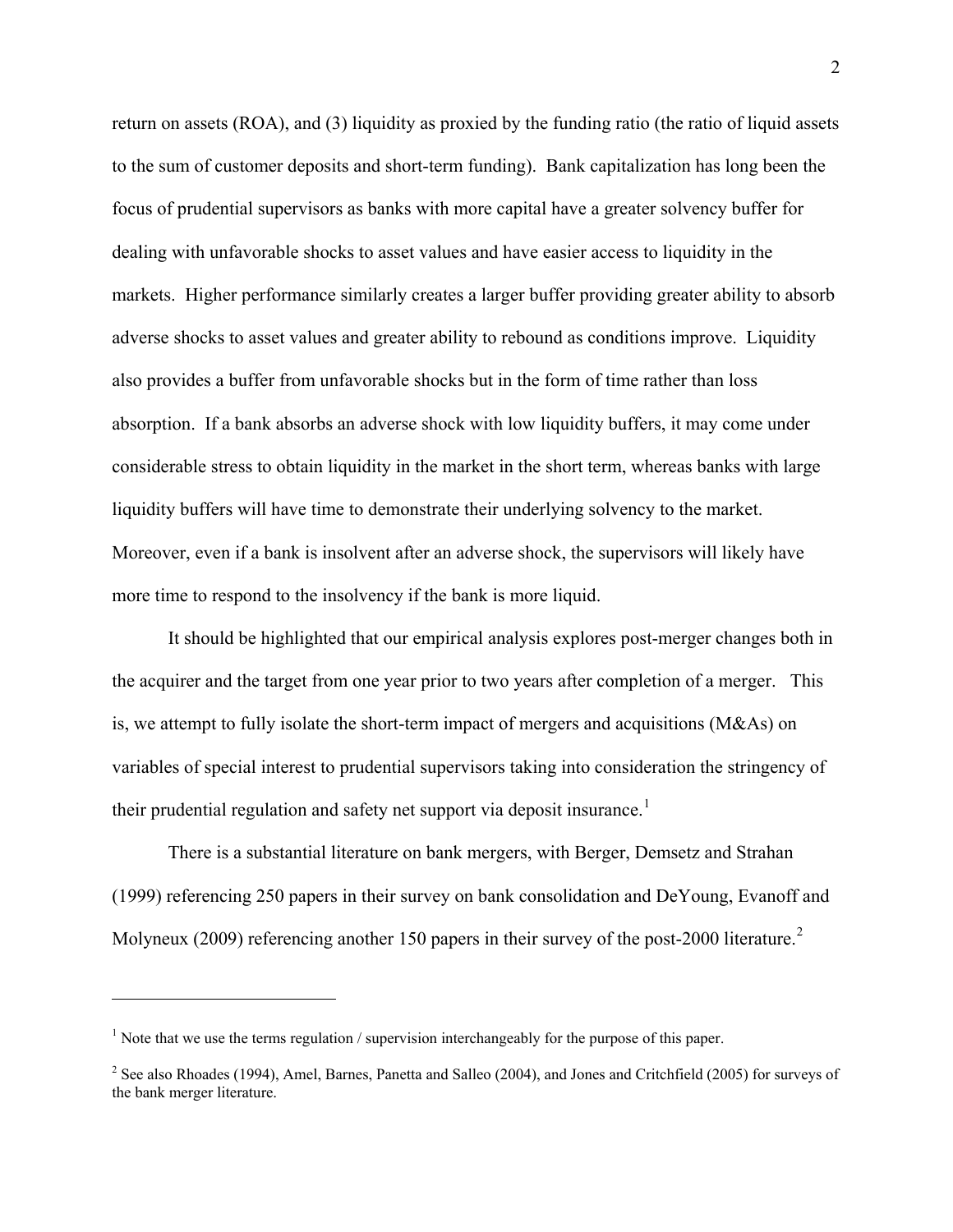Most of the studies referenced in these two papers focus on the large literature analyzing U.S. takeovers, but both papers also include some discussion of the smaller literature on bank consolidation in Europe. However, only a fraction of these studies overlap with the issues addressed in this paper and we are not aware of any recent study that examines the post-merger changes in the banks´ financial ratios from a prudential supervisory perspective in the EU.

 The remainder of the paper is organized as follows. The literature review is in the next section. The third section develops a multivariate model, while the fourth section reviews the data and provides univariate statistics. The fifth section presents our model results, while concluding remarks and policy implications are provided in the final section.

### **2. Literature review**

 $\overline{a}$ 

 The causes and consequences of bank takeovers have been analyzed in the literature from a variety of perspectives. The following brief overview focuses on the implications of different types of merger studies for post-merger changes in bank profitability, capital and liquidity.

 The first step in the merger process is that of determining whether the bank is going to participate in a merger and, if so, whether as an acquirer or target. The part of the Berger, Demsetz and Strahan survey that addresses this issue focuses on the relative efficiency of the two parties before the takeover. Their summary suggests that more efficient acquirers tend to buy less efficient targets in the U.S. and Europe. More recently Hannon and Pilloff (2009) find that acquirers tend to purchase less profitable targets in the U.S. $3$  Most specifications in Hernando, Nieto and Wall's (2009) analysis of bank takeovers in Europe find a significant positive

<span id="page-3-0"></span> $3$  Hannon and Pilloff (2009) also find evidence that banks with lower capital to asset ratios are more likely to be acquired. However, this finding does not necessarily have any implications for post-merger changes in capital under their preferred explanation.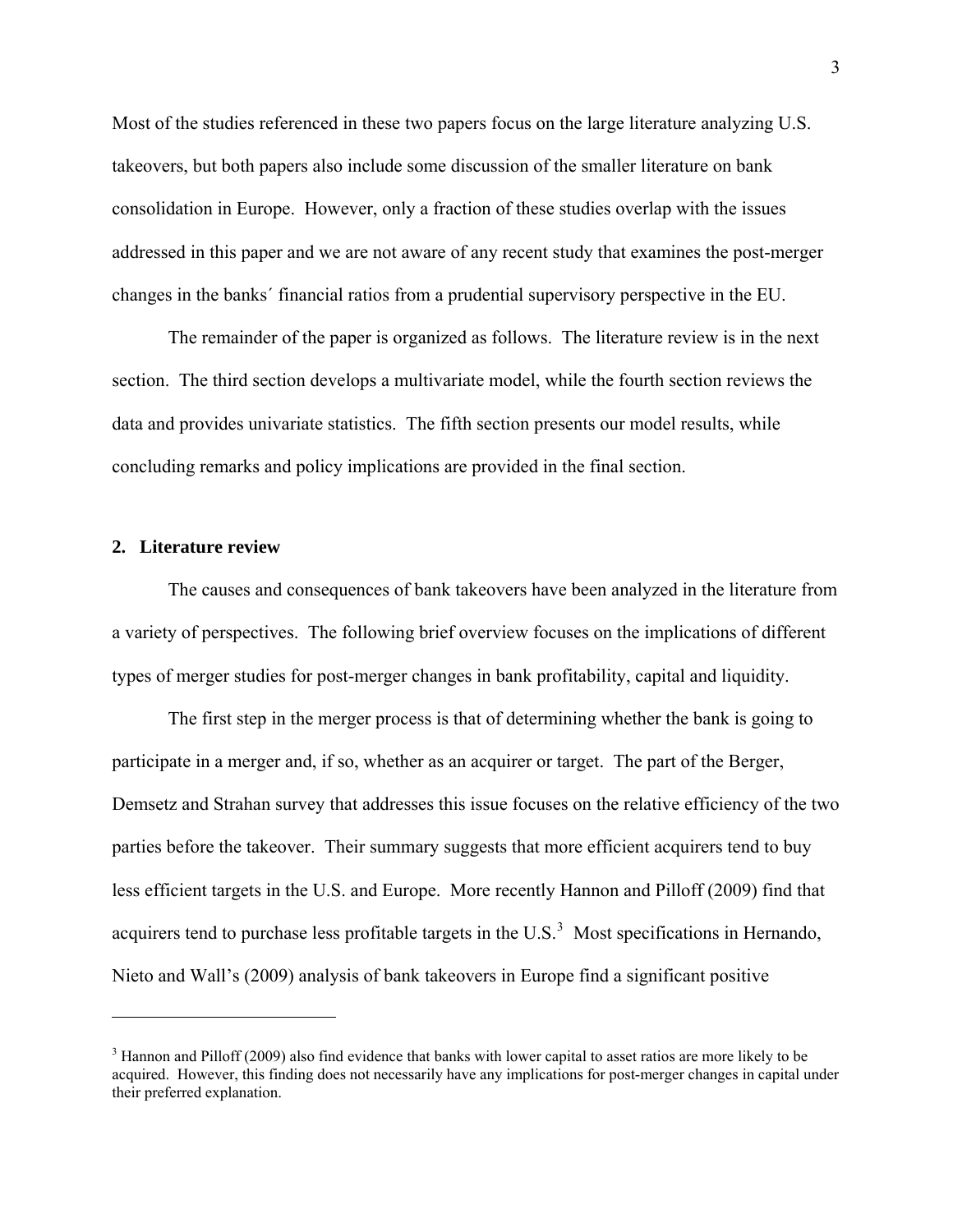coefficient on the cost to income ratio of the target but an insignificant coefficient on the return on average assets.

 Along with the determination of which institutions are acquired, the literature has also examined the prices paid for bank acquisition targets. The issue addressed by this literature that is most relevant to this paper is whether the prices paid are consistent with acquirers seeking to reduce their exposure to supervisory discipline and possibly increase their risk profile. Benston, Hunter and Wall (1995) examine bank merger premiums paid and fail to find evidence that acquirers purchase more risky banks. Several recent studies suggest, however, that banks seek to reduce their regulatory burden. Brewer and Jagtiani (2007) find evidence that banking organizations will pay a premium to targets in order to grow above the thresholds associated with being 'too-big-to-fail'. Two recent studies of European mergers also find evidence of regulatory avoidance and acquirers seeking to become too-big-to-fail. Hagendorff, Hernando, Nieto and Wall (2011) find that the premiums paid in European mergers are significantly lower in countries with stricter regulatory and stronger deposit insurance regimes. However, when takeovers are separated into domestic and cross-border takeovers, the impact of regulatory and deposit insurance regimes is only significant for domestic mergers. By contrast, Carbo-Valverde et al. (2009) find that banks which had engaged in cross-border M&A activity extract higher safety net subsidies and that these banks did not become more efficient. Their findings are consistent with the deposit insurance put hypothesis. Molyneux, Schaeck, and Zhou (2010) also find that listed bank merger premiums paid are positively correlated with the probability of banks becoming too-big-to-fail. A third type of evidence comes from studies of changes in shareholder wealth of publicly traded participants in bank takeovers. In terms of overall results, DeYoung, Evanoff, and Molyneux (2009) find a divergence between the studies in the 1980s and 1990s versus those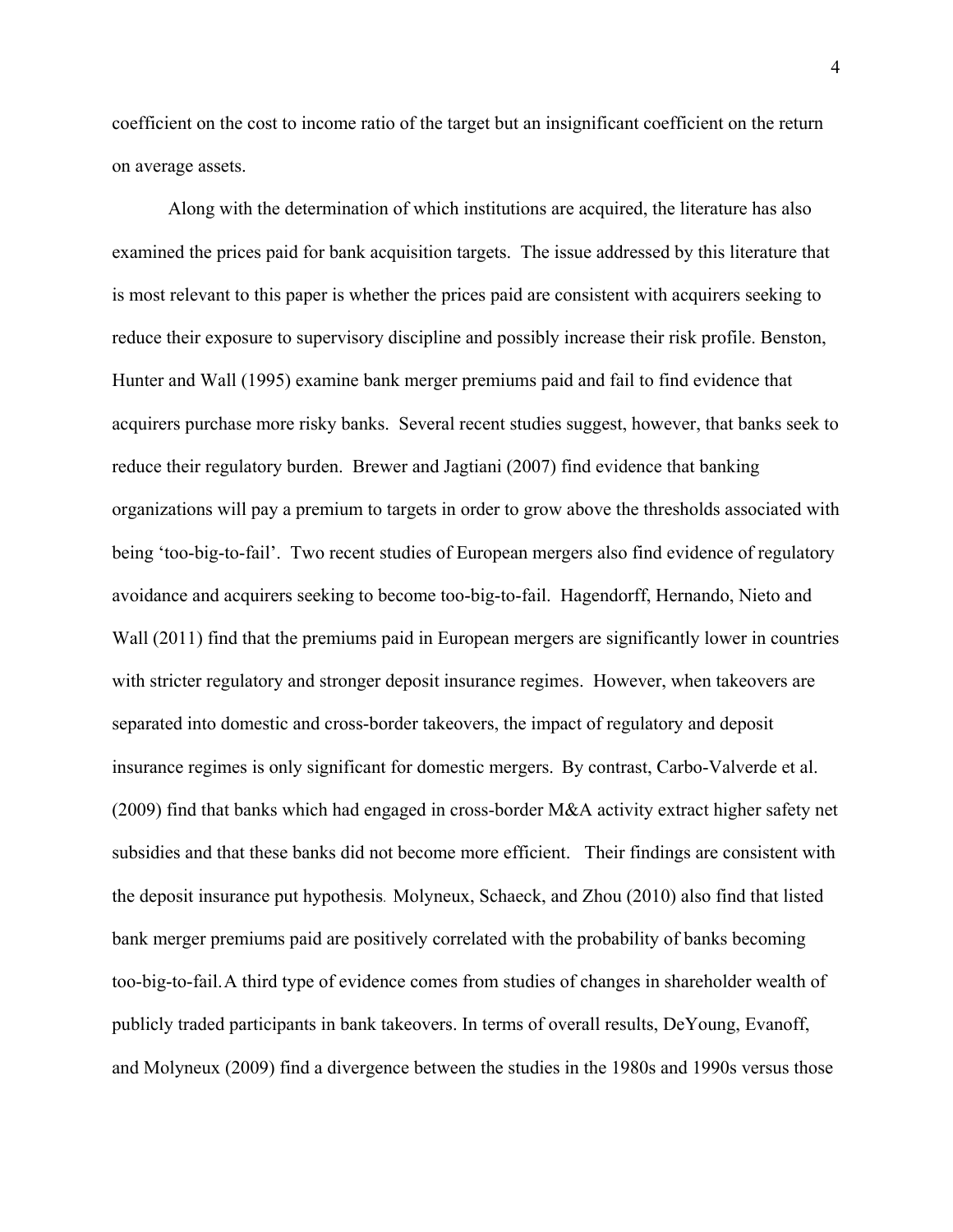in the 2000s. The earlier literature typically found that targets obtain positive abnormal returns, acquirers earned small negative returns and the combined returns were statistically insignificant or economically small. More recently, only European bank deals have increased shareholder value (Hagendorff, Collins and Keasey, 2008). Beitel, Schiereck and Wahrenburg (2004) find that for their sample of European takeovers the coefficient on the relative cost-to–assets ratio is significant for targets but not for bidder returns or combined returns. They fail to find a significant relationship between shareholder returns and pre-merger profitability. Campa and Hernado (2006) find that relatively smaller targets have higher announcement returns for a sample of bank and non-bank financial takeovers in Europe. Beccalli and Frantz (2009) show that bank M&As cause a slight deterioration in return on equity, cash flow return and profit efficiency.

 Some studies have also examined post-merger changes in the target or acquirer or both. Berger, Demsetz, and Strahan (1999) review studies of post-merger profitability (ROA and ROE) and the findings of studies using production functions for estimates of post-merger changes x-efficiency. The post-merger profitability studies tended to be split between improved profitability and no change in profitability. Their survey also concludes that the results of analyzing changes in cost x-efficiency concur with simpler ratio-based cost studies that bank mergers produce little or nothing in terms of cost reductions—albeit there was some evidence of improvement if the participants were less efficient than their peers. Vander Vennet (2002) analyzes changes in cost and profit efficiency for a sample of European cross-border mergers. He finds evidence of an increase in profit efficiency but not in cost efficiency.<sup>[4](#page-5-0)</sup> Hagendorff and

 $\overline{a}$ 

<span id="page-5-0"></span><sup>&</sup>lt;sup>4</sup> However, Vander Vennet (2002) also notes that there may be various short-run barriers to improving cost efficiency for European takeovers.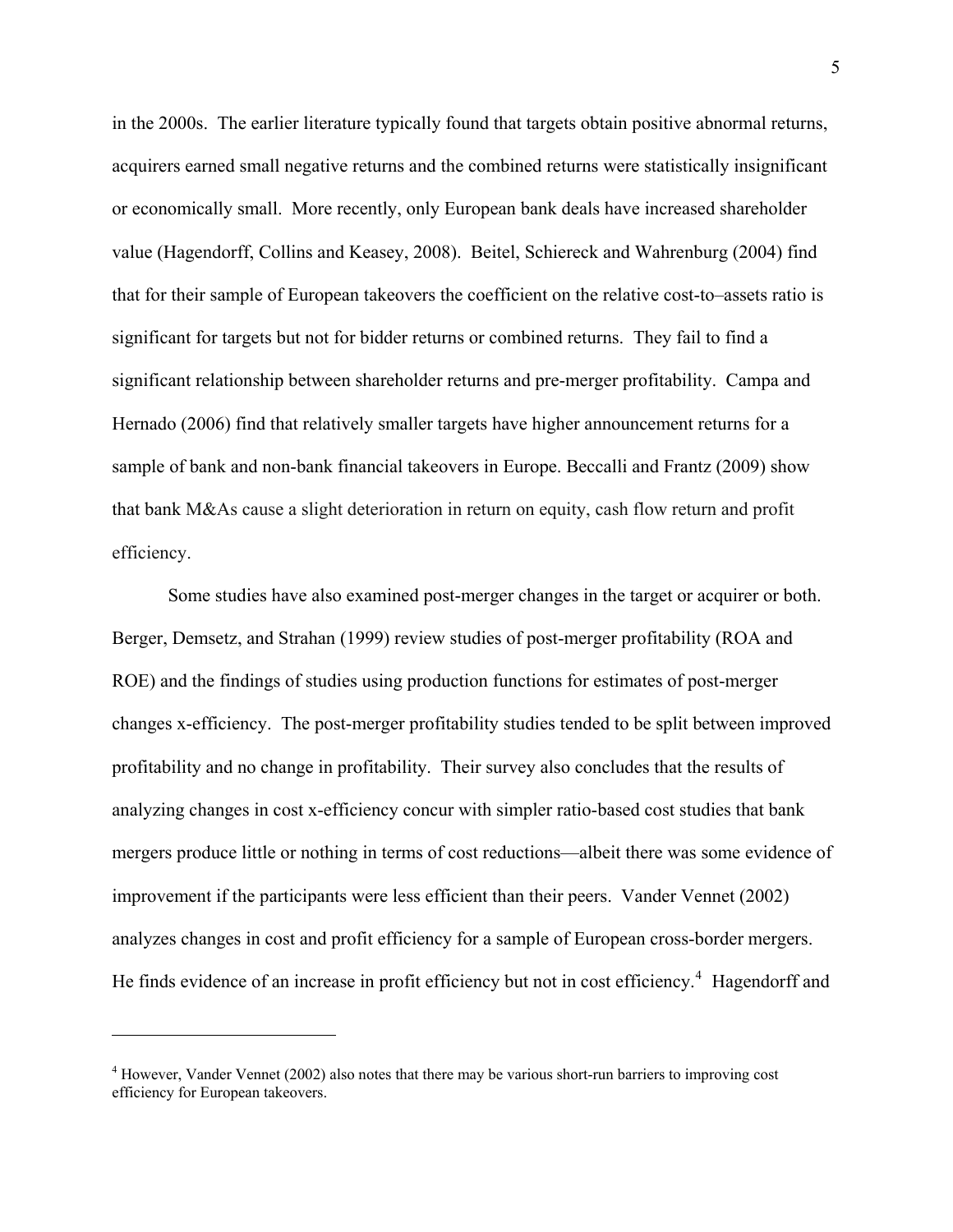Keasey (2009) find evidence of lower cost ratios post-merger in their sample of European banks with accompanying reductions in lending activity.

 Another issue explored by the literature is the role of the extent of similarity (or relatedness) of the pre-merger target and the acquirer on various aspects of bank takeovers. Many studies incorporate one aspect of pre-merger similarity into the analysis, such as measures of relative size or efficiency. Surveys of this literature by Altunbaş and Marqués (2008) and DeYoung, Evanoff and Molyneux (2009) find that mergers that increased product line focus produced higher abnormal returns. Additionally, Altunbaş and Marqués (2008) provide new evidence that focusing mergers resulted in better performance for domestic takeovers but that the nature of the strategic aspect was important for cross-border mergers. For example, they find that differences in their premerger credit risk strategies were associated with higher performance whereas greater differences in cost structure were associated with lower performance.

 Thus, the issues of post-merger changes in profitability and capital have been touched upon in the literature using a variety of different approaches. The evidence supporting the hypothesis that bank mergers lead to higher profitability post-merger is weak at best. There also is some evidence that bank mergers are used as a tool to become larger, perhaps with the goal of becoming too-big-to-fail. This study analyzes the immediate post-merger changes in three variables of special interest to supervisors (solvency, liquidity and profitability) while controlling for the stringency of national prudential regulatory frameworks as well as explicit safety net support in the form of deposit insurance.

The closest paper to this paper is Carbo-Valverde, Kane and Rodriguez-Fernandez (2012). The authors focus on changes in estimated fair values of deposit insurance for banks that do and do not engage in cross-border mergers. Their measure of deposit insurance value is a

6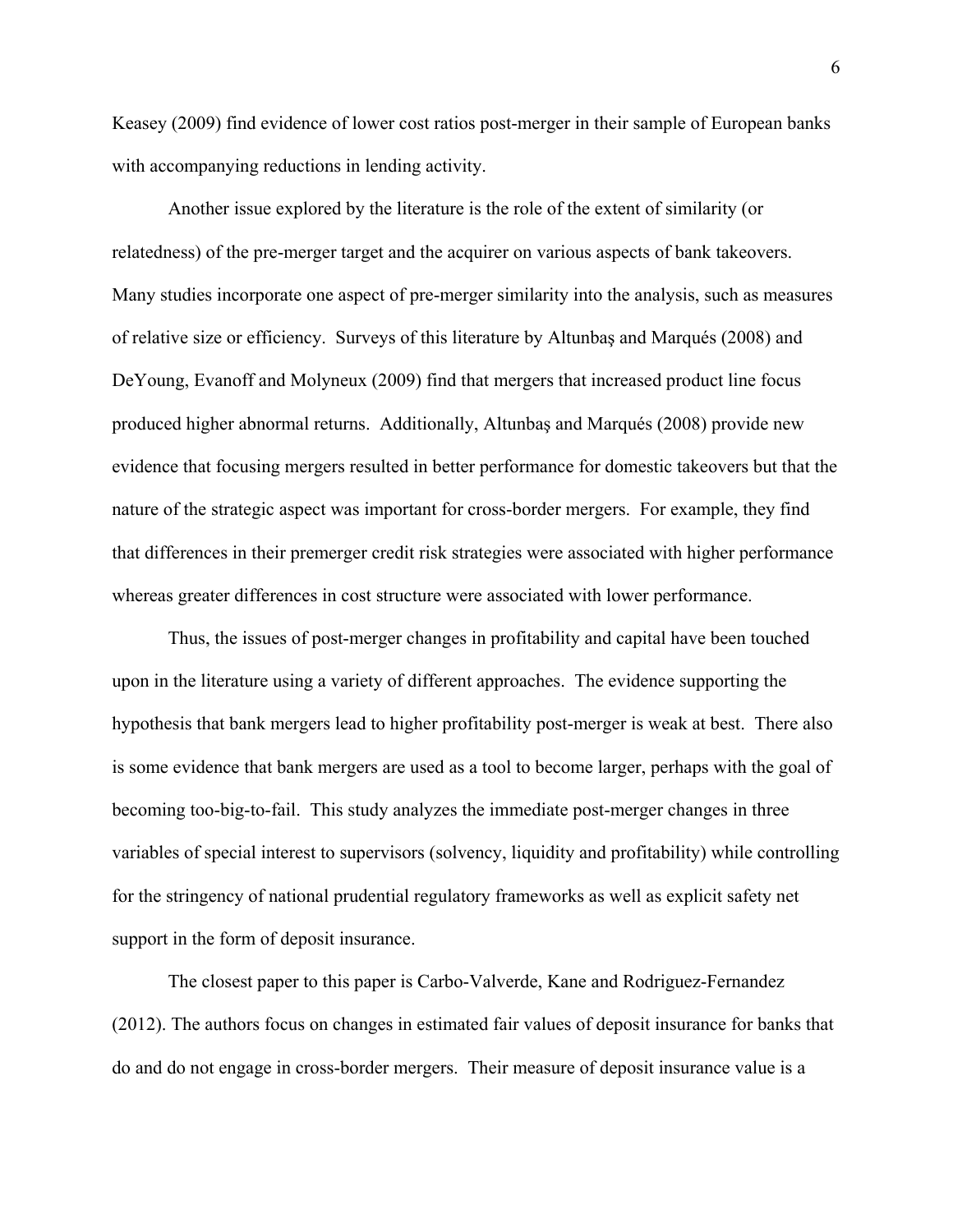potentially more comprehensive measure of changes in risk but it relies on return volatility estimates that may increase for reasons that do not necessarily suggest the acquisition caused the acquirer to become more risky. The present paper adds to Carbo-Valverde et al. (2012) in a variety of ways.

First, based on our sample, often times the target is tiny relative to the acquirer suggesting that changes in the acquirer's strategy may be responsible for both the acquisition and the increase in the measured risk of the acquirer. Indeed, in our subsample of 41 cross-border takeovers, the median value of target assets is only 1.6 percent of acquirer assets. While Carbo-Valverde et al. (2012) use a somewhat different time period and a different method of identifying mergers, the results from our sample suggest that a large fraction of the cross-border observations is likely to consist of large acquirers buying tiny targets. As an alternative that provides some information on the impact of larger acquirers buying small targets, we also include in our analysis those targets that retain separate bank charters.

Second, assuming the target is large enough to materially impact the acquirer's financial condition, both accounting and market measures of deposit insurance values are potentially vulnerable to the merger causing greater variability of returns for reasons that do not necessarily imply a higher risk of failure. Accounting measures of risk may capture post-merger write downs of asset values and possibly temporarily higher personal expense as the firms are integrated. Market measures of return volatility may reflect an increase in the news related to the combined bank's future operations, both news that suggests greater downside risk and greater upside potential. Unfortunately, as one expands the post-merger time period to avoid noise from their consolidation, one also begins to pick up other events unrelated to the merger. Thus, rather than focusing on risk estimates, this paper focuses more narrowly on returns.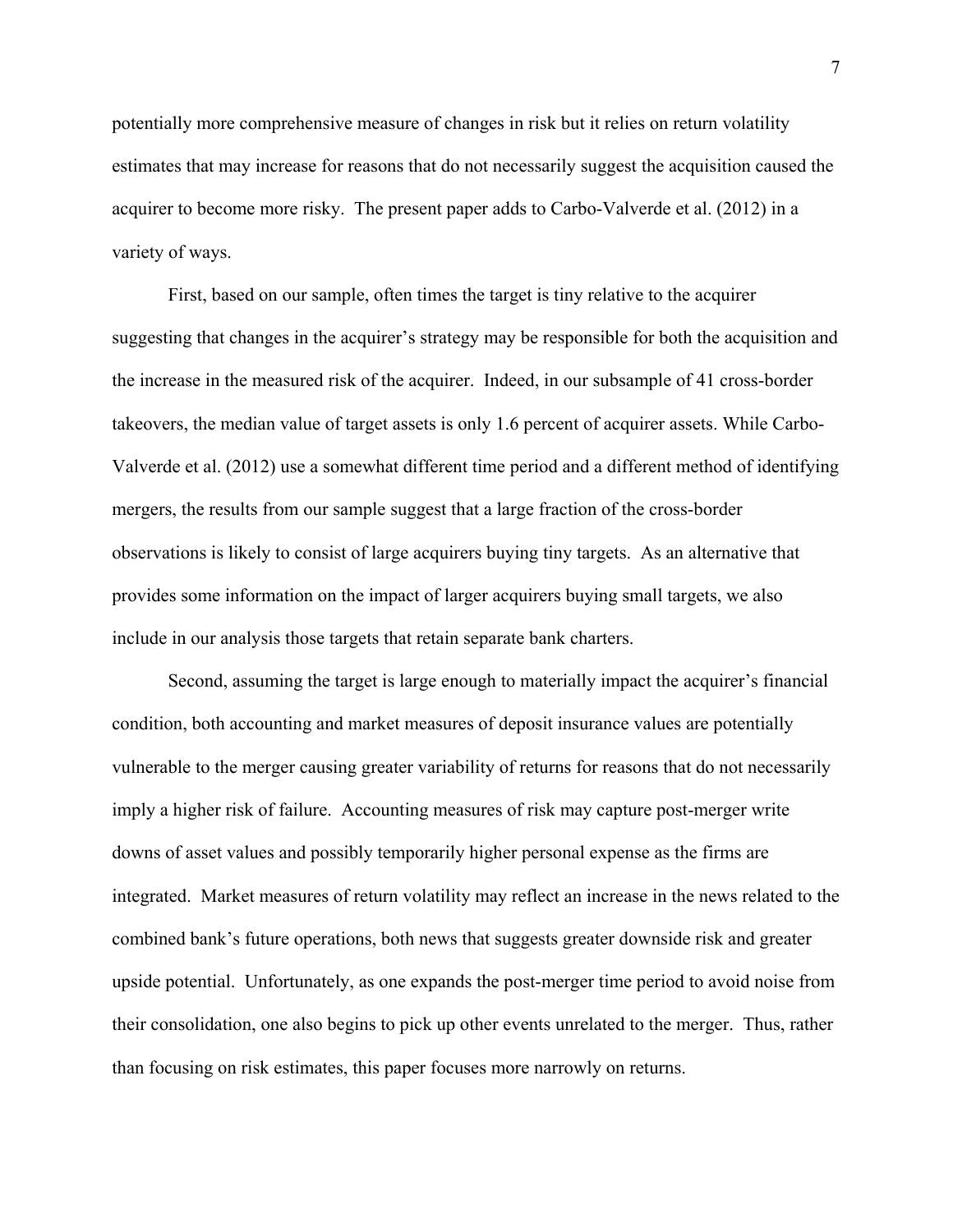An additional difference between this paper and Carbo-Valverde et al. (2012) is in the analysis of regulatory arbitrage. Their paper conjectures that the differences are due to regulatory arbitrage across borders but does not include any measures of regulatory arbitrage potential. By contrast, our paper includes measures for both the acquirer and the target. Further, we not only have a measure of prudential regulatory strength but also deposit insurance funding practices as systems with ex ante, risk-based funding may reduce the extent to which the banks could benefit from regulatory arbitrage.

### **3. Model**

 To analyze the factors that determine changes in solvency, liquidity and profitability on acquirer and target banks in a multivariate setting, we estimate the following regression model.

Post-mrgr change<sub>ij</sub> = 
$$
\alpha + \beta_1
$$
 control<sub>j</sub> +  $\beta_2$  relatedness<sub>j</sub> +  $\beta_3$  regulatory<sub>j</sub> +  $\varepsilon_{i,j}$ , (1)

*where* 

*Post-mrgr changei,j =* changes in *i* for bank *j* between years -1 to +2 relative to the merger completion year*.* Financial variables are measured separately for the target and for the acquirer. For targets, we compare unconsolidated bank data before and after a deal. For acquiring banks, we compare pre-merger values for the acquirer with post-merger data for the consolidated banking group. *controlj =* vector of control variables for firm type *j, relatednessj =* vector of relatedness variables for firm type *j, regulatoryj =* vector of regulatory variablesfor firm type *j, i* = set of dependent variables which are capitalization (*capasset*  which is the equity-to-assets ratio)*,* performance (*ROA =* return on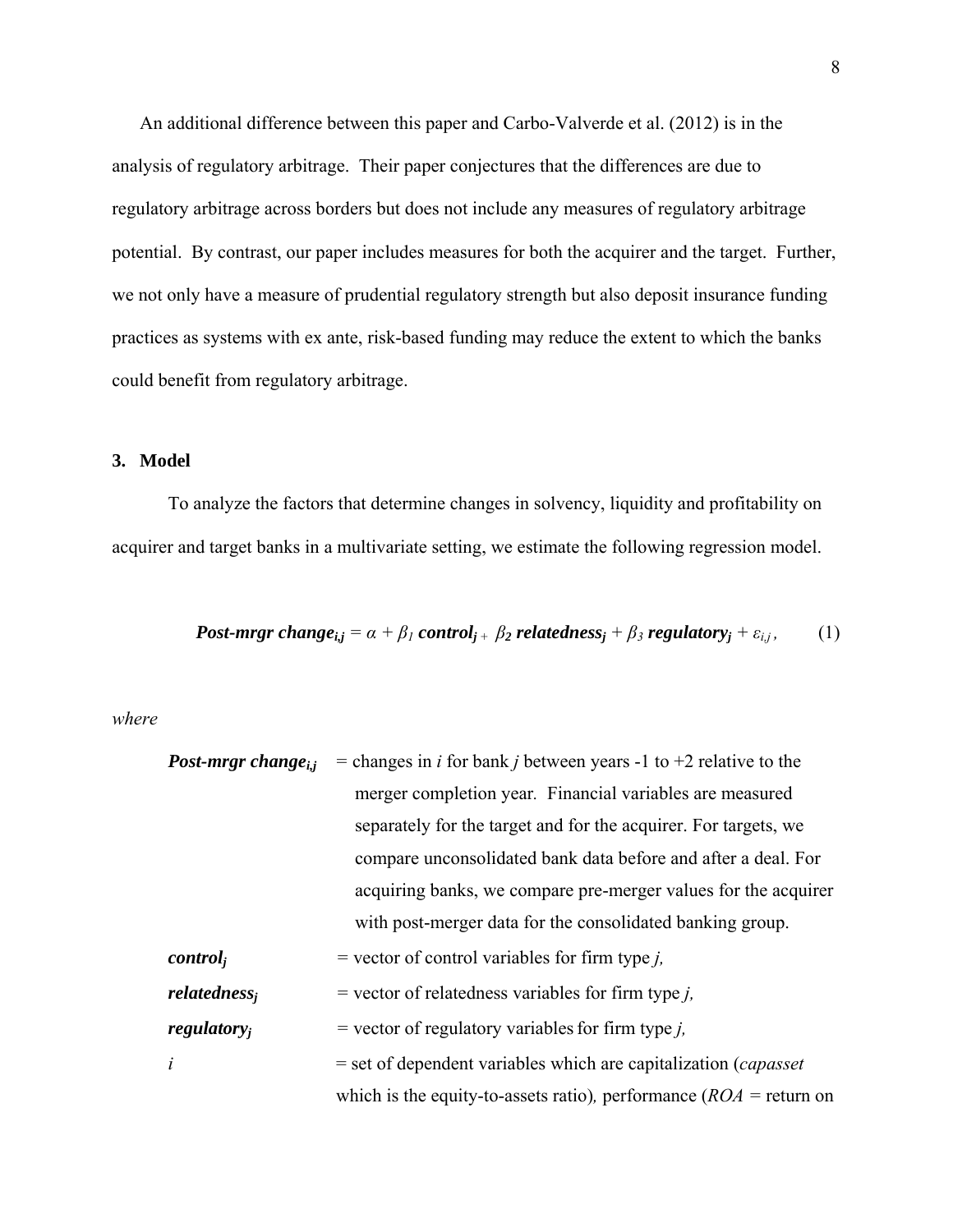assets), and liquidity (*liquid =* liquid assets [trading assets and loans with less than three months to maturity] scaled by customer funding and funding with a maturity of less than three months. Merger-related changes between years -1 and +2 are denoted by the prefix *d* (d*capasset,* d*ROA,* and d*liquid*),  $j = f$  firm type equal to target or acquirer,  $β<sub>1</sub>, β<sub>2</sub>, β<sub>3</sub>$  = vectors of coefficient values, and  $\varepsilon_{i,j}$  = random heteroscedasticity-robust error

A reasonable assumption is that the acquirer made changes in the target after obtaining control rights. Thus, as a first approximation most of the coefficients in the target and acquirer equation are assumed to reflect the managerial decisions of the acquirer.<sup>[5](#page-9-0)</sup> The supervisory implication is that the observed changes in the target and acquirer's operations would not have happened if the merger had not occurred if the prudential supervisors would have not authorized the M&A under the concern of the financial impact on the banking group. However, a common limitation of all studies of acquirer's post-merger performance is that there are three reasonable, not mutually exclusive, hypotheses. Merger-related changes in the acquirer may be due to: (1) the simple consolidation effect of adding the target's income and balance sheet values to the acquirer; (2) the effect of any managerial changes the acquirer made on the target, and (3) the acquirer's strategy which may dictate both changes in its own operations and the type of target acquired by the bank. The first two possibilities would suggest that the merger caused the observed change in the acquirer with the implication that the changes would not have happened if the supervisors had blocked the merger for some reason. The third hypothesis, however,

1

<span id="page-9-0"></span> $<sup>5</sup>$  We exclude failed banks so that saving failing banks' should not play an important role in our study.</sup>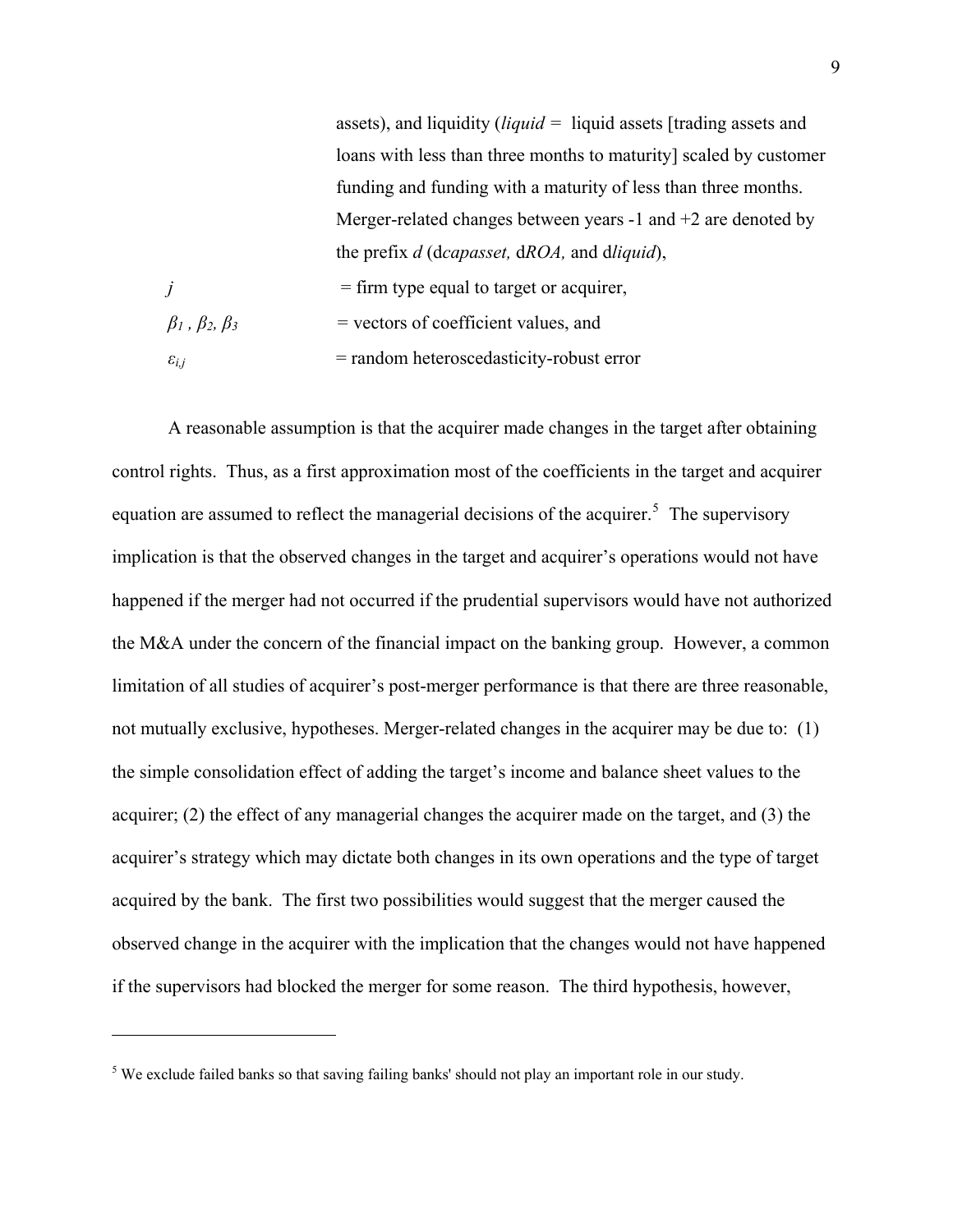would suggest that the acquirer would likely have made the operational changes regardless of whether it acquired the target. We cannot distinguish among these three hypotheses in our empirical analysis.

 The explanatory variables fall into three general categories: control variables, relatedness variables and variables directly related to regulatory concerns.

#### **3.1 Control variables**

 If our dependent variables are subject to random shocks, part of their adjustment over our three-year window may merely be movement towards their mean value. If so, changes in the dependent variable over a given time period should be negatively related to their values in the first year (*t*-1). For example, if earnings changes are measured from *t* -1 to *t* +2, these changes should be negatively related to the level of earnings in *t*-1 as the shocks return to their mean value of zero. Building on Fama and French (2000), Knapp, Gart and Chaudhry (2006) estimate models of changes in industry-adjusted ROA and ROE for banks and consistently find a significant negative coefficient on their base year value.

 Bank managers may also make non-random changes in capital, liquidity and earnings that induce a negative correlation similar to that observed by Knapp, Gart and Chaudhry (2006). Prior to the merger, the participants may manage their premerger accounting earnings with a goal of improving their negotiating position in takeover talks. Also, the acquirer may temporarily boost its premerger capital and liquidity ratios in order to enhance its ability to obtain supervisory approval for the takeover. Non-random post-merger changes in target capital may occur to the extent that the target's supervisor required the acquirer to inject additional capital into the target as a condition for approving the takeover. Altunbas and Marqués (2004) also find a significant negative coefficient on the one-year lagged performance variable for a sample of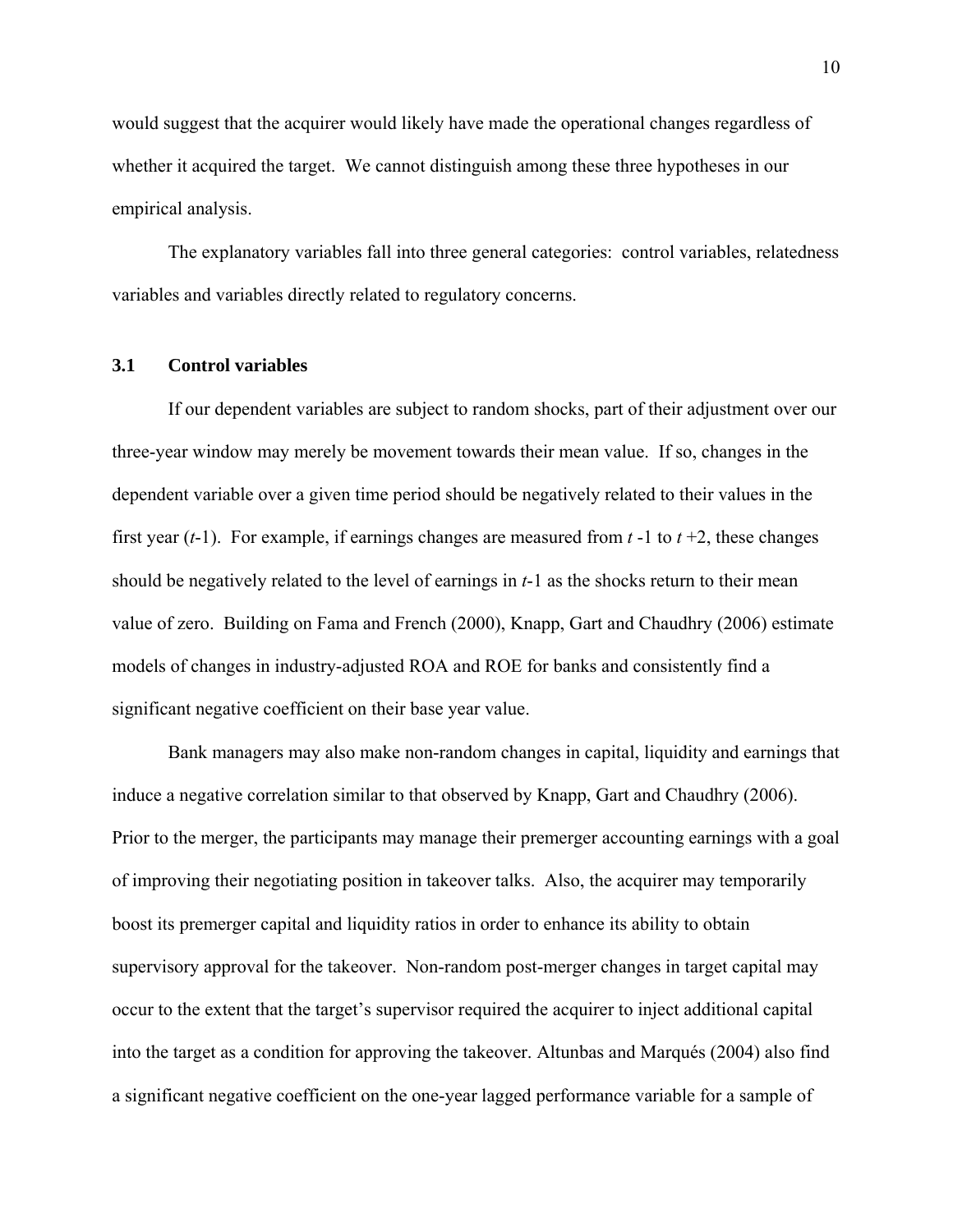EU bank mergers. Thus, each equation includes the level of the variable being analyzed as of *t*-*1*. For example, the equation estimating merger-related changes in capitalization (d*capasset*), the target capital ratio at  $t-1$  is included (*lever<sub>t-1</sub>*). The coefficient on this variable is expected to have a negative sign. Coefficients between zero and  $-1$  could merely be due to mean reversion in balance sheet items. However, coefficients with values less than -1 would be suggestive of deliberative effort by the banks to boost their reported premerger capital, liquidity and/or earnings.

 A third control variable is *toe* which is a binary variable that takes the value of 1 if the acquirer owned shares in the target prior to the acquisition (that is, the acquirer already has a "toe hold"). If the acquirer already has an ownership interest in the target, it is possible that the target has already started to make some of the changes that would be desired by the acquirer. Thus, the expected sign on this variable is negative. Moreover, the impact of *toe* is likely to be more significant on the target's operations than on the consolidated results as prior ownership interest is likely to have little impact on the acquirer's operations pre-merger.

Another control variable is a measure of competition in the market proxied by an assetbased Herfindahl Hirschman Index (*HHI*) of market concentration which we compute at country level (using all banks listed on Bankscope). The structure-conduct-performance paradigm holds that there is less competition and hence higher potential profits in more concentrated markets. The direct effect of the acquisition may be to further increase concentration and thereby increase profitability, especially in domestic takeovers. However, there are at least two hypotheses that suggest a negative correlation. First, it is also possible that the takeover will result in management changes that at least temporarily reduce the target's ability to exploit the benefits of market concentration. Second, the acquirer may seek temporarily faster growth on the part of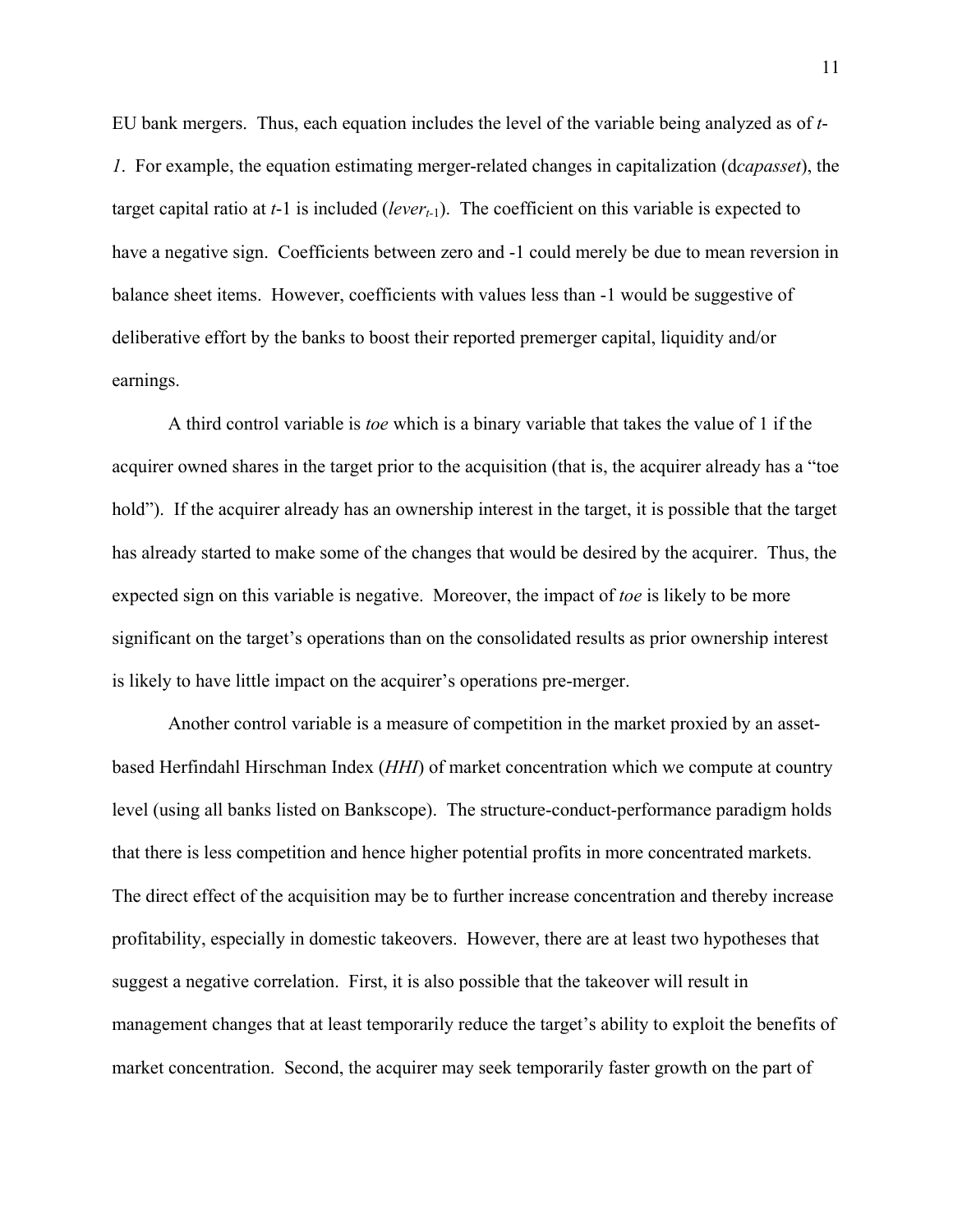targets in more concentrated markets which may also depress profitability. Thus, the implications for the coefficient on *ROA* are ambiguous. Any changes in *ROA* could feed through to retained earnings and capitalization, producing a positive or negative association between *HHI* and *capasset*. *HHI* is also included in the *liquid* equation for completeness.

Finally, we include GDP growth during the year of the merger (*gdpgrwth*). Banks operating in faster growing economies may make larger adjustments than banks in slower growing economies. The expected sign on this variable is ambiguous. Banks in faster growing economies should have a higher net income in the future and possibly in the short run. Thus, it is possible that these banks will report higher levels of *capasset* due to higher retained earnings; higher *ROA* due to more business opportunities*,* and lower *liquid* due to excess lending opportunities over typical retail funding sources*.* However, banks in faster growing markets may choose to forgo some current profits to invest in growth. The result could be that the banks would report lower changes in *capasset* and *ROA* since profitability and retained earnings are being sacrificed in the short-run in favor of market share. In this case, we can expect higher liquid assets over typical customer and short term funding (*liquid*).<sup>[6](#page-12-0)</sup>

### **3.2 Relatedness variables**

1

 Acquirers buy targets for a variety of reasons including a desire to expand into different geographic and different product markets. However, in many cases the acquirer may also believe that it has a superior business model to the target and plans implementing its model once

<span id="page-12-0"></span> $6$  This paper does not include the medium of payment in acquisitions (equity, cash, combination finance), because the available information is very limited in quantity and quality. Thomson Financial provides data on merger finance for less than half of sample deals. Means of payment data are mostly missing for acquisitions of non-listed targets and cannot be satisfactorily recovered from the news coverage surrounding a deal.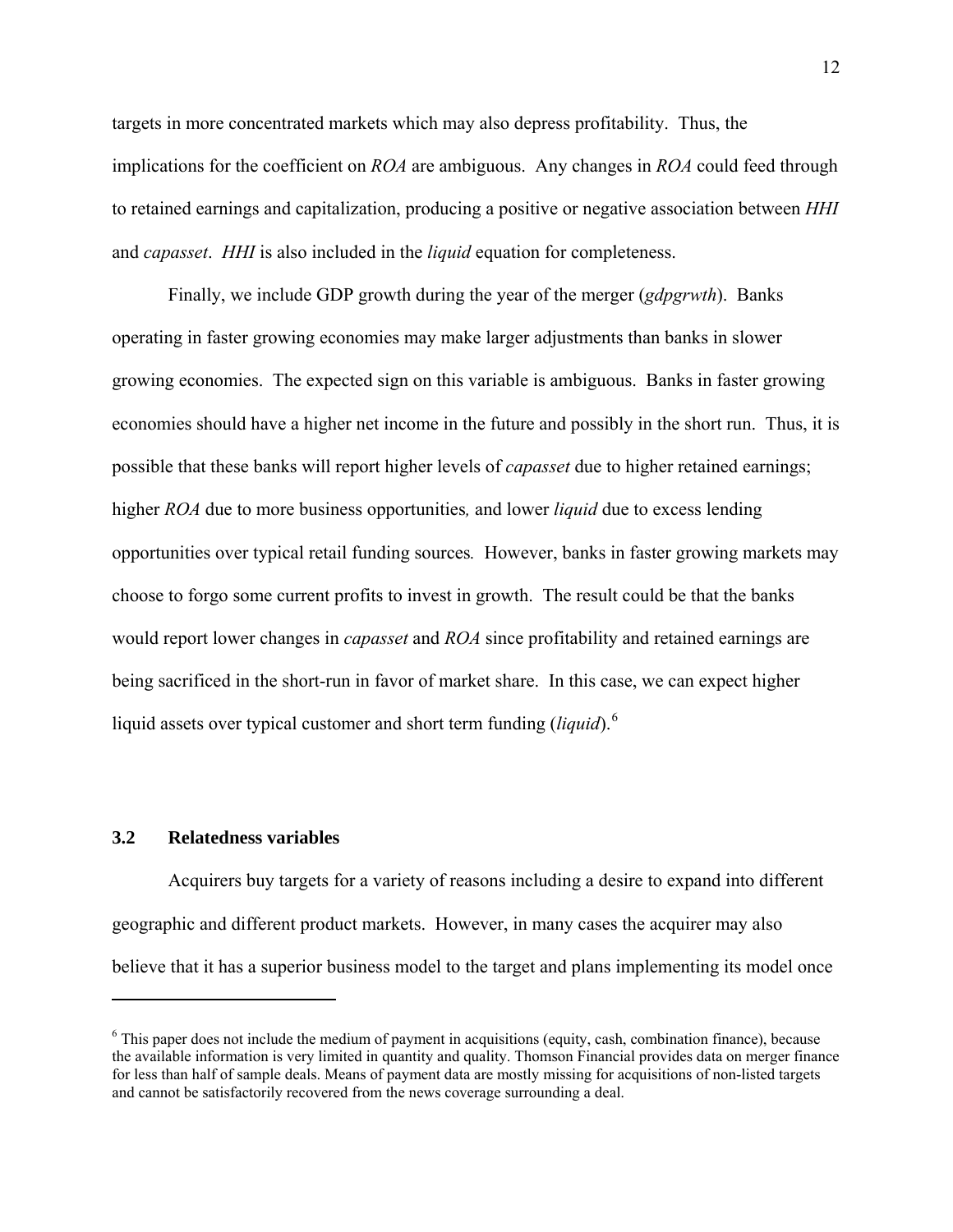the acquisition is complete. The adoption of the acquirer's model is likely to make the target's balance sheet look more like that of the acquirer. If the acquirer has a superior model, the target's earnings performance should also move towards that of the acquirer. Thus, our analysis also controls for the relatedness defined for financial variable *i* as acquirer's value of *i* at *t* -1 minus the target's value of *i* at *t* -1. This variable is expected to have a value between zero and one. The extent of changes made by the target as it moves toward the acquirer's business model post-merger may depend in part on the existence of a prior relationship between the two firms. If the acquirer already had a toehold and used its ownership position to encourage changes in the target, the desired post merger changes in the target may be smaller. For example, if as a result of the acquirer's toehold position, the target has already started to reduce its liquidity towards the acquirer's level, the remaining adjustment in the target's capital should be smaller. Thus, the interaction of *toe* and the relatedness variable should have a negative coefficient.

### **3.3 Regulatory variables**

One version of Carbo-Valverde et al. (2012) safety net exploitation hypothesis is that cross-border mergers per se give rise to regulatory arbitrage opportunities. If so, cross-borer deals where the bidder and target bank are chartered in separate countries (*cb*) should be associated with the target bank and consolidated acquirer holding higher return, but also higher risk portfolios, implying a positive coefficient in *roa* equation. Safety net arbitrage may also lead to lower capital and liquidity, implying a negative coefficient in the *dcapasset and dliqu* regressions. Two other possibilities are that: (a) cross-border deals are no different from domestic takeovers implying insignificant coefficients on *cb* in all three sets of regressions and (b) cross-border deals are more difficult to execute than domestic deals implying a negative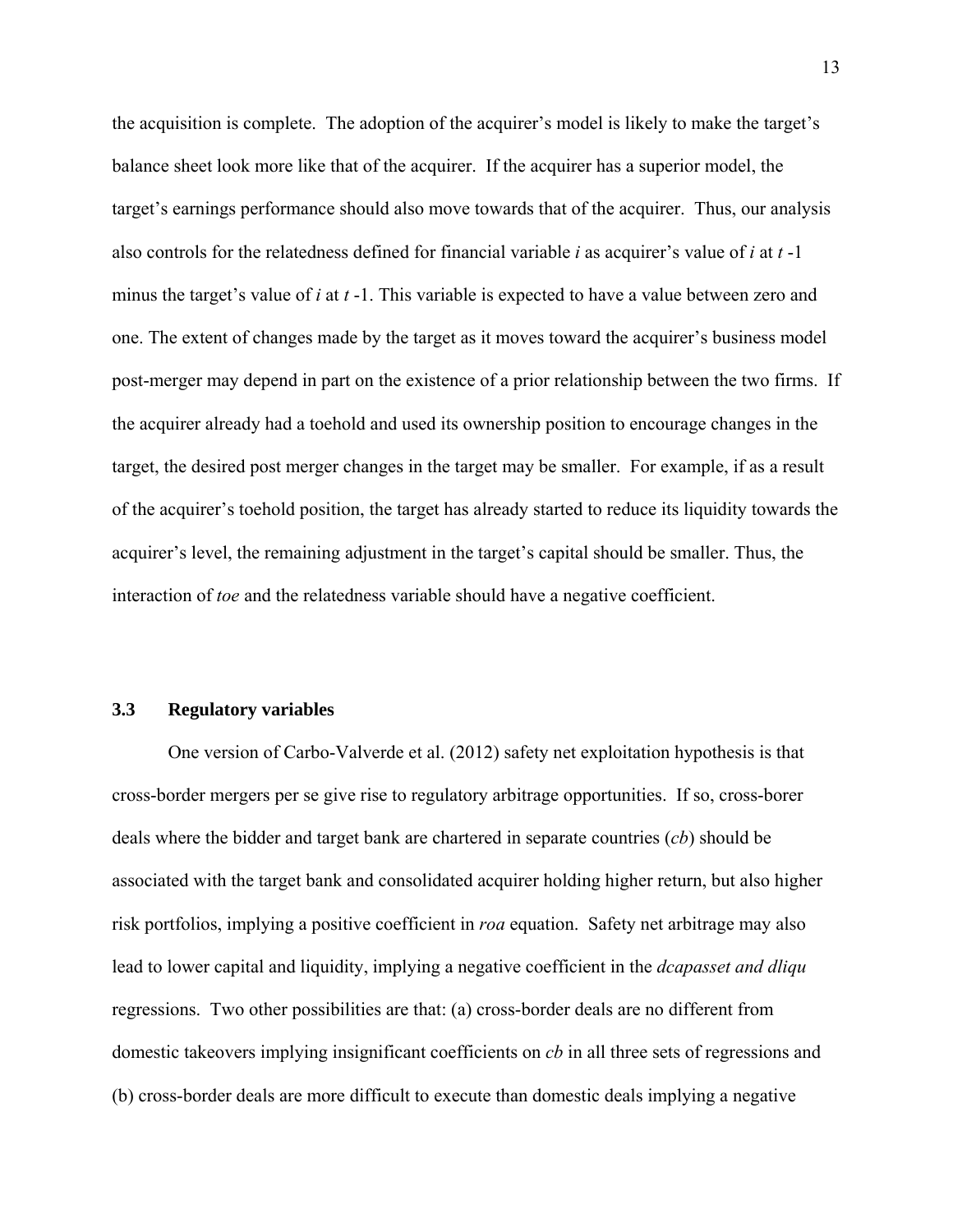coefficient in the *roa* equation and possibly also negative coefficients in the *dcapasset and dliqu* regressions.

All else equal, prudential supervisors prefer high capital, earnings and liquidity to reduce the risk that a bank could become insolvent or illiquid. The proxy for the prudential supervisors' ability to enforce their preferences on the bank is *regul\_strength*. Thus, *dcapasset and dliqu* are expected to be positively correlated with *regul\_strength*. The expected sign on *droa* is ambiguous. While supervisors may prefer higher profits, stricter regulation imposes compliance costs that may result in lower bank profits. As a possible offset, underperforming but viable targets would face greater supervisory pressure to sell themselves to sound and better performing acquirers in countries with stricter regulation. Such supervisory pressure would result in a positive correlation between the target's *droa* and *regul\_ strength.* Following Buch and Delong (2008) and Hagendorff et al. (2011), we compile an index of regulatory and supervisory strength based on the Barth et al. (2001) database on global banking supervision. The variable *regul strength* is an index that reflects the adoption of twelve supervisory powers by national authorities and varies between 0 and 12 with higher values indicating stricter regimes.<sup>[7](#page-14-0)</sup>

We compile an index of deposit insurance (*di*) that reflects the way in which the banks pay for their coverage based on data from the European Commission Joint Research Center (2008). The index reflects if (i) insurance premiums are risk-based, and (ii) the deposit

 $\overline{a}$ 

<span id="page-14-0"></span><sup>&</sup>lt;sup>7</sup> The index values are based on answers ('yes'=1) to the following provisions: banks disclose risk management procedures; risk-weights are in line with Basle guidelines; the capital–asset ratio varies with credit risk; the capital– asset ratio varies with market risk; there is a formal definition of 'non-performing loan' (these components are related to prudential regulatory strength); there are automatic mechanisms to sanction directors and managers; the supervisory agency can order directors/management to make provisions to cover losses; the supervisory agency can suspend the distribution of dividends, bonuses, or management fees; the latter has been enforced in the past five years; the supervisory agency can declare a bank insolvent; the agency can suspend ownership rights of a problem bank; the supervisory agency (or any other government agency) can take measures aimed at bank restructuring and reorganization (these components are related to the enforcement powers of supervisors)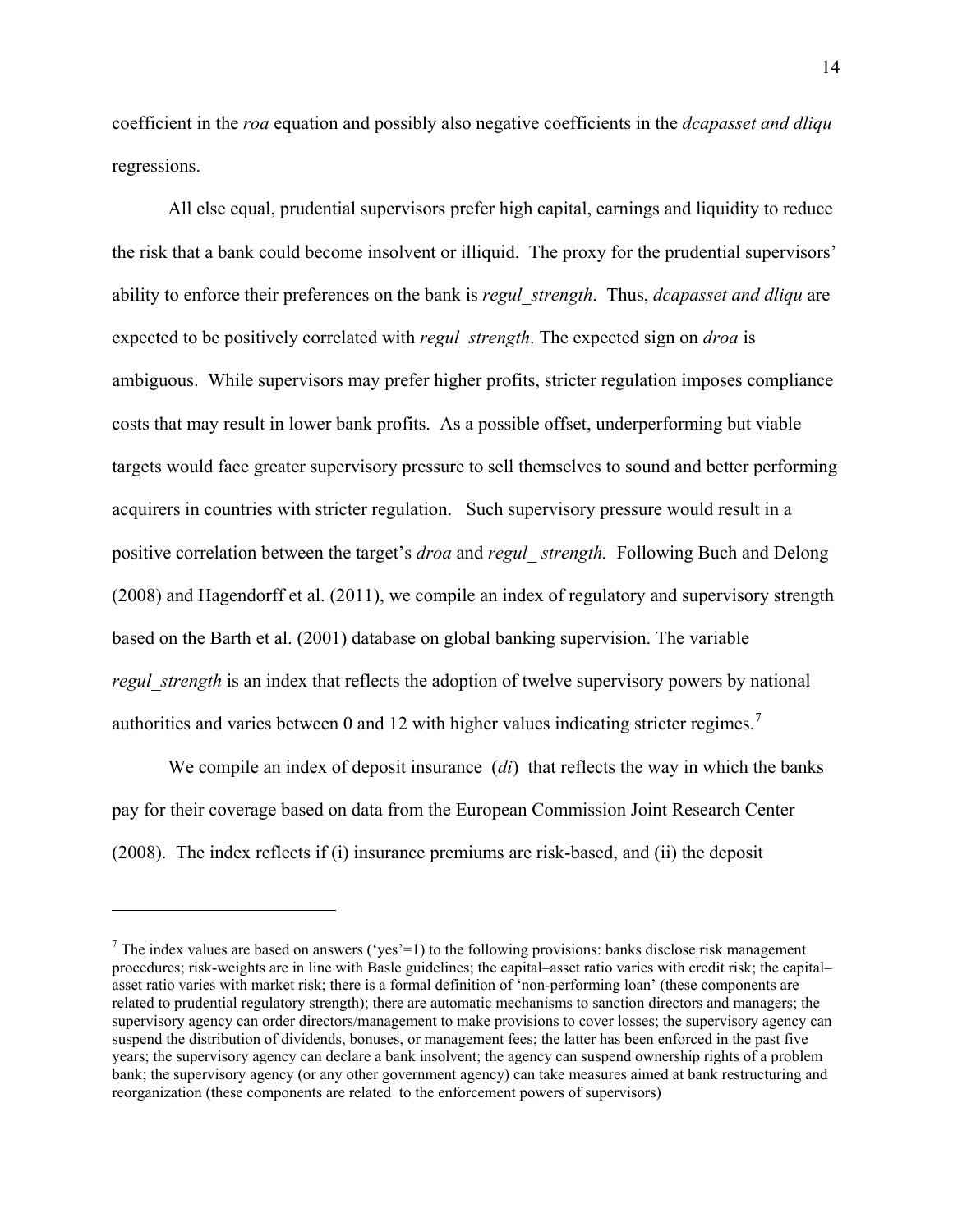guarantee scheme is pre-funded. The index varies between 0 and 2. Higher values of *di* could be associated with the combined banking organization seeking to reduce its reliance on the national deposit insurance scheme. This implies a negative relationship between *dliqu* and *di* because high values of *di* would be associated with higher marginal cost of deposits of customers (premiums). In turn, a higher premium for more risky banks, however, would imply a positive relationship between *dcapasset* and *di* explained by the incentives to keep higher capital ratios.

 If the takeover is across national boundaries, the acquirer's consolidated group will have more options for reducing regulatory and deposit insurance burdens after the merger via regulatory arbitrage. We model this effect interacting the binary variable *cb* with both the difference in *regul\_strength* between the acquirer and target (*cb\*regul*) and the difference in *di* between the acquirer and the target (*cb\*di*). Thus, higher values of these interaction variables suggest that the prudential regulatory and deposit insurance environments are stricter in the acquirer's home country. The Carbo-Valverde et al. (2012) view would suggest that the acquirer engages in regulatory arbitrage by shifting to the extent possible the riskier and more profitable operations to the more lightly regulated target country. This shift would lead to an increase in the ROA of the target*,* implying a positive relationship between d*roa* and the variables *cb\*regul* and *cb\*di* in the target regression models.

Also, the shift of riskier operations to the target could result in a negative relationship between the target's d*liquid* and the variables *cb\*regul* and *cb\*di* to the extent that the target reduces liquid assets in favor of riskier and less liquid assets. However, the stricter home country regulator may also use its influence, via the acquirer, in order to strengthen its capitalization and liquidity. Hence, *dcapasset* and d*liquid* will have a positive correlation with *cb\*regul* and *cb\*di.* To the extent that supervisors make their prudential assessments on a consolidated basis, the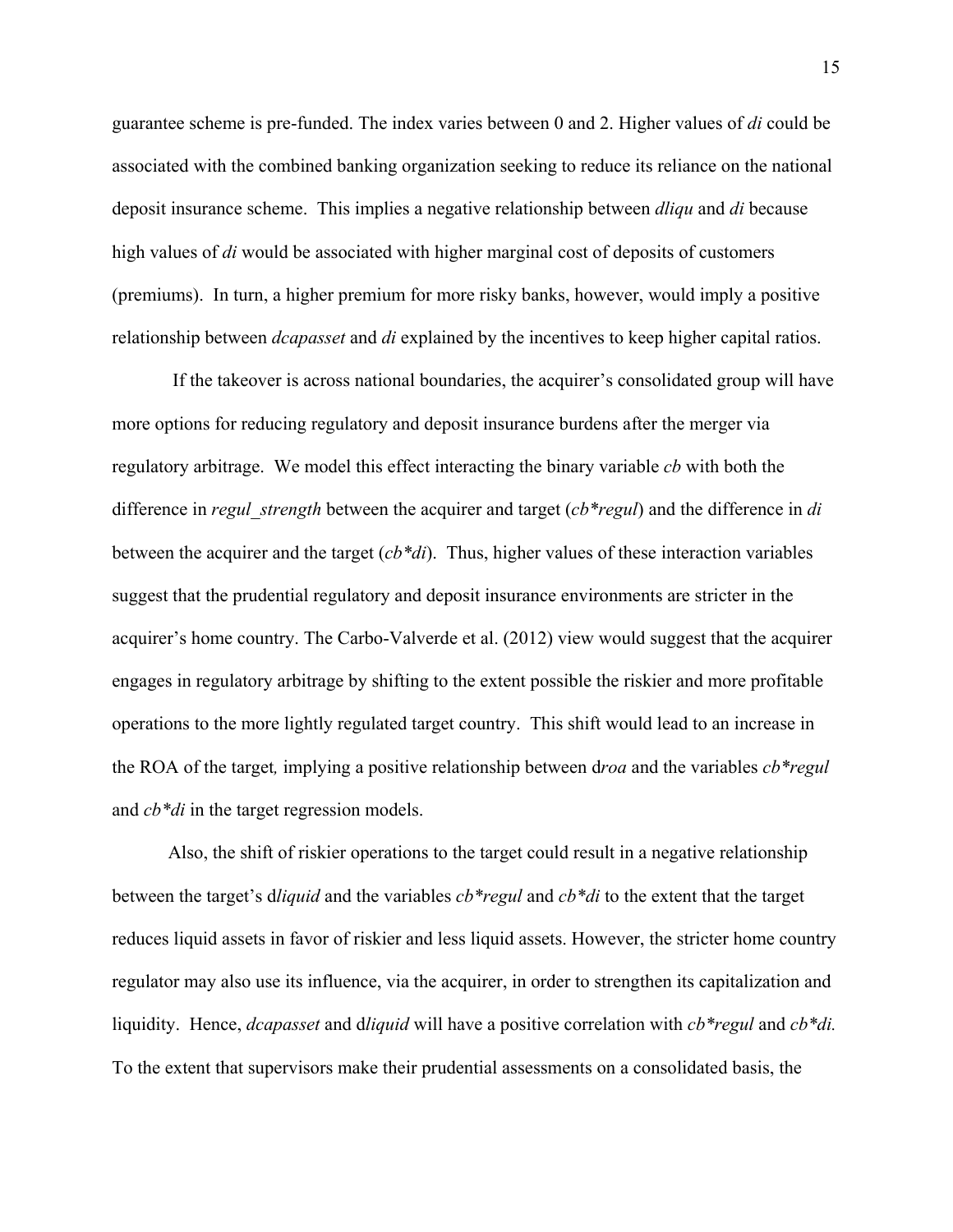room for possible regulatory arbitrage and exploitation of host countries safety nets is reduced. Hence, either no statistically significant or significant and positive relationships are expected between the acquirer´s d*lever, and* d*liqu* and the regulatory interaction terms *cb\*regul* and *cb\*di*. The impact on d*ROA* is more uncertain. A positive relationship would be explained either by the shifting of riskier and more profitable operations to the less regulated host country or by the benefits associated with the entrance in the host countries of franchises coming from stricter regulatory environments. A negative relationship between the acquirer´s d*ROA* and the regulatory interaction terms *cb\*regul* and *cb\*di* could be explained by overall negative impact of higher regulatory costs.

 The variable *relsize* measures the size of target relative to the acquiring bank. A low value of *relsize* indicates the target is joining a much larger acquirer which could influence market and supervisory evaluations. Markets may perceive that a larger acquirer is better able to come to the aid of a smaller target. If so, this perception would likely reduce the market pressure for higher capital and, all else equal, the cost of obtaining funding. However, consistent with Carbo et al. the acquisition by a larger acquirer could influence supervisors in two ways. First, to the extent that supervisors consider potential support from the group, a lower value for *relsize* implies the bank is likely to benefit from that support (strength of group hypothesis). A second influence on supervisory judgment is that a larger acquirer (smaller *relsize*) may have more influence with the supervisors to relax binding regulatory requirements on the target´s capitalization and possibly liquidity standards (regulatory clout hypothesis) or the consolidated group may possibly exploit further the safety net for being considered "too-big-to-fail." The market valuing implicit support and the regulatory clout hypothesis have similar implications for our model. The coefficients on *relsize* are predicted to be positive in the d*roa*, and negative in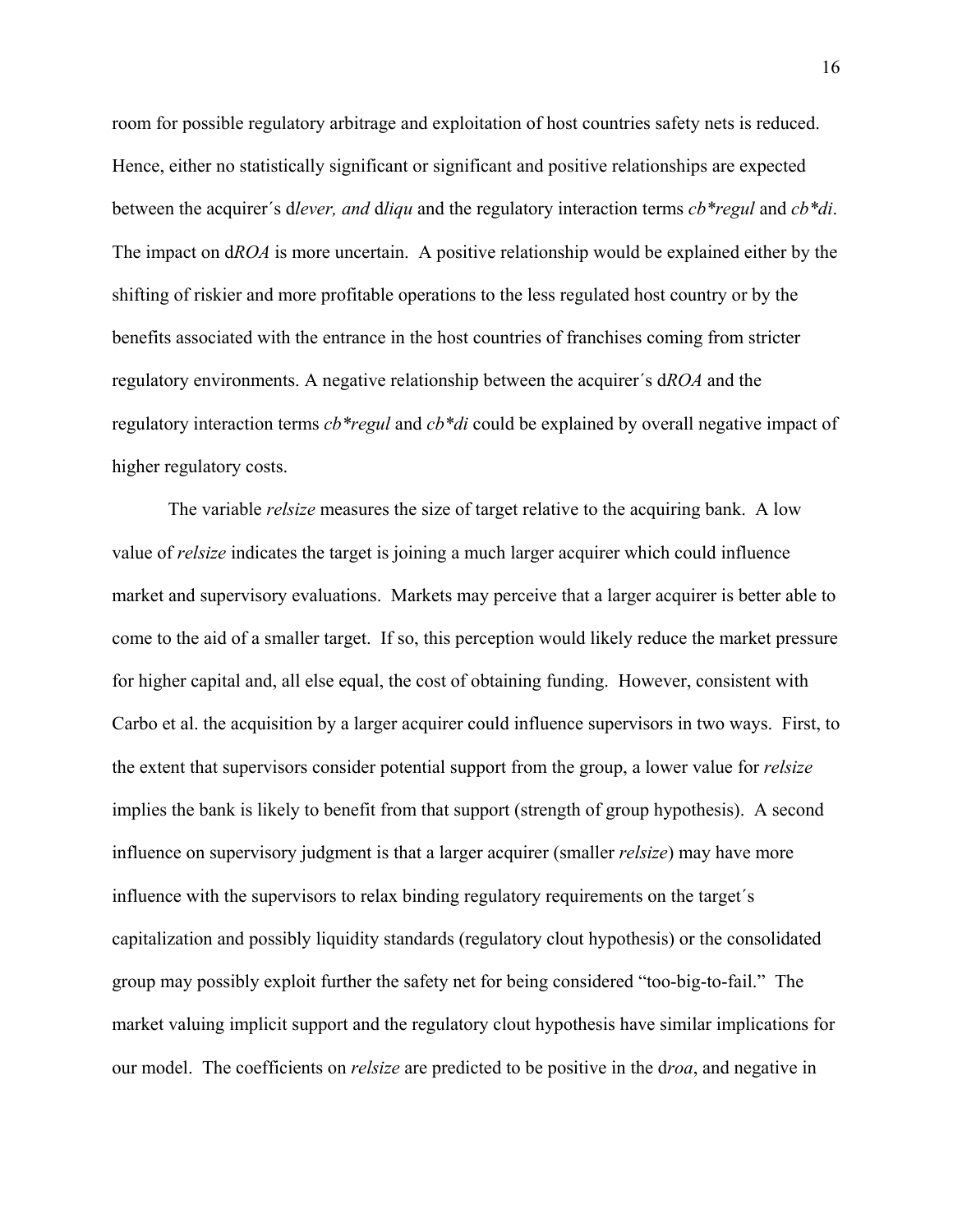the d*lever* and possibly d*liquid* equations. The reverse holds for the acquirer, the larger *relsize*. The acquirer may gain some diversification benefit from a larger target and/or acquiring a larger target may give it more clout with its supervisor and greater government implicit support in a crisis (consistent with Carbo et al.). Thus, the predicted relationship for the acquirer is that of a negative correlation between d*capassets* and d*liquid* with *relsize*. Similarly, a positive relationship for the acquirer would be expected between d*roa* and *relsize* to the extent that the acquirer benefits from increased diverisification and/or an increase in perceived government implicit support.

### **4. Data and univariate analysis**

### **4.1 The sample**

 $\overline{a}$ 

We obtain the sample of European bank mergers (EU) from Thomson Financial's M&A database. Deals are announced and completed between 1997 (year before the launching of the Euro) and 2007 (year before the Lehman collapse) and involve commercial banks, mortgage and real estate banks, medium- and long-term credit banks, and bank holding companies which are chartered in Europe (EU). We impose the following additional sampling criteria. The acquirer purchases at least 1% of the target's equity and all deals lead to the acquirer owning in excess of 20% of the target bank's equity.<sup>[8](#page-17-0)</sup> Sample banks are not subsidiaries of financial institutions chartered outside the EU. We eliminate share repurchases from our sample.

<span id="page-17-0"></span> $8$  A control threshold of less than 50% is consistent with both accounting and supervisory rules in the EU. Thus, IFRS accounting rules consider ownership of 20% as a permanent investment and EU prudential supervisors have set a 20% ownership level as a threshold beyond which supervisory authorization is required (see Directive 2007 / 44/ CE of the European Parliament).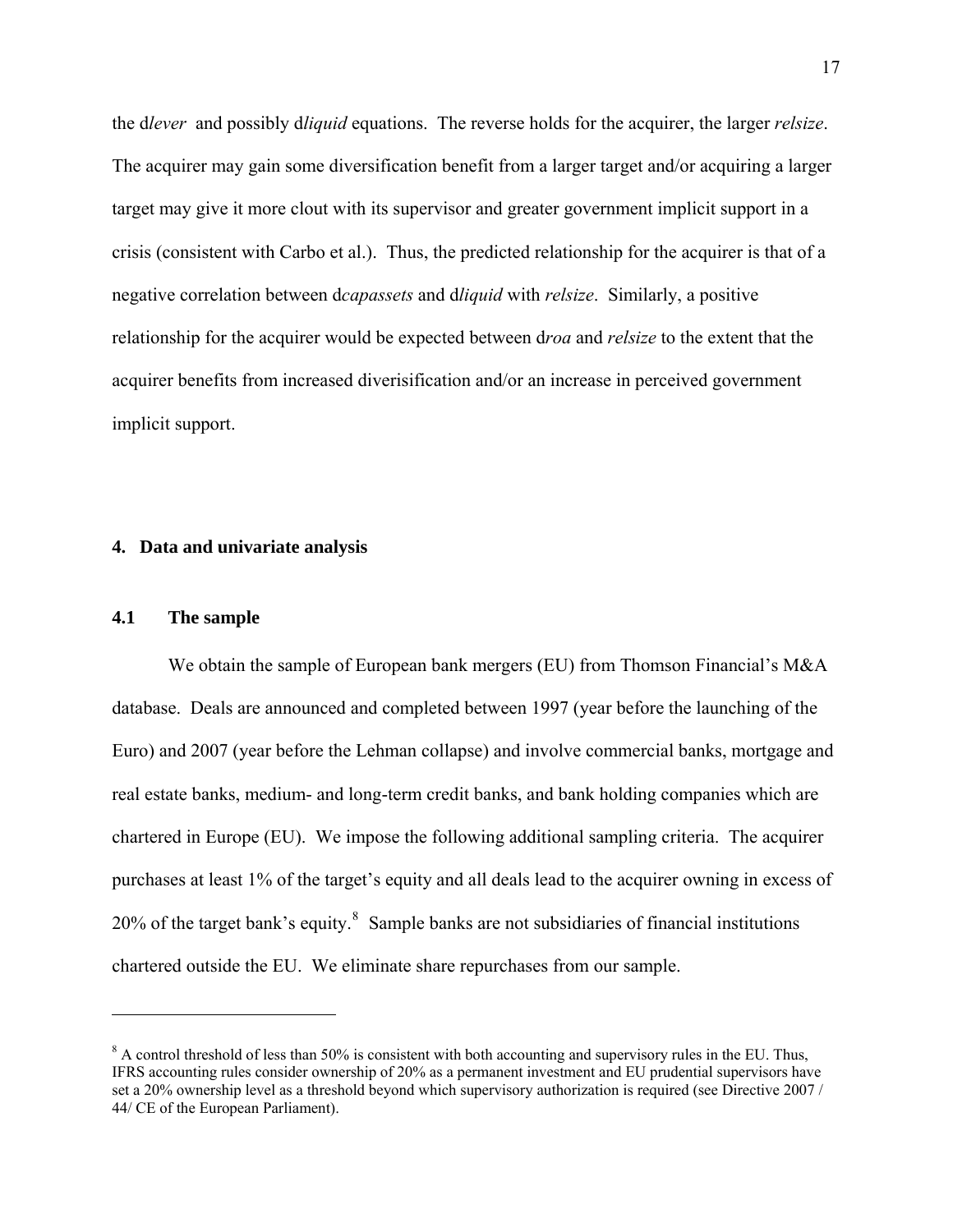Target and acquiring banks accounting data are obtained from Fitch IBCA's Bankscope database. We ensured that accounting data are consistently reported in either International Financial Reporting Standards (IFRS) or local accounting principles for every deal.<sup>[9](#page-18-0)</sup> Bankscope does not allow us to determine whether and to what extent the target income statement and balance sheet are consolidated with the acquirer, excepting in those cases where the target charter is merged into the acquirer.<sup>[10](#page-18-1)</sup> However, given that our goal is to provide information on changes in the variables of interest to supervisors, the use of consolidated data is appropriate as these are the data that would be of most interest for prudential supervision.

From an initial sample of 388 deals, we then omit deals where acquirers had a majority shareholding in the target bank before the merger was announced (defined as acquirers owning more than 50%). A majority ownership in the target means that bidding banks would have already exercised control before a deal. This affects 103 deals. Further, we exclude deals that

 $\overline{a}$ 

<span id="page-18-0"></span><sup>&</sup>lt;sup>9</sup> IFRS have been introduced after 2004 and apply only to listed banks in our sample. IFRS introduced the fair value treatment of a larger variety of bank assets. Hence, combing different accounting standards for one bank may cause severe measurement errors. For example, Barclays experienced a year-on-year increase in the value of total assets of 30% following the adoption of IFRS.

<span id="page-18-1"></span><sup>&</sup>lt;sup>10</sup> Acquirers may account for their stock holdings in the target in one of three ways: using standard investment method for portfolio holdings,(such as an available for sale (AFS) security), using the equity method, or consolidating the target with the acquirer. The equity method is required when the acquirer exerts significant influence over the target, with 20 percent or more creating a presumption of influence. The target must be consolidated if the acquirer controls the target, with the acquirer presumed to have control if it owns 50 percent or more. We can observe ownership interest using Bankscope. However, an acquirer may be deemed to exercise influence with less than 20 percent or to exercise control with less than 50 percent. Thus, we cannot be certain about how the acquirer is accounting for the target.

Under both AFS and the equity method, the acquirer only recognizes the value of its investment in the target on its balance sheet. Dividend payments are recognized in ordinary income under AFS but market value changes are recognized only to the extent of permanent losses. With the equity method, the acquirer recognizes its proportionate share of the net income (or loss) of the target. In contrast, with consolidated accounting, the acquirer and target are treated as a single entity. Thus, the consolidated balance sheet reflects each of the target's asset and liabilities, except to the extent these are due to or due from another part of the group that is also included in the consolidated statements (hence, loans from the parent would cancel out in consolidation). Similarly, the consolidated income statement would reflect the target's net income with intra-group transactions canceling out in consolidation and with a deduction for income attributable to the target's noncontrolling shareholders.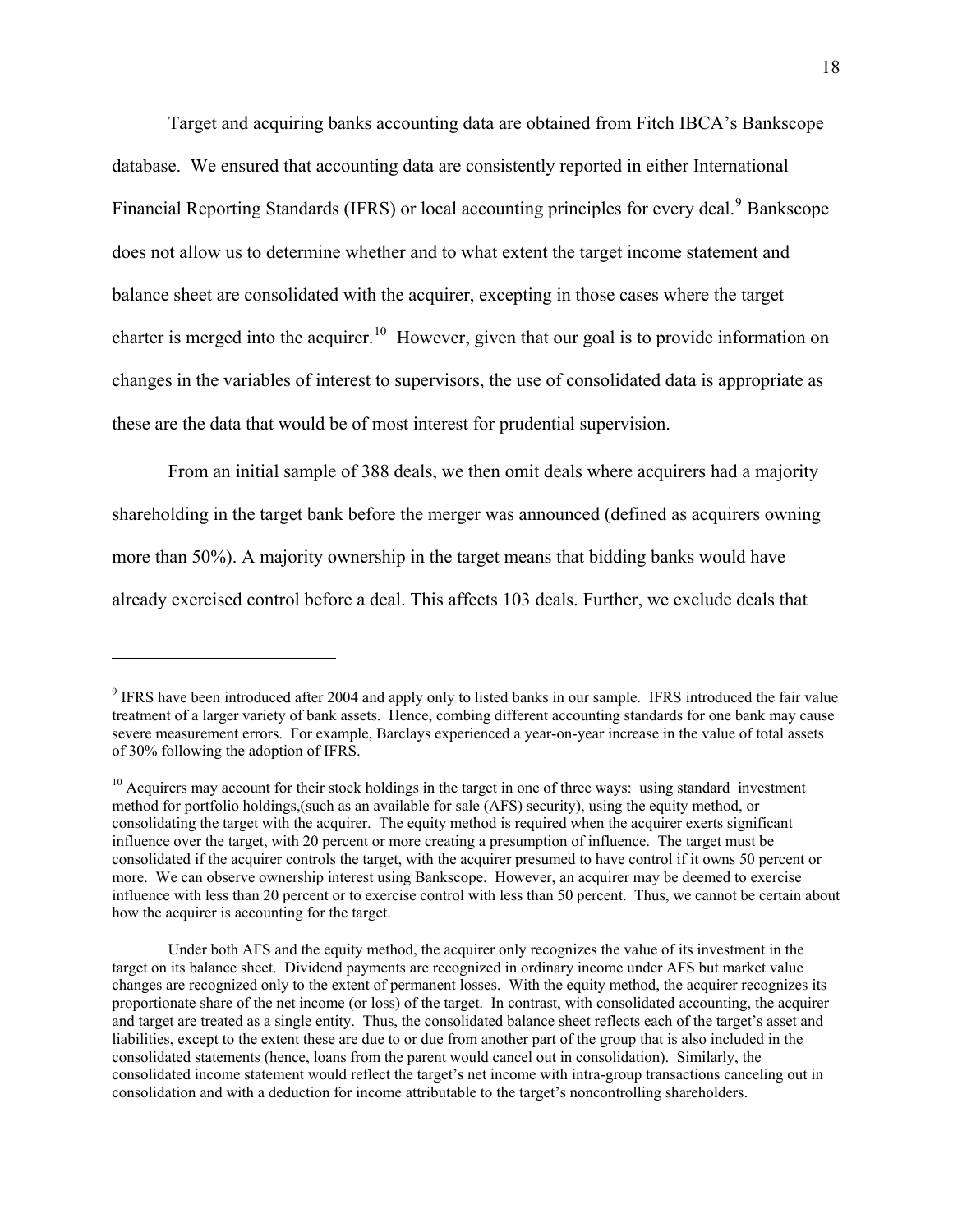involve failing targets from the sample. Whenever the price the acquirer pays values the equity of the target at less than its book value, we examine the press coverage surrounding a deal to gauge if the target was a failing bank. We omit 11 deals that we classify as involving failed targets

Where a bidder engages in multiple acquisitions involving the same target bank within the same fiscal year, we treat these transactions as a single deal. This affects 12 deals which are consolidated into six deals (net loss of six deals).<sup>[11](#page-19-0)</sup> As a final step, we require that data for the dependent variables (capitalization, liquidity, and performance) are available for both acquiring and target banks in *t-1* in order to estimate measures of relatedness between the merging firms as explained in Section 3.<sup>[12](#page-19-1)</sup>

Our final sample contains 103 acquiring banks and 84 target institutions. We have fewer target institutions because many of them stopped reporting financial information because they were merged into the acquirer. We verified that our sample selection procedure does not suffer from a bias (e.g. when targets which were fully absorbed differ substantially from targets which were not absorbed). We tested if the financial and deal data vary by whether the target has subsequently been absorbed by the acquiring bank. We find no statistically significant differences between the two subsets. We present an overview of the full sample of targets and acquirers per country and year in Table 1.

 $\overline{a}$ 

<span id="page-19-0"></span> $11$  For consolidated deals, the deal-specific variables "percentage acquired" and "deal size" are the sum of the component deals.

<span id="page-19-1"></span> $12$  Our sampling strategy retains deals where bidders engage in more than a single deal during our examination period of up to two years after the completion of a deal. This treatment of repeat acquisitions is consistent with the literature. Similar to us, Ibañez and Altunbas (2004), Campa and Hernando (2006), Beccalli and Frantz (2009), Vander Vennet (1996), and Diaz et al. (2004) make no adjustments regarding multiple deals.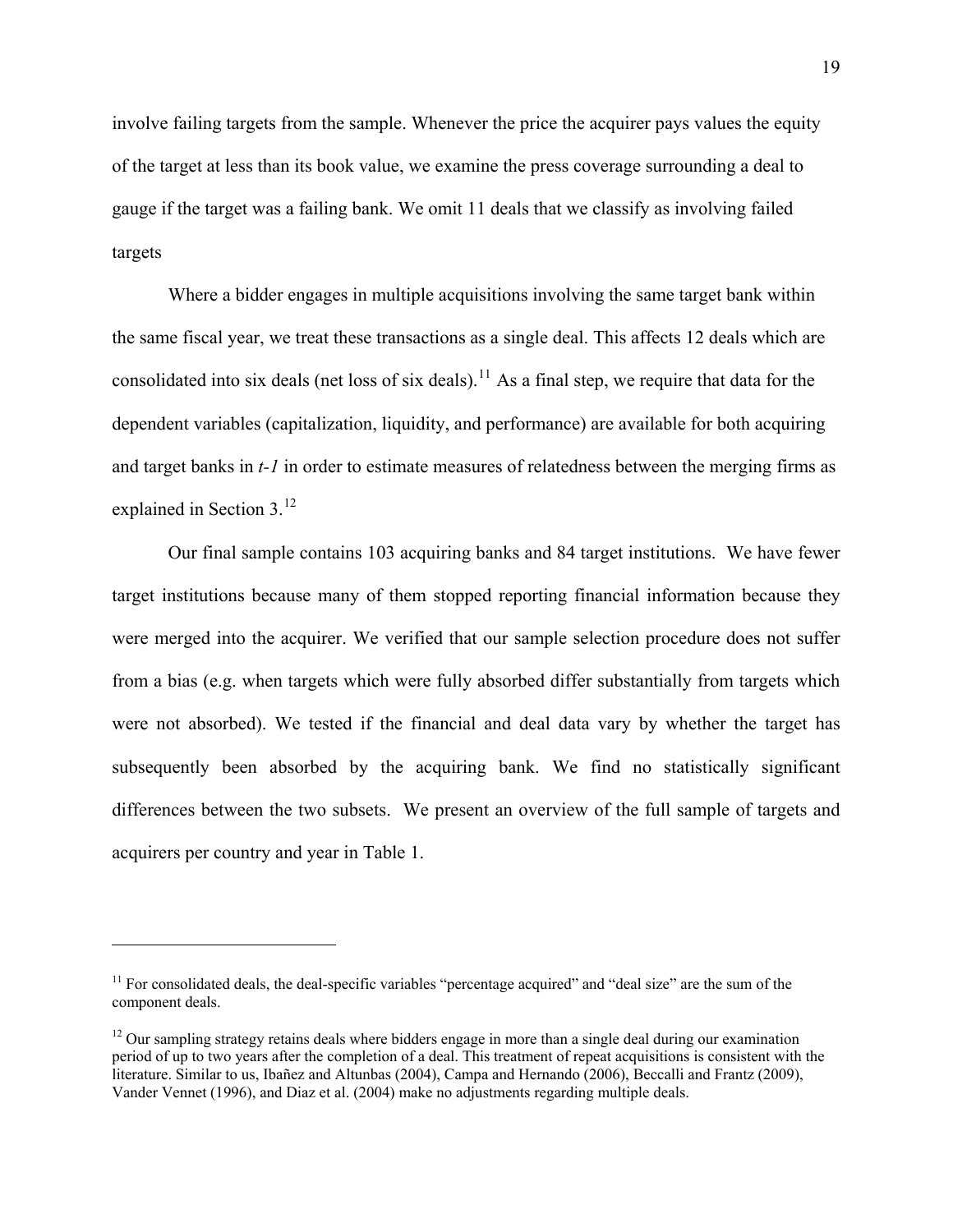# **4.2 Descriptive analysis of targets and acquirers in EU M&As**

Descriptive statistics and univariate analyses are provided in Tables 2-4. Table 2 compares targets and acquirers in the year before the deal was completed. Table 3 analyzes changes in the same performance ratios over the time period -1 to +2 years relative to the completion year of a deal in order to "isolate" the financial impact of each particular M&A. Merger-related changes are presented both in absolute (Panel A) and in industry-adjusted form (i.e. relative to the median values of the banks' market; Panel B). Industry-adjusted indicators of the safety and soundness of banks are of particular significance for bank supervisors, because these show changes in key indicators relative to the market.<sup>[13](#page-20-0)</sup> Finally, Table 4 presents the summary statistics of the variables included in the regression.

 The comparison of targets and acquirer's in Table 2 shows that targets had higher absolute capital ratios pre-merger than acquirers. Targets have significantly higher absolute values for all three capital ratios in Panel A and higher industry-adjusted values for all but the risk weighted capital ratio (Panel B). The regression analysis in this paper focuses on the capital to total asset ratio (*capasset*) because the other two measures (tier 1 capital to risk weighted assets [*t1rwa*] and total capital to risk weighted assets [*totalrwa*]) are available for far fewer targets and are subject to regulatory differences on the assessment of risk weighted assets. Further, the liquid funds ratios (*liquid*) and return on assets (*ROA*) are not statistically significantly different from each other in either absolute or industry adjusted terms. Further,

1

<span id="page-20-0"></span><sup>&</sup>lt;sup>13</sup> In unreported tests, we examine how acquirer and target banks differ from the industry benchmark (i.e. median industry values) in the key safety and soundness indicators we investigate in this study. The results of *t*-tests show that both acquirers and targets have lower equity to assets ratios (as well as lower holdings of Tier 1 and total capital relative to total assets) and lower liquidity ratios relative to their respective industry benchmarks. In the case of acquirers, these differences are larger than for targets for each of these variables. Further, acquirers outperform the markets in terms of ROA, while the pre-merger performance of target banks is statistically indistinguishable from the industry benchmark.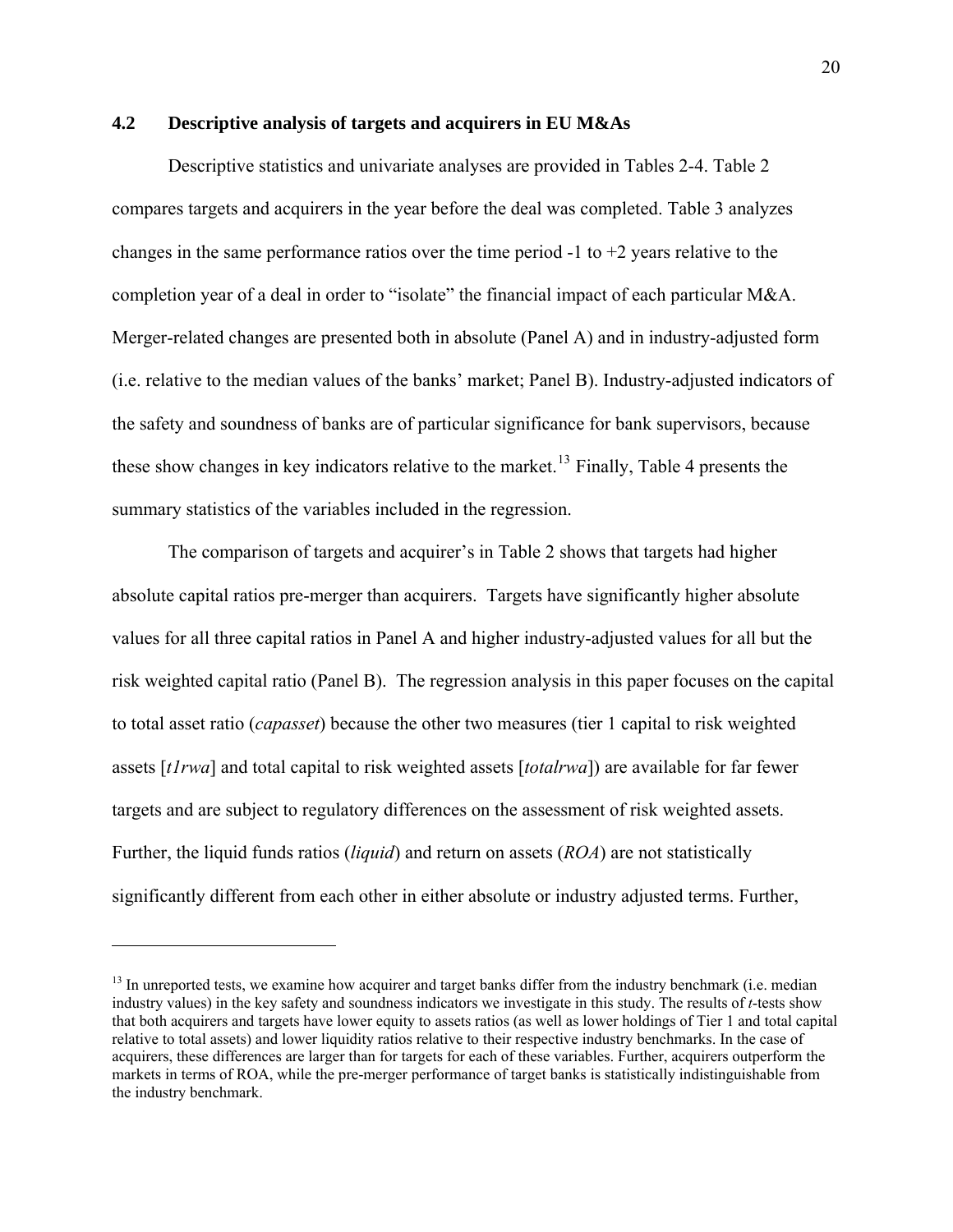acquirers are also less reliant on net interest income (*interest*) and thus boast a business model with a wider range of income sources than target banks.

 Merger related changes in capital, liquidity, earnings and reliance on net interest income are shown in Table 3. The results of Panel A provide evidence of no statistically significant impact of the M&A on the acquirer´s capital, liquidity or earnings in absolute terms. While the industry adjusted ratios show a statistically significant albeit small deterioration of the acquirers´ profitability immediately after the merger (d*ROA)*. Panel B shows an increase in the target's capital of approximately 0.20% (both in absolute and industry adjusted terms). This is consistent with supervisors requiring acquirers of undercapitalized banks to raise the target's capital ratio. No other change in the target financial ratios is statistically significant.

Table 4 provides selected summary statistics for our sample of acquiring (Panel A) and target banks (Panel B). The mean values of the cross-border binary variable, *cb*, indicates that about 42 percent of the observations consist of cross-border transactions. The target's assets averaged approximately 30 percent of that of the acquirer (*relsize*). The mean values of the toe hold variable *toe* indicates that the acquirer had a previous ownership interest in approximately 15-18 percent of the observations.

## **5. Model estimation**

### **5.1 Acquirer model results**

 Table 5 presents the empirical results of our estimations based on the model for acquirer changes in capitalization with the first two columns of Table 5 give results of estimating the absolute change in leverage whereas the second two columns give the estimation results where the dependent variable is measured relative to its home country industry. Columns 1 and 3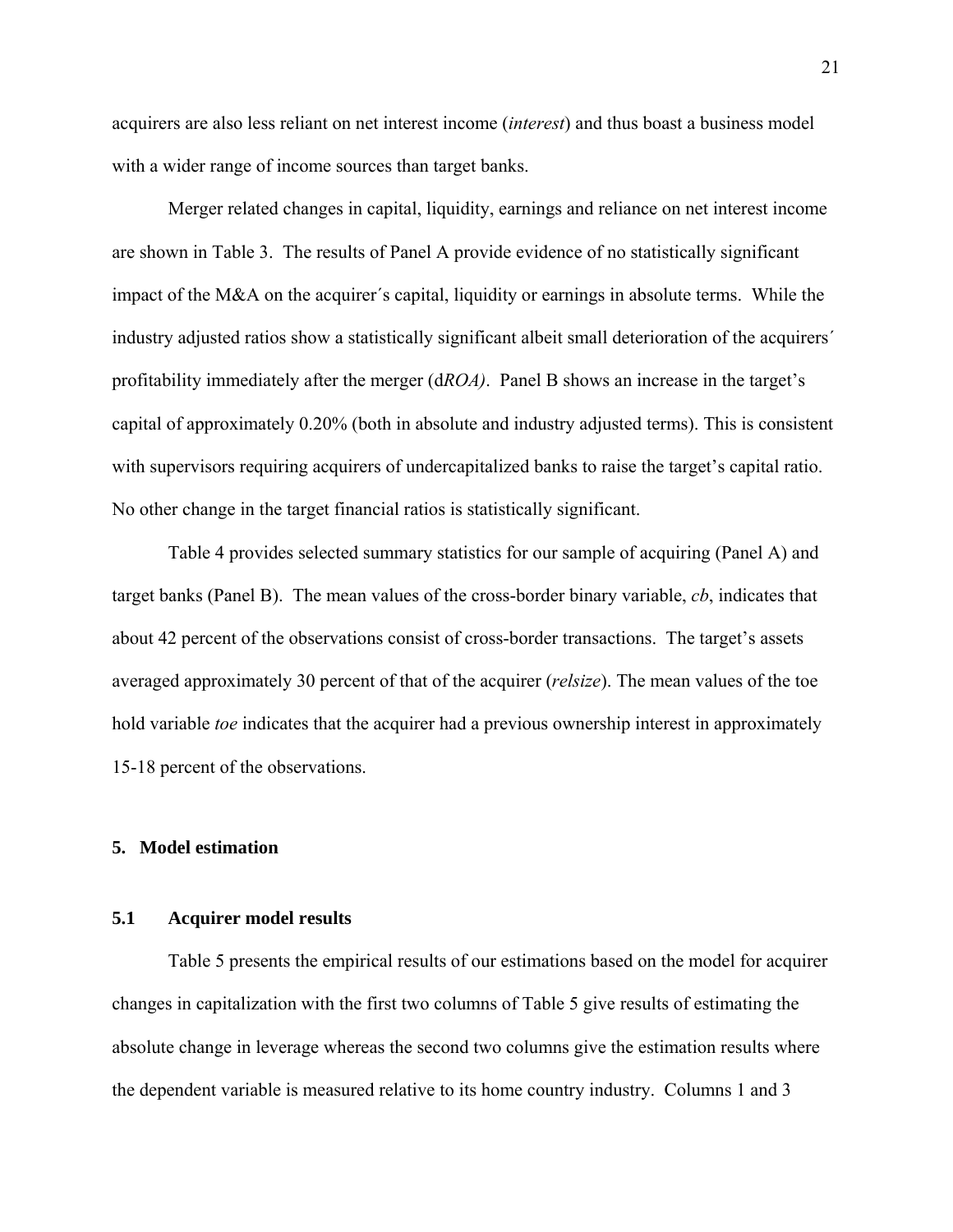provide estimation of a base model with only the lagged adjustment (mean reversion) and the two relatedness variables. This provides a baseline to determine the explanatory power of a simple model. Columns 2 and 4 then provide estimates of the complete model.

The coefficient on lagged acquirer leverage shows consistently significant mean reversion of between 15 and 34 percent. As predicted, the interaction of toehold ownership (*toe*) and relative leverage (*relatlev*) is negative but smaller in size.

The coefficient on the binary variable for cross-border mergers is significantly negative for both absolute and industry-adjusted values. This provides some evidence consistent with Carbo-Valverde et al. (2012) that cross-border mergers are associated with greater risk to the safety net after controlling for other factors. An alternative interpretation is that acquirers in cross-border mergers went to greater efforts pre-merger to boost their capital levels to obtain supervisory approval of the takeover.

The coefficient on deposit insurance, *di*, is significantly negative in the absolute value but its interaction with cross-border is significantly positive. The negative coefficient on *di* is not what would be predicted regardless of whether one views bank mergers as an attempt to exploit the safety net. The positive coefficient on the interaction term suggests that capital fell less if the acquirer's *di* takes a larger value than the target's *di.* This result seems to qualify our previous interpretation of the negative coefficient of *cb* regarding the potential larger risk to the safety net.

The estimation results for the acquirer's earning performance are in Table 6. Acquirer performance shows strong mean reversion ranging from 57 to 79 percent. This high mean reversion could merely reflect normal statistical mean reversion. Or it could reflect actions taken by the acquirer to boost its reported earnings prior to the merger in an effort to impress the supervisors and investors. The interaction term on cross-border mergers is negative, which is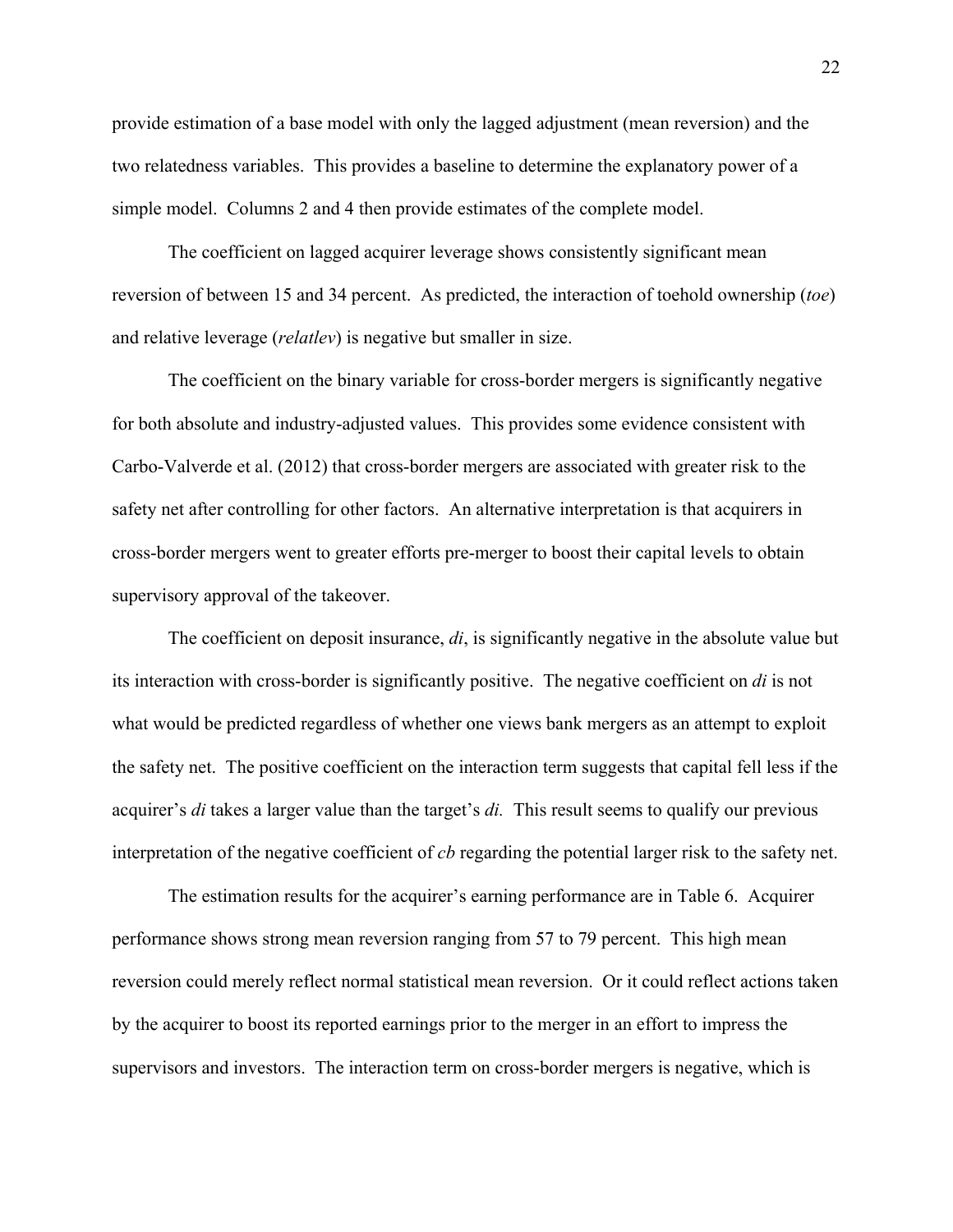consistent with greater difficulties in integrating cross border deals but not with the acquiring group using the cross-border deal to invest in higher return/higher risk assets as implied by safety net exploitation. The coefficient on regulatory strength (*regul\_strength*) is significantly positive in the industry-adjusted equation. The coefficients on the interactions of cross-border with regulatory strength and deposit insurance are all significantly positive. One interpretation is that acquirers benefit from the reputation of their home country supervisor when it is tougher than the host country supervisor.

The coefficient on *hhi* is significantly negative in the industry adjusted equation but insignificant in absolute terms.

Table 7 reports the results for changes in the acquirer's liquidity. Liquidity shows signs of very high mean reversion. While all of the mean reversion coefficients are significantly greater than zero, none are significantly different from one. This could reflect some combination of: (a) some acquirers taking measures to temporarily boost their premerger liquidity for precautionary purposes including payment of the acquirers´ shares in cash, and (b) those banks that were reporting weak premerger performance needing to demonstrate to their supervisors prior to the merger that they were on a positive trend to get the deal approved. The relatedness variable of liquidity (difference between acquirer and target in *t-1*) when interacted with toehold in the target premerger is positively correlated with the acquirer's liquidity after the merger. This could be explained by the acquirer´s build up of liquidity for potential additional acquisitions of target shares. As shown in Hernando, Nieto and Wall (2009) staggered shareholding acquisitions of banks is common in the EU.[14](#page-23-0)

 $\overline{a}$ 

<span id="page-23-0"></span><sup>&</sup>lt;sup>14</sup> Hernando, Nieto and Wall (2009) show that, in their sample, once an acquirer has more than 20% it ultimately buys at least 50% of the target during the study period.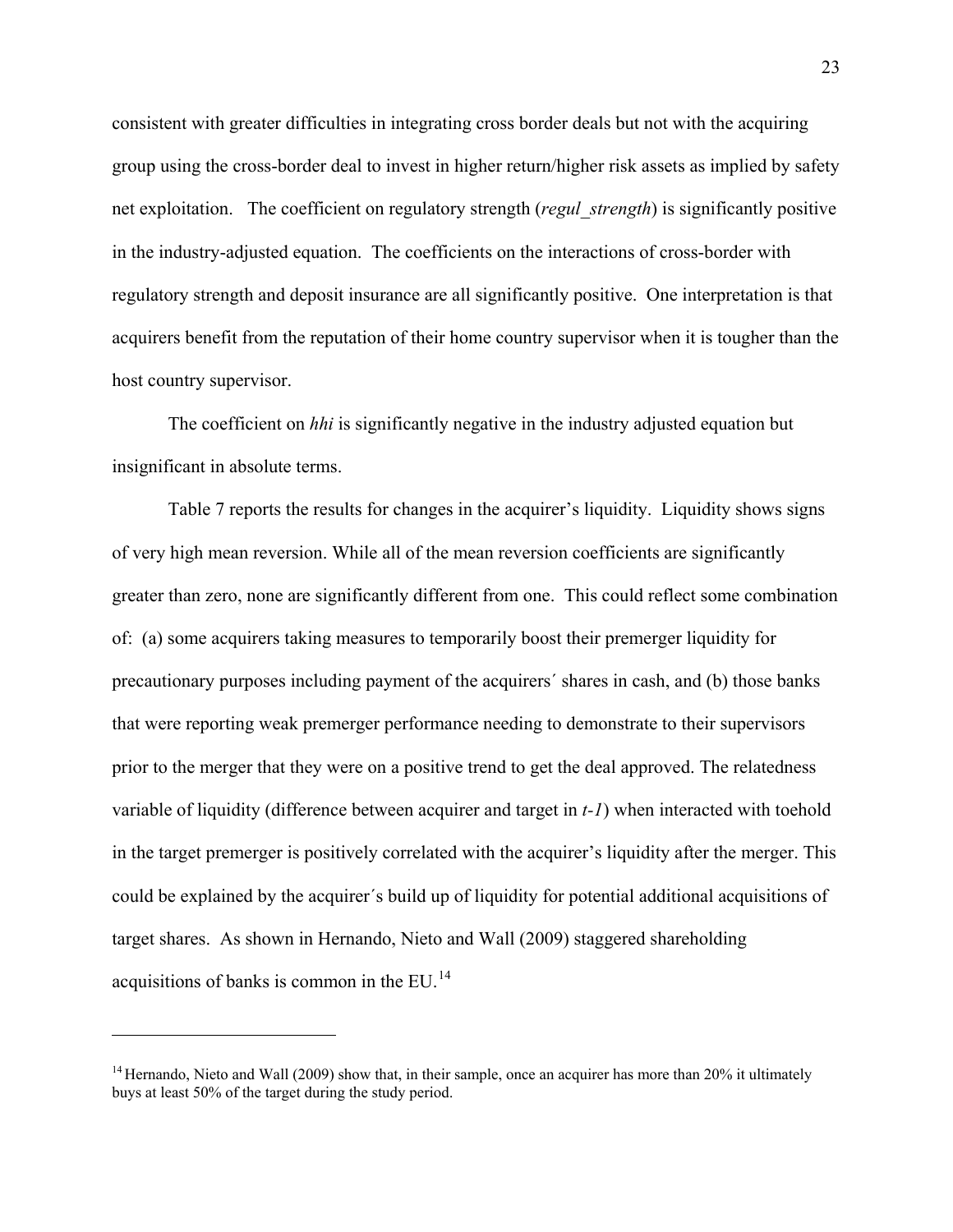Regulatory strength has a negative coefficient in absolute terms contrary to predictions but the coefficient is insignificant in industry adjusted terms. Both interactions with *cb* (regulatory strength and deposit insurance) are significantly positive. <sup>[15](#page-24-0)</sup> Lastly, our results show a statistically significant procyclicality of liquidity in the period immediately after the merger.

Overall, these results most strongly suggest that our measures of acquirers' financial condition exhibit moderate to strong mean reversion. This could reflect some combination of: (i) some acquirers taking measures to temporarily boost their premerger performance in order to improve their bargaining position, and (ii) those banks that were reporting weak premerger performance needed to demonstrate to their supervisors prior to the merger that they were on a positive trend to get the deal approved.<sup>[16](#page-24-1)</sup> The next strongest finding is that acquirer's showed more improvement in their post-merger earnings performance if their supervisor and deposit insurance funding system were stronger than that of the target. This result is consistent with the group benefiting from importing the acquirer's stronger supervision into the target (such as through a lower cost of funds). If so, we should observe similar results in the model estimating post-merger changes in target earnings performance. An alternative is that stricter home country supervision may be more effective in preventing acquirers from engaging in takeovers that would result in a weak post-merger group.

 $\overline{a}$ 

<span id="page-24-0"></span><sup>&</sup>lt;sup>15</sup> The estimated effects for the regulatory variables in the case of cross-border deals are not significantly different from zero. In unreported tests, we cannot reject the hypothesis that the sum of the coefficients on the regulatory strength index and the corresponding interaction term is zero.

<span id="page-24-1"></span><sup>&</sup>lt;sup>16</sup> In unreported tests, we seek to verify whether acquirers temporarily boosted their financial condition pre-merger before reverting to their pre-merger levels shortly afterwards. We indeed find negative correlations for changes between years -3 and -1 and +1 and +3 in leverage  $(r = -0.15)$ , ROA  $(r = -0.23)$  and liquidity  $(r = -0.44$ , significantly different from zero at 5%). However, with the exception of liquidity, the correlations remain modest in magnitude.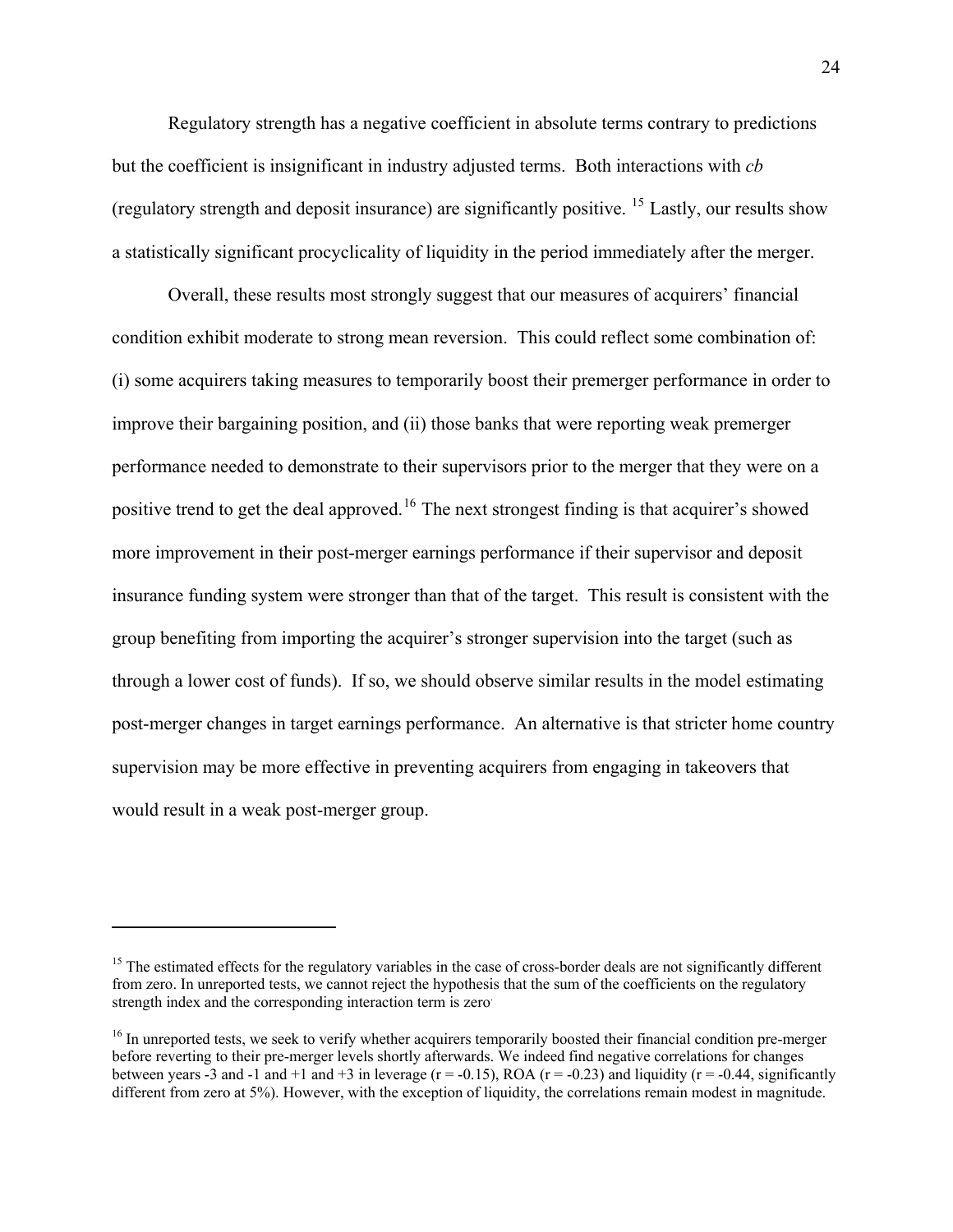### **5.2 Target model results**

 The results with the target variables are presented in Tables 8-10. The results for target capitalization are not very informative about the cross-sectional distribution of leverage changes. The mean reversion coefficients are negative and large in absolute magnitude, larger than those for the acquirer. The only significant coefficients are the coefficients on deposit insurance, which is consistent with expectations. However, the f-tests for the joint significance of the coefficients fail to reject the hypothesis that they are all equal to zero in all equations.

 The results for target earnings performance are presented in Table 9. Again the mean reversion coefficients are moderately large but very imprecisely measured; none of them are statistically significant. However, the coefficients on relative earnings (acquirer roa minus target roa) are consistently significant and economically large in industry adjusted terms (only in the first equation in absolute terms). Targets move approximately 50 to 60 percent of the way towards the *roa* levels of their acquirer. The coefficients on *hhi* are consistently negative suggesting that profits dip in the period immediately after the merger either because management disruption results in a temporary loss of economic rents or because deliberately higher asset growth at the expense of profitability allows to better exploit concentrated markets.

 Greater regulatory strength and tougher deposit insurance are generally associated with significantly higher profits. One interpretation of this is that stronger supervisors encourage less profitable banks to sell themselves to stronger banks. This hypothesis receives some support from the low profitability of some of the targets in our sample. The mean *roa* at t-1 for bottom quartile of targets in our sample as measured by *roa,* is -0.48 percent and these banks show an increase in ROA of 0.605 p.p. from t-1 to t+2. However, the average values of regulatory strength and deposit insurance indexes for target banks in the bottom quartile are not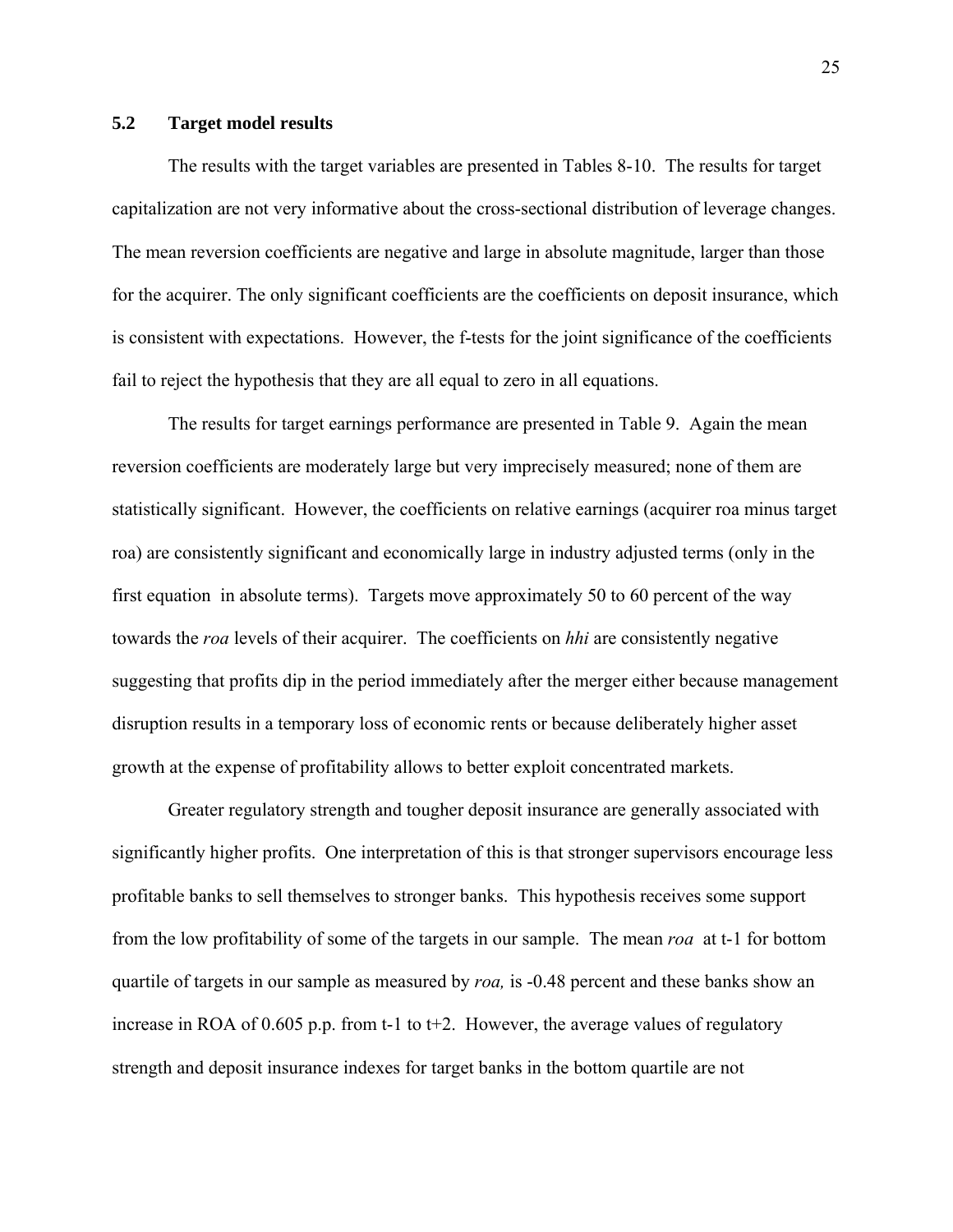significantly different from the average of all targets. None of the interactions with cross-border are statistically significant. These findings fail to support the hypothesis that the target's performance benefits from the importing of the stricter supervision of its new parent's supervisor.

 The results for liquidity reported in Table 10 suggest strong reversion towards the mean for target liquidity. Some other variables are significant in the absolute value equations and other are significant in the industry-adjusted equations, but none are significant in both. If the acquirer had a *toe* hold in the target, the absolute measure of liquidity tended to decrease.

 The strongest consistent set of results across the target equations is that stronger supervision and tougher deposit insurance funding regimes tend to result in positive changes for the target´s liquidity. One interpretation of this is that stricter supervisors and deposit insurance regimes tend to encourage weak banks to sell themselves to stronger acquirers.

### **6. Conclusions and policy implications**

Bank M&As both within and among EU countries gathered considerable momentum with the introduction of the Euro. In spite of this, there is a considerable dearth of studies that focus on the short term impact of M&As on the capitalization, earnings and liquidity of both targets and acquirers. This paper attempts to bridge that gap by analyzing a sample of European bank mergers (EU) which were completed between 1997 and 2007. Our sample contains accounting data for both acquiring and target banks over the examination period of  $-1$  to  $+2$  years around the completion date of a deal in order to isolate the impact of the M&A.

 In terms of policy implications, we find that M&A activity has a generally insignificant impact on our safety and soundness indicators, with the biggest exception being an increase in the leverage ratio (capital to assets ratio) for targets (significant at the 10 percent level).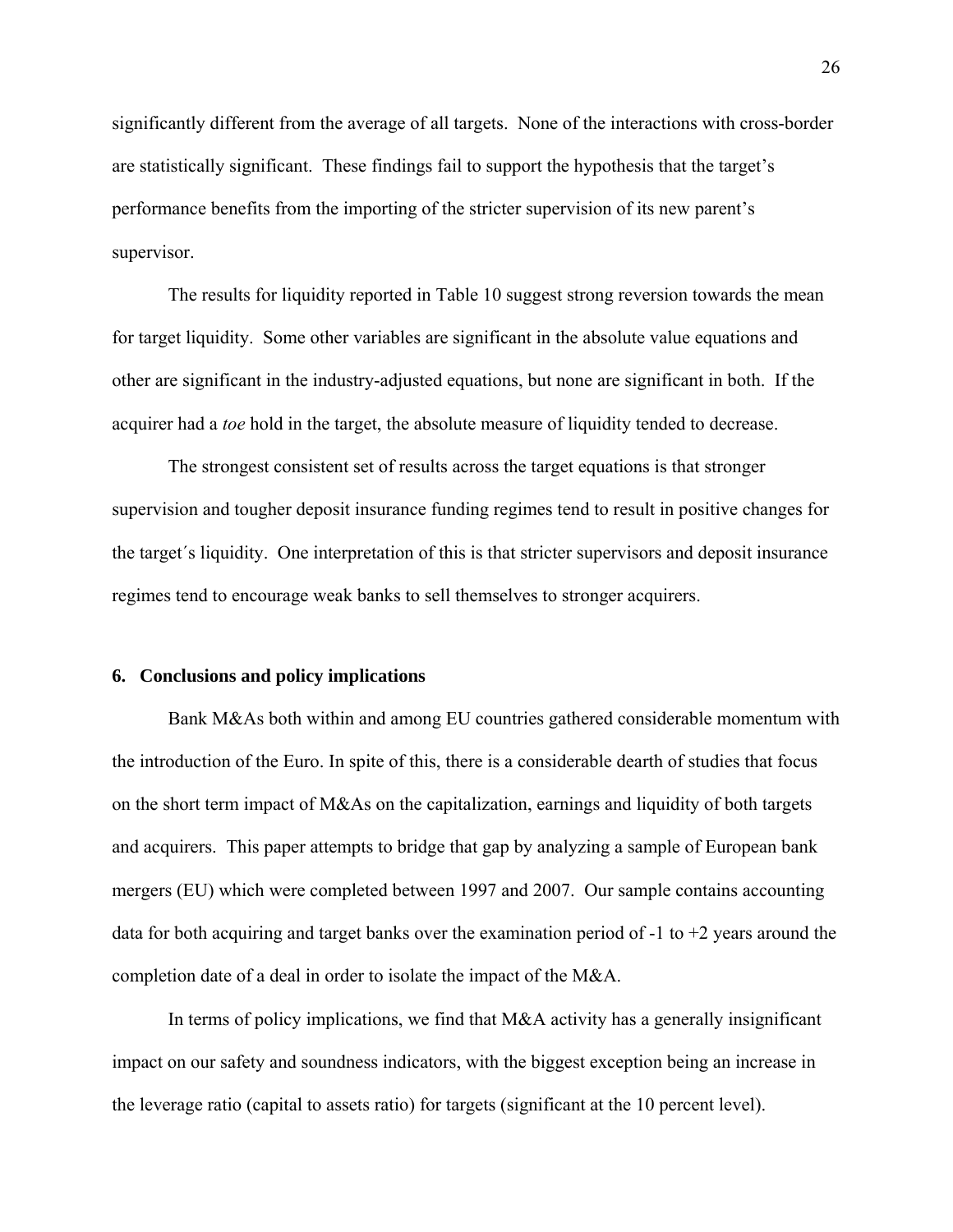However, looking cross-sectionally, we frequently find that the acquirer and to a lesser extent the target become financially stronger if the acquirer's home country supervision is stronger than the targets. One hypothesis is that this is a result of the target importing the reputational benefits associated with the stricter regime imposed by the acquirer's consolidating supervisor. This hypothesis is not supported by evidence that the target's profitability is significantly positively correlated with stricter supervision of the acquirer relative to the target. An alternative hypothesis that is consistent with both findings is that relatively stricter supervision of the acquirer is more likely to prevent acquirers from making bad takeovers. Thus, while our evidence does not support the case that M&A is generally good or bad for bank safety and soundness; it does support the case that strict consolidating supervisors results in better takeovers.

 Our paper also has important methodological implication for the future analysis of bank M&A: the empirical design should account for the possibility of mean reversion to a greater extent. We find strong evidence of mean reversion for the acquirer that should be taken into account in the research design. Additionally, we also find evidence consistent with significant mean reversion in the target, albeit in many cases our measures are not very precise.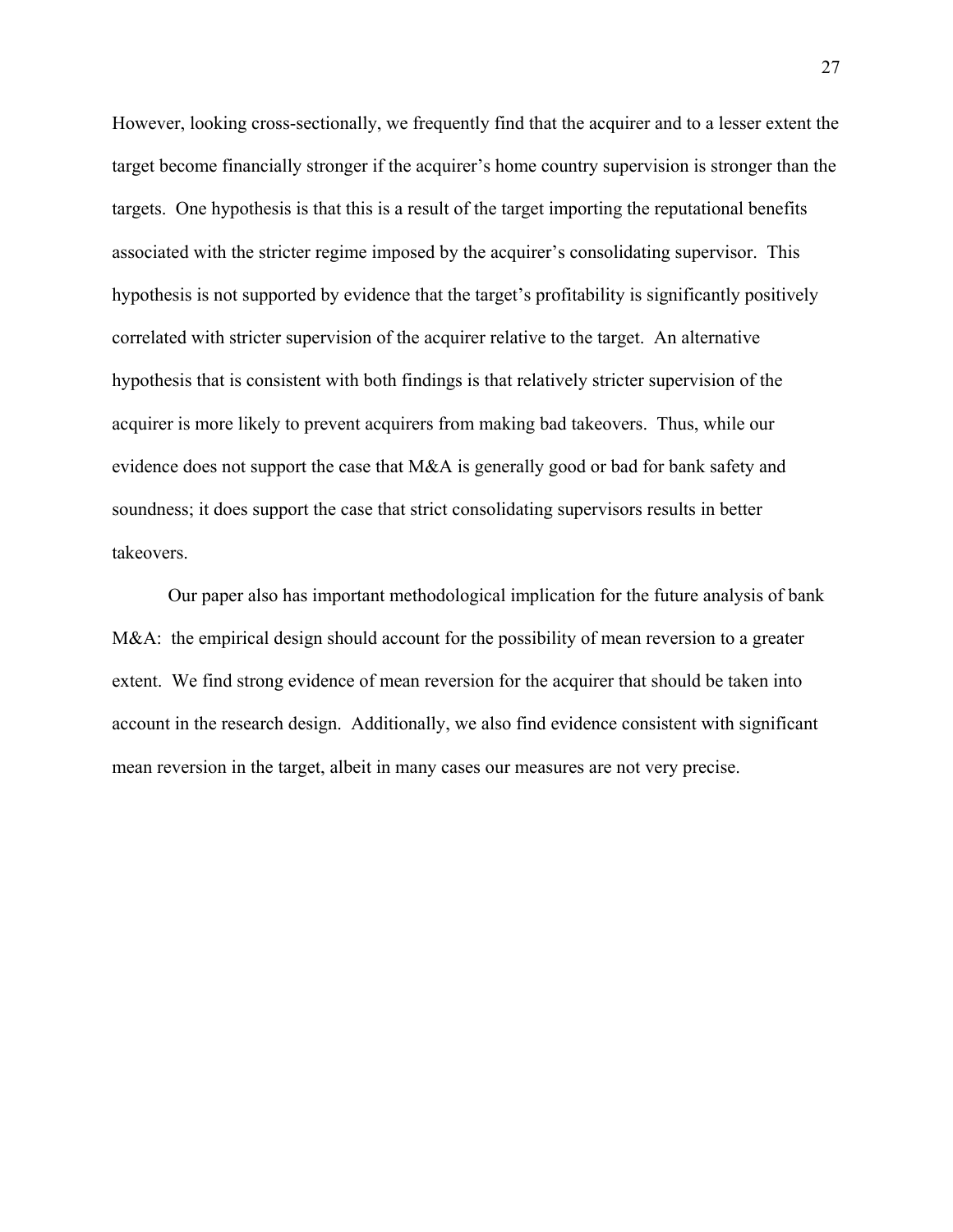### **References**

- Altunbas, Y. & Marqués D., 2008. Mergers and Acquisitions and Bank Performance in Europe: The Role of Strategic Similarities, Journal of Economics and Business, 60(3), 204-222.
- Amel D, Barnes C, Panetta F, Salleo C (2004) Consolidation and efficiency in the financial sector: a review of the international evidence. Journal of Bank and Finance 28:2493– 2519.
- Barth, J. R., Caprio, G., Levine, R., 2001. Banking Systems around the Globe: Do Regulation and Ownership Affect Performance and Stability? In Prudential Supervision : What Works and What Doesn't, ed. F. S. Mishkin, University of Chicago Press. Chicago.
- Beccalli,E & Frantz, P. (2009) M&A operations and performance in banking, Journal of Financial Services Research 36, 203- 226.
- Beitel, P. Schiereck, D. Wahrenburg, M. (2004), Explaining M&A Success in European Banks, European Financial Management, 10(1), 109-139.
- Benston, George J & Hunter, William C & Wall, Larry D, 1995. Motivations for Bank Mergers and Acquisitions: Enhancing the Deposit Insurance Put Option versus Earnings Diversification, Journal of Money, Credit and Banking, 27(3), 777-88.
- Berger, Allen N. & Demsetz, Rebecca S. ,Strahan, Philip E., 1999. "The consolidation of the financial services industry: Causes, consequences, and implications for the future," Journal of Banking & Finance, 23, (February), 135-194.
- Berger, A, & Bouwman C., 2009. Bank Liquidity Creation Review of Financial Studies , 22(9), 3779-3837.
- Brewer III, E. and Julapa, J., 2007. How Much Would Banks Be Willing to Pay to Become 'Too-Big-to-Fail' and to Capture Other Benefits? Federal Reserve Bank of Kansas City Working Paper RWP 07-05 (July).
- Buch, C. M. & DeLong, G., 2008. Do Weak Supervisory Systems Encourage Bank Risk-Taking? Journal of Financial Stability 4, 23-39.
- Cabral, I., Dierick, F., &Vesala, J., 2002. Banking integration in the euro area. *European Central Bank Occasional Paper 6*.
- Campa, J. M. & Hernando, I. 2006. M&As Performance in the European Financial Industry, Journal of Banking & Finance, 30(12), 3367-3392.
- Carbo-Valverde, S., Kane, E and Rodriguez-Fernandez , F. (2008). Evidence of Differences in the Effectiveness of Safety-Net Management in European Union Countries. Journal of Financial Services Research, 34, 151-76.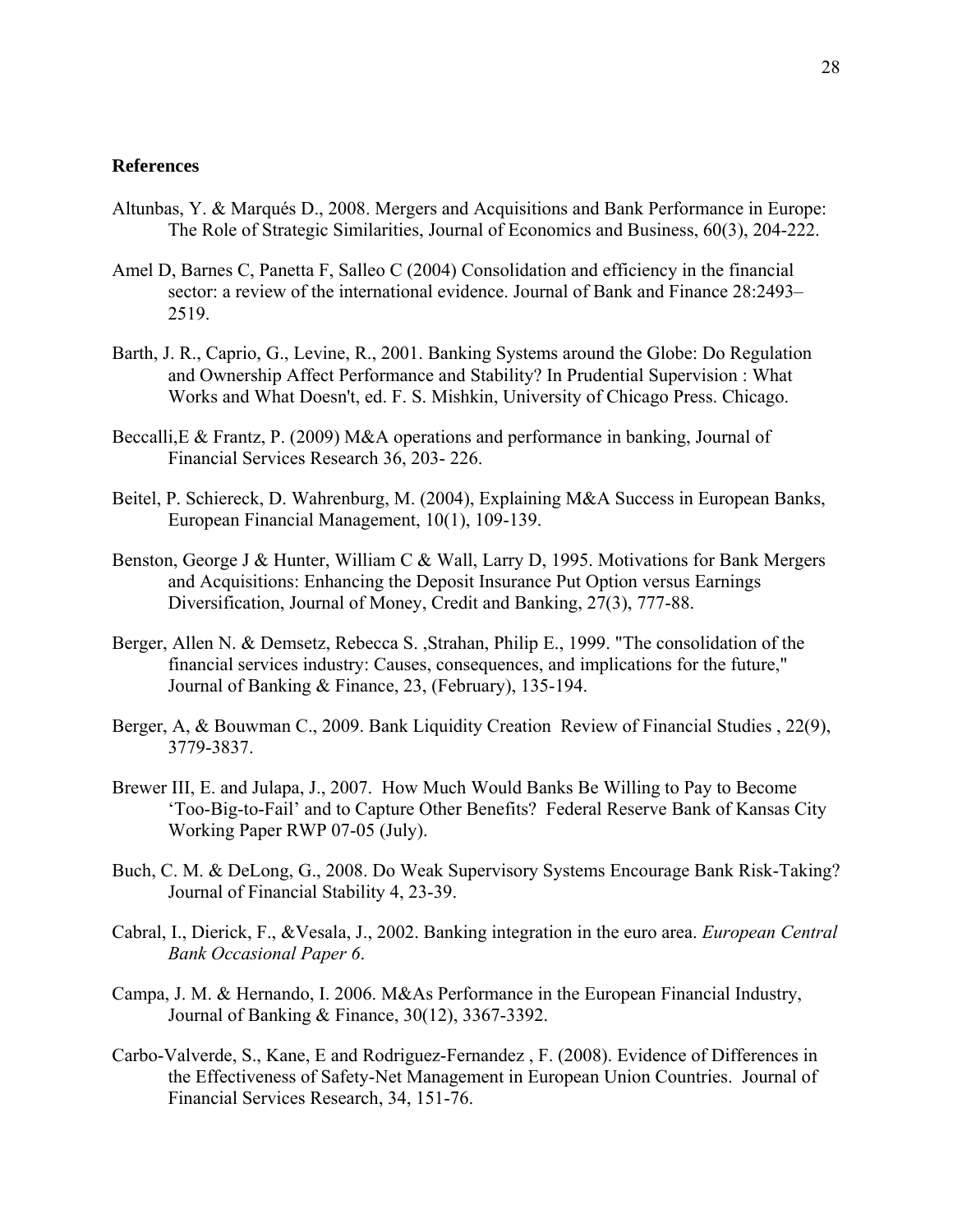- Carbo-Valverde, S., Kane E. and Rodriguez-Fernandez F. (2012). Evidence of regulatory arbitrage in cross-border mergers of banks in the EU. Journal of Money, Credit & Banking, forthcoming.
- Cheng, D. C., Gup, B. E. and Wall, L. D. (1989). Financial Determinants of Bank Takeovers. Journal of Money, Credit and Banking, 21 (4), 524-536.
- de Haas, R. & van Lelyveld, I., 2006. Foreign Banks and Credit Stability in Central and Eastern Europe. A Panel Data Analysis. Journal of Banking & Finance 30, 1927-1952.
- [DeYoung,](http://springerlink.metapress.com/content/?Author=Robert+DeYoung) Robert; [Evanoff](http://springerlink.metapress.com/content/?Author=Douglas+D.+Evanoff) Douglas; [Molyneux,](http://springerlink.metapress.com/content/?Author=Philip+Molyneux) Philip, 2009, Mergers and Acquisitions of Financial Institutions: A Review of the Post-2000 Literature [Journal of Financial Services](http://springerlink.metapress.com/content/0920-8550/)  [Research,](http://springerlink.metapress.com/content/0920-8550/) [36, 8](http://springerlink.metapress.com/content/0920-8550/36/2-3/)7-110.
- Díaz, B., García M., Sanfilippo S., 2004. Bank acquisitions and performance: evidence from a panel of European credit entities, Journal of Economics and Business 56, 377-404.
- Fama, E.F., French, K.R., 2000. Forecasting profitability and earnings. Journal of Business 73, 161–175.
- European Commission Joint Research Center Unit G09, 2008, Investigating the efficiency of EU Deposit Guarantee Schemes, Ispara Italy, (May), accessed on October 19, 2010 at http://ec.europa.eu/internal\_market/bank/docs/guarantee/deposit/report\_en.pdf .
- Hagendorff, J, Collins M .and Keasey K. (2008). Investor protection and the value effects of bank merger announcements in Europe and the US, Journal of Banking and Finance 32, 1333-1348.
- Hagendorff J., Hernando I., Nieto M. & Wall, L, 2012. What Do Premiums Paid for Bank M&As Reflect? The Case of the European Union. Journal of Banking & Finance, 36, 749-759.
- Hagendorff, J., Keasey, K. (2009), Post-Merger Strategy and Performance: Evidence from the US and European Banking Industries, Accounting and Finance 49, 725-751.
- Hannan, Timothy H., Pilloff, Steven J., 2009. Acquisition Targets and Motives in the Banking Industry, Journal of Money, Credit and Banking, 41(6), 1167-118.
- Hernando, I., Nieto, M.J., Wall, L.D., 2009. Determinants of domestic and cross-border bank acquisitions in the European Union. Journal of Banking & Finance. 33, 1022-1032.
- Houston, J. F. & James, C., 1998. Do Bank Internal Capital Markets Promote Lending? Journal of Banking & Finance 22, 899-918.
- Jones KD, Critchfield T (2005) Consolidation in the U.S. banking industry: is the 'long, strange trip' about to end? FDIC Bank Rev 17:31–61.
- Knapp M, Gart A, Becher D (2005) Post-merger performance of bank-holding companies 1987– 1998. Financial Review 40:549–574.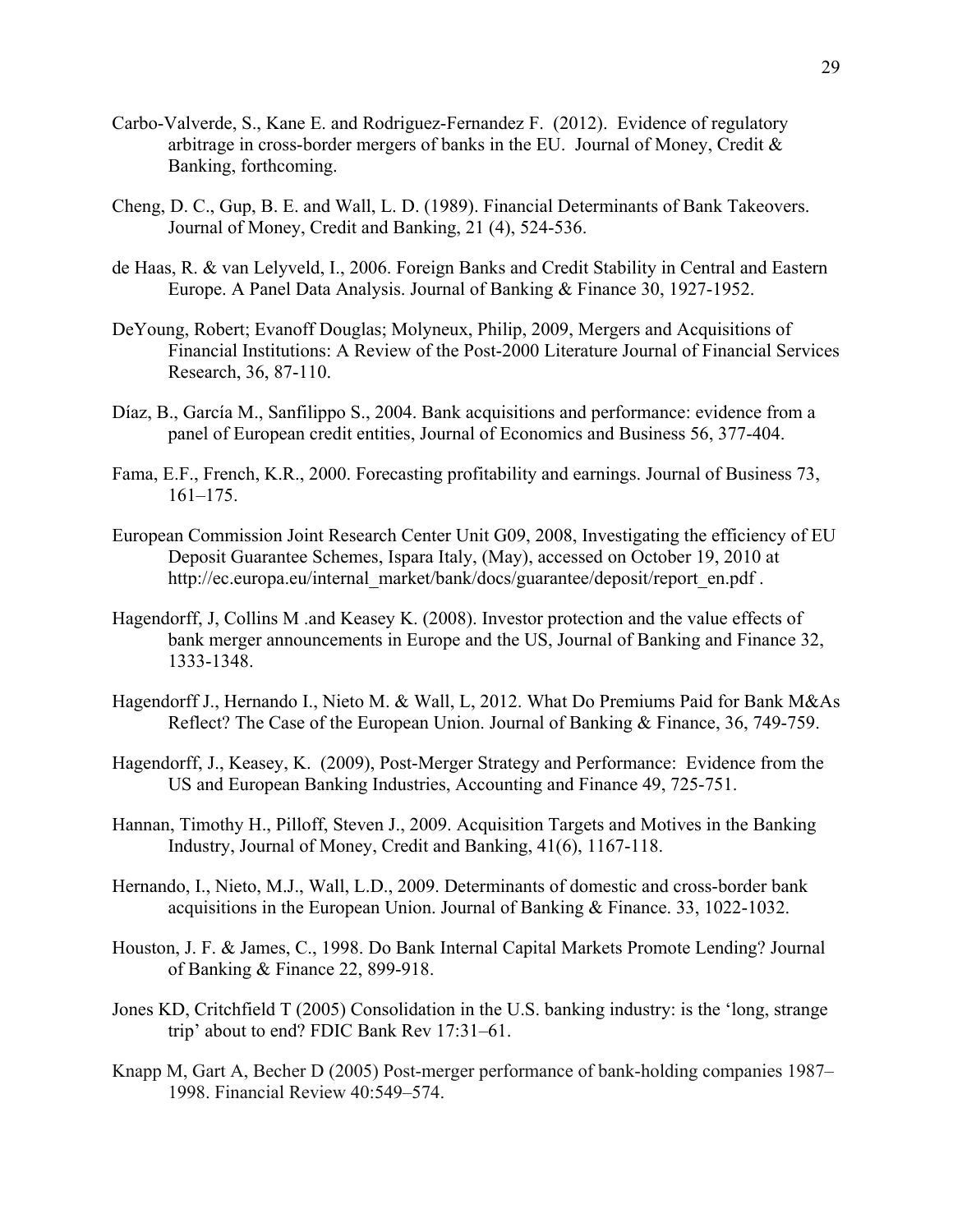- Mayes, D. G., Nieto, M. J. & Wall, L., 2008. Multiple Safety Net Regulators and Agency Problems in the EU: Is Prompt Corrective Action Partly the Solution? Journal of Financial Stability 4, 232-257
- Molyneux, P, Schaeck, K., and Zhou, T. 2010. Too-Big-to-Fail" and Its Impact on Safety Net Subsidies and Systemic Risk. Bangor, Wales: Bangor University Working Paper .
- Rhoades, Stephen A., 1994, A summary of merger performance studies in banking, 1980-93, and an assessment of the "operating performance" and "event study" methodologies, Staff Studies 167, Board of Governors of the Federal Reserve System (U.S.).
- Vander Vennet, R.,(1996) The Effect of Mergers and Acquisitions on the Efficiency and Profitability of EC Credit Institutions. Journal of Banking & Finance 20, 1531-1558.
- Vander Vennet R (2002) Cross-border mergers in European banking and bank efficiency. Universiteit Gent Working Paper 2002/152, December.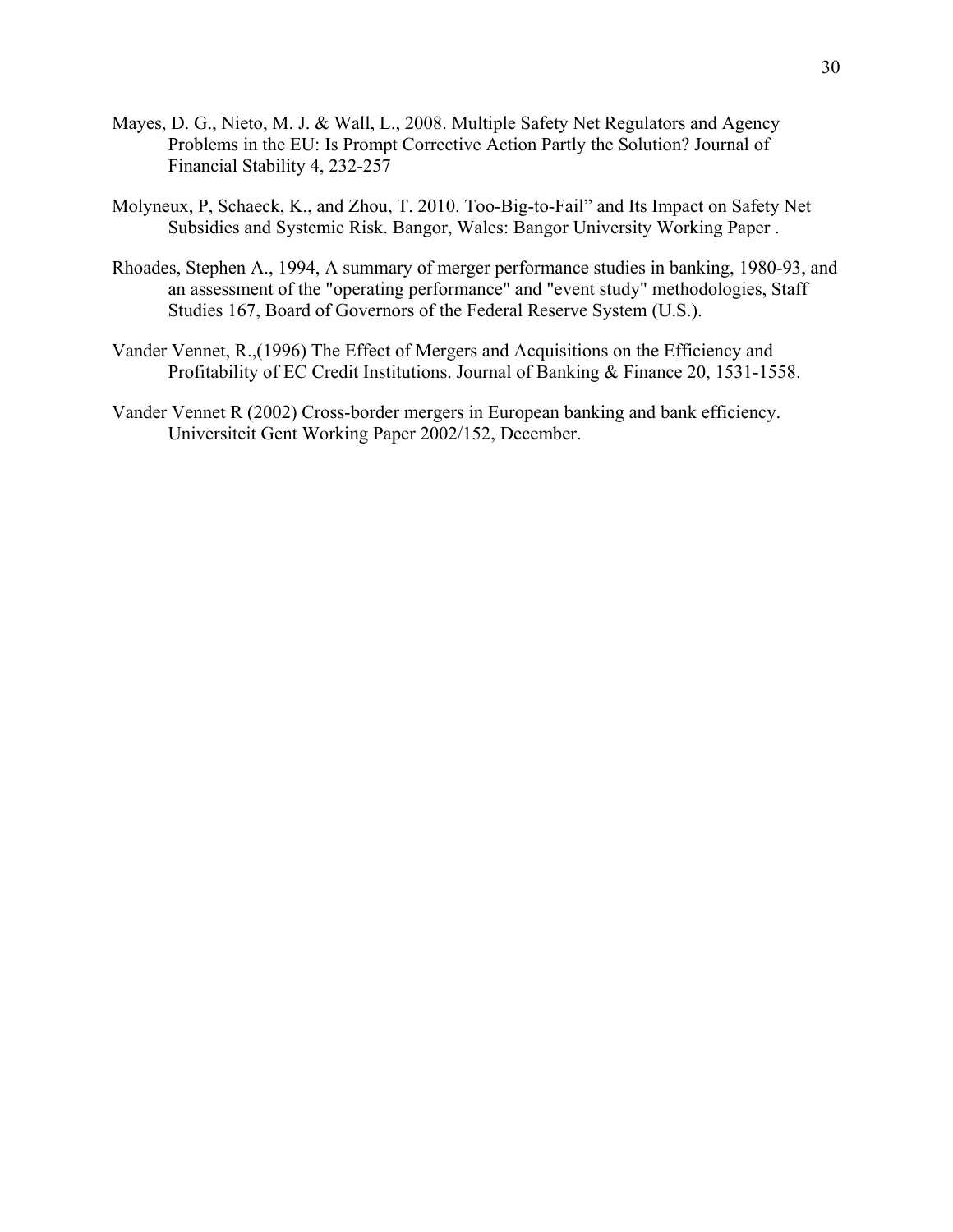|                | Acquirer                 |                                         | <b>Target</b>           |               |  |
|----------------|--------------------------|-----------------------------------------|-------------------------|---------------|--|
| Country        | No.                      | $\frac{0}{0}$                           | No.                     | $\frac{0}{0}$ |  |
|                |                          | <b>Panel A: Countries</b>               |                         |               |  |
| Austria        | 7                        | (6.8)                                   | 2                       | (2.38)        |  |
| Belgium        | $\overline{\mathbf{4}}$  | (3.88)                                  | $\overline{\mathbf{3}}$ | (3.57)        |  |
| Czech Republic |                          |                                         | 3                       | (3.57)        |  |
| Denmark        | $\overline{3}$           | (2.91)                                  | $\overline{c}$          | (2.38)        |  |
| Estonia        |                          |                                         | $\mathbf{1}$            | (1.19)        |  |
| Finland        |                          |                                         | 1                       | (1.19)        |  |
| France         | 17                       | (16.5)                                  | 7                       | (8.33)        |  |
| Germany        | 11                       | (10.68)                                 | 9                       | (10.71)       |  |
| Greece         | $\overline{4}$           | (3.88)                                  | $\overline{\mathbf{3}}$ | (3.57)        |  |
| Ireland        | $\mathbf{1}$             | (0.97)                                  | 1                       | (1.19)        |  |
| Italy          | 33                       | (32.04)                                 | 28                      | (33.33)       |  |
| Latvia         |                          |                                         | 1                       | (1.19)        |  |
| Lithuania      |                          |                                         | $\overline{c}$          | (2.38)        |  |
| Luxembourg     | $\overline{2}$           | (1.94)                                  |                         |               |  |
| Malta          |                          |                                         | $\mathbf{1}$            | (1.19)        |  |
| Poland         | $\mathbf{1}$             | (0.97)                                  | 5                       | (5.95)        |  |
| Portugal       | 3                        | (2.91)                                  |                         |               |  |
| Slovak Rep     |                          |                                         | $\mathfrak{Z}$          | (3.57)        |  |
| Slovenia       | $\mathbf{1}$             | (0.97)                                  | $\overline{2}$          | (2.38)        |  |
| Spain          | 5                        | (4.85)                                  | 6                       | (7.14)        |  |
| Sweden         | 5                        | (4.85)                                  |                         |               |  |
| United Kingdom | 6                        | (5.83)                                  | 4                       | (4.76)        |  |
|                |                          |                                         |                         |               |  |
| Total          | 103                      | (100.00)                                | 84                      | (100.00)      |  |
|                |                          | <b>Panel B: Merger Completion Years</b> |                         |               |  |
| 1997           | 9                        | (8.74)                                  | 7                       | (8.33)        |  |
| 1998           | 8                        | (7.77)                                  | 8                       | (9.52)        |  |
| 1999           | 19                       | (18.45)                                 | 13                      | (15.48)       |  |
| 2000           | 12                       | (11.65)                                 | 12                      | (14.29)       |  |
| 2001           | 12                       | (11.65)                                 | 9                       | (10.71)       |  |
| 2002           | 7                        | (6.8)                                   | 5                       | (5.95)        |  |
| 2003           | 9                        | (8.74)                                  | 7                       | (8.33)        |  |
| 2004           | 10                       | (9.71)                                  | 9                       | (10.71)       |  |
| 2005           | 6                        | (5.83)                                  | 5                       | (5.95)        |  |
| 2006           | 7                        | (6.8)                                   | 6                       | (7.14)        |  |
| 2007           | $\overline{\mathcal{L}}$ | (3.88)                                  | 3                       | (3.57)        |  |
|                |                          |                                         |                         |               |  |
| Total          | 103                      | (100.00)                                | 84                      | (100.00)      |  |

# **Table 1 Sample Description**

Years refer to the year of merger completion as supplied by Thomson Financial.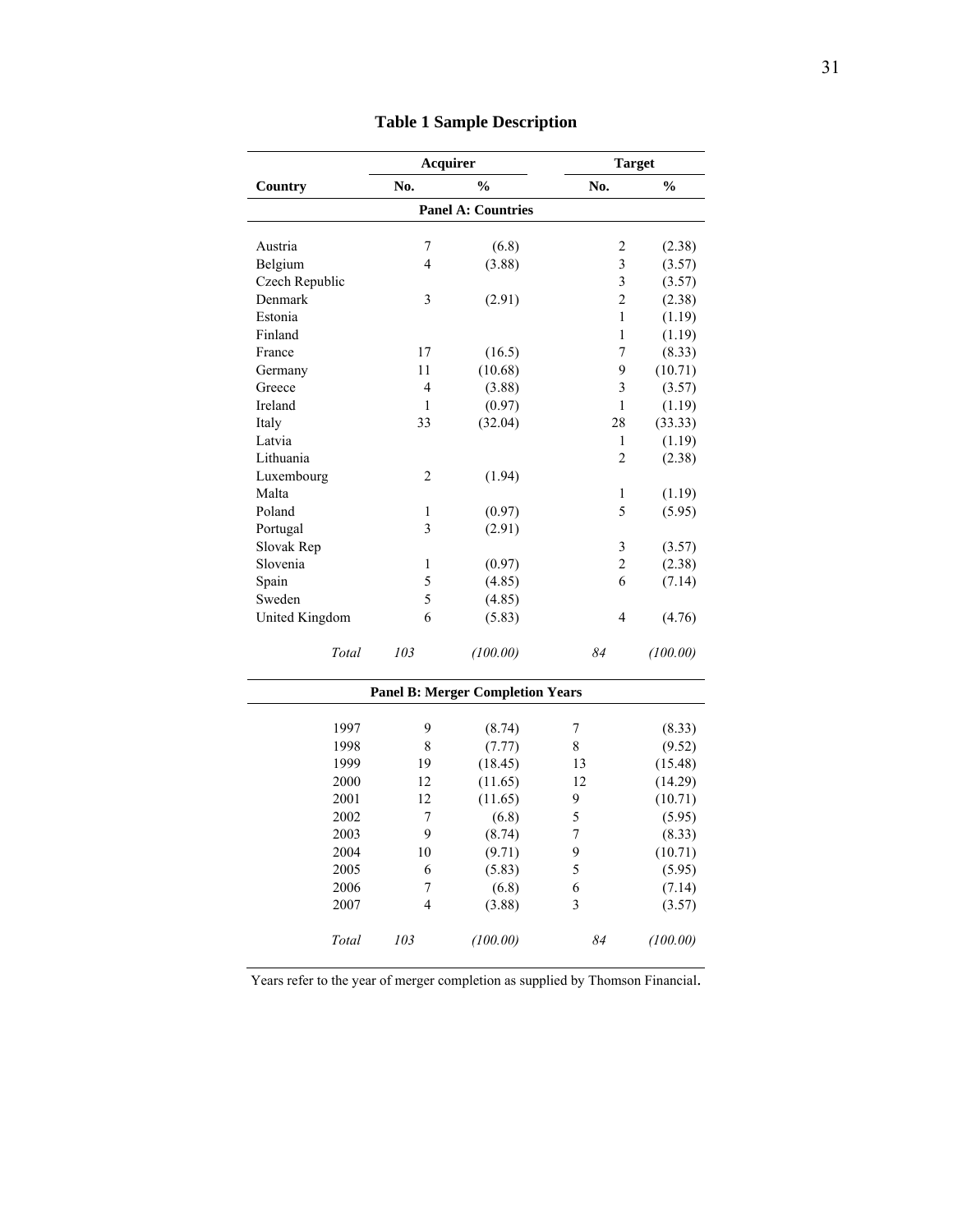|          |    |           |                                          | <b>Difference</b>      |               |         |
|----------|----|-----------|------------------------------------------|------------------------|---------------|---------|
|          | N  | Acquirer  | <b>Target</b>                            | <b>Acquirer-Target</b> | t-Stat        | p-Value |
|          |    |           | <b>Panel A: Absolute Values</b>          |                        |               |         |
| capasset | 79 | 4.935     | 7.614                                    | $-2.680$               | $(-4.69)$ *** | 0.00    |
| tlrwa    | 38 | 8.695     | 11.717                                   | $-3.022$               | $(-2.51)$ **  | 0.02    |
| totalrwa | 47 | 10.874    | 13.481                                   | $-2.607$               | $(-2.69)$ *** | 0.01    |
| liquid   | 70 | 22.846    | 25.354                                   | $-2.508$               | $(-0.89)$     | 0.38    |
| roa      | 79 | 0.529     | 0.638                                    | $-0.109$               | $(-0.93)$     | 0.36    |
| interest | 79 | 57.400    | 67.292                                   | $-9.892$               | $(-4.71)$ *** | 0.00    |
|          |    |           | <b>Panel B: Industry-adjusted Values</b> |                        |               |         |
| capasset | 79 | $-3.374$  | $-1.418$                                 | $-1.956$               | $(-3.39)$ *** | 0.00    |
| tlrwa    | 38 | $-4.103$  | $-1.901$                                 | $-2.202$               | $(-1.93)$ *   | 0.06    |
| totalrwa | 46 | $-3.849$  | $-2.406$                                 | $-1.443$               | $(-1.41)$     | 0.17    |
| liquid   | 70 | $-5.955$  | $-8.210$                                 | 2.255                  | (0.67)        | 0.51    |
| roa      | 79 | $-0.085$  | $-0.098$                                 | 0.013                  | (0.12)        | 0.90    |
| interest | 79 | $-40.866$ | $-30.483$                                | $-10.382$              | $(-3.60)$ *** | 0.00    |

# **Table 2 Target and Bidding Bank Characteristics Pre-M&A**

Capasset is the equity to assets ratio, t1rwa is the tier 1 capital to risk-weighted assets ratio and totalrwa is total regulatory capital to risk-weighted assets. Roa is return on assets and interest is net interest income over total operating income. All values refer to the last fiscal year before the acquisition completion. \* significant at 10%; \*\* significant at 5%; \*\*\* significant at 1%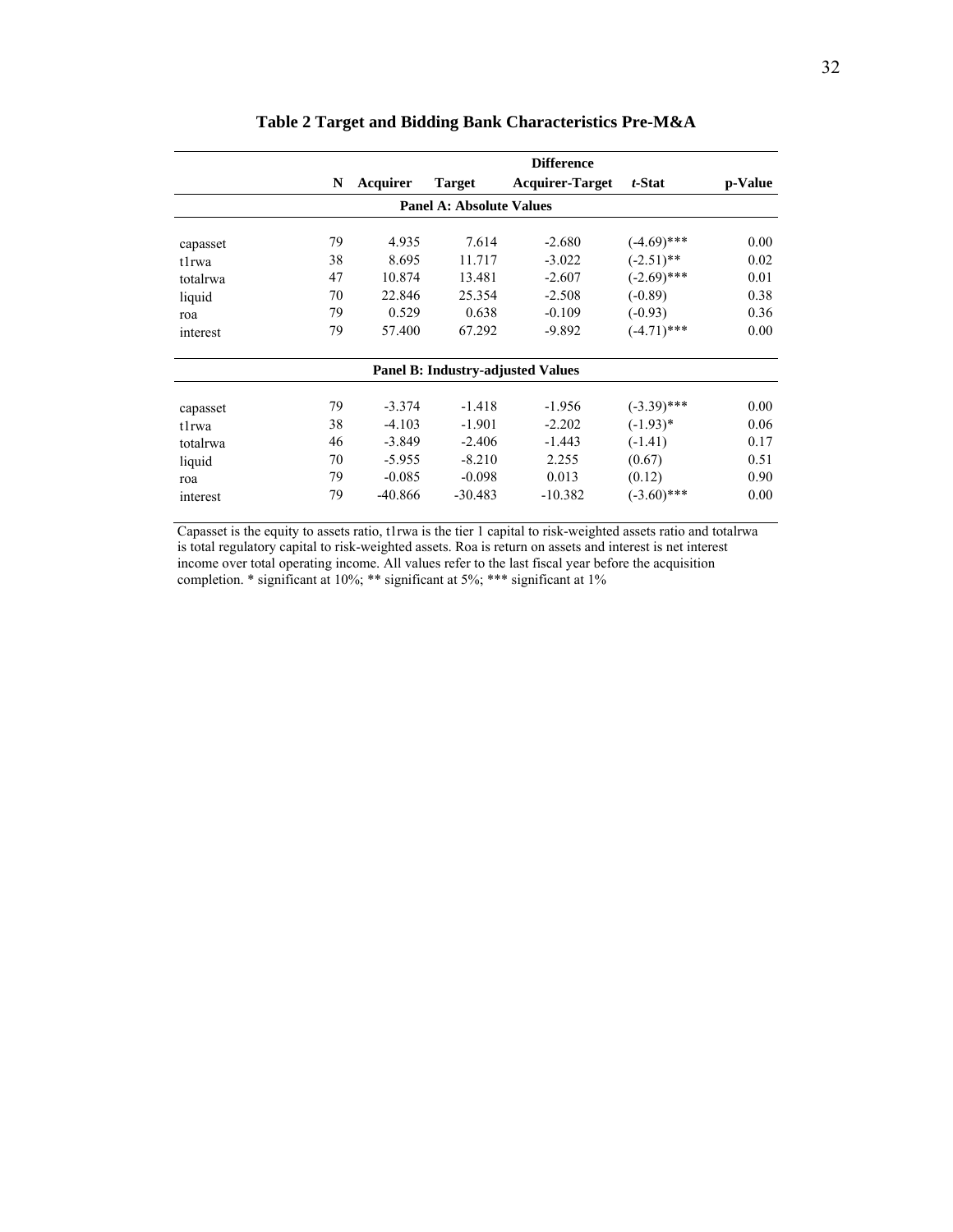|           | <b>Absolute Differences</b> |           |         | <b>Industry-Adjusted Differences</b> |     |          |          |         |
|-----------|-----------------------------|-----------|---------|--------------------------------------|-----|----------|----------|---------|
|           | N                           | change    | t-Stat  | p-value                              | N   | change   | t-Stat   | p-value |
|           |                             |           |         | <b>Panel A: Acquiring Banks</b>      |     |          |          |         |
| dcapasset | 103                         | 0.142     | 1.01    | 0.32                                 | 103 | $-0.260$ | $-1.24$  | 0.22    |
| $dt1$ rwa | 85                          | $-0.342$  | $-1.39$ | 0.17                                 | 85  | $-0.048$ | $-0.16$  | 0.87    |
| dtotalrwa | 91                          | $-0.049$  | $-0.21$ | 0.84                                 | 91  | 0.325    | 1.16     | 0.25    |
| dliquid   | 93                          | $-0.631$  | $-0.19$ | 0.85                                 | 93  | 3.529    | 1.04     | 0.30    |
| droa      | 103                         | $-0.054$  | $-1.43$ | 0.16                                 | 103 | $-0.068$ | $-1.65*$ | 0.10    |
| dinterest | 103                         | $-10.414$ | $-0.82$ | 0.41                                 | 103 | $-9.406$ | $-0.74$  | 0.46    |
|           |                             |           |         | <b>Panel B: Target Banks</b>         |     |          |          |         |
| dcapasset | 84                          | 1.189     | $1.60*$ | 0.09                                 | 84  | 1.225    | $1.66*$  | 0.10    |
| $dt1$ rwa | 47                          | $-0.055$  | $-0.05$ | 0.96                                 | 47  | 0.409    | 0.38     | 0.71    |
| dtotalrwa | 56                          | 0.217     | 0.25    | 0.80                                 | 55  | 0.706    | 0.77     | 0.44    |
| dliquid   | 81                          | $-1.742$  | $-0.67$ | 0.50                                 | 81  | 3.033    | 1.15     | 0.25    |
| droa      | 84                          | $-0.003$  | $-0.02$ | 0.98                                 | 84  | 0.031    | 0.27     | 0.79    |
| dinterest | 84                          | $-4.518$  | $-1.13$ | 0.26                                 | 84  | $-2.584$ | $-0.62$  | 0.54    |

# **Table 3 Merger-related changes for targets and acquirers**

The table reports differences in safety and soundness variables which are due to M&A. Differences are computed as values in +2 year minus values in -1 year relative to the merger completion year. Industryadjusted values are expressed based on median values of banks chartered in the same country. Capasset is the equity to assets ratio, t1rwa is the tier 1 capital to risk-weighted assets ratio and totalrwa is total regulatory capital to risk-weighted assets, liquid are liquid assets over customer and short-term deposits. Roa is return on assets and interest is net interest income over total operating income. All values refer to the last fiscal year before the acquisition completion.  $*$  significant at 10%;  $**$  significant at 5%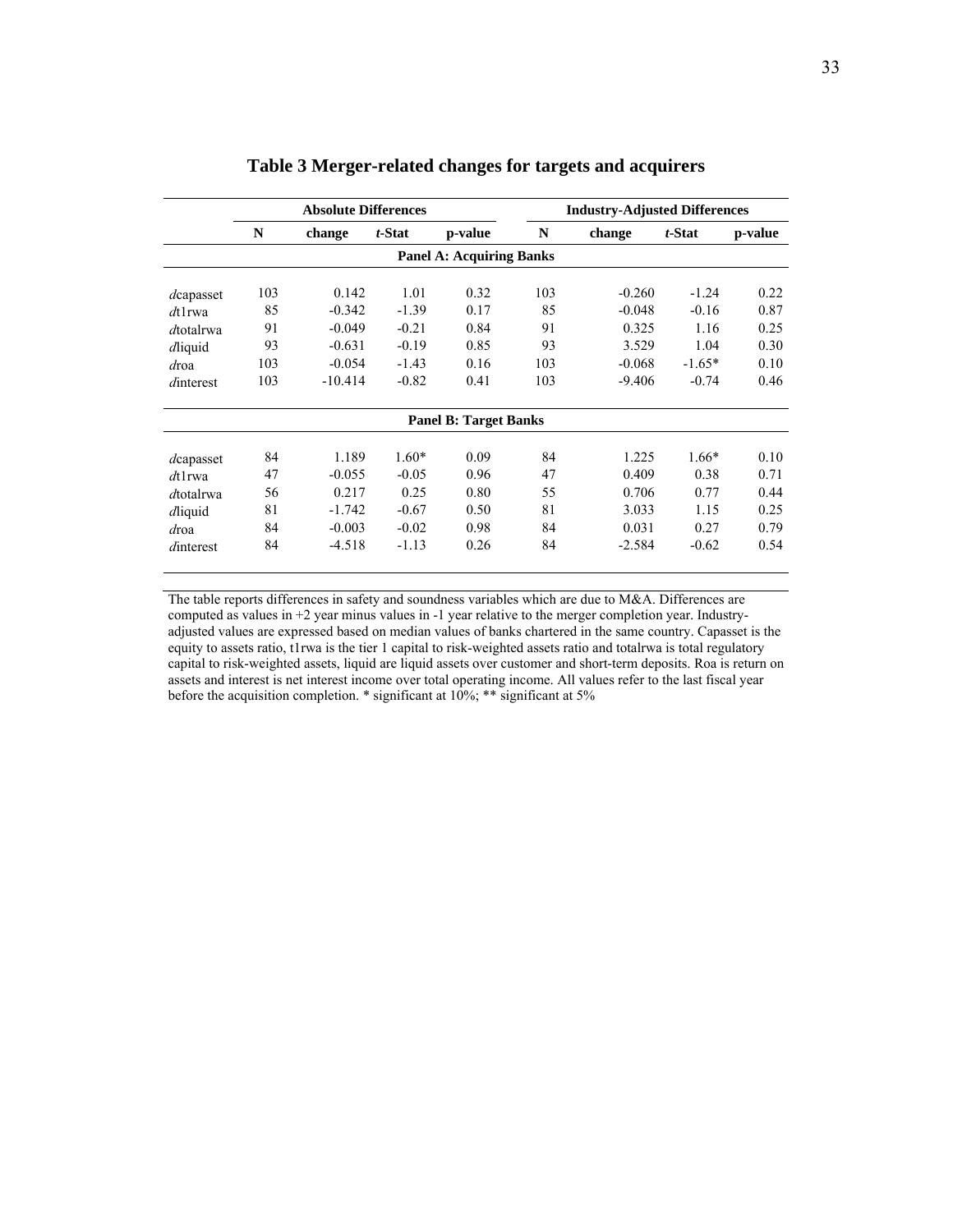|                                      | $\mathbf N$ | Mean     | <b>SD</b>                       | p50      | p25       | p75    |
|--------------------------------------|-------------|----------|---------------------------------|----------|-----------|--------|
|                                      |             |          | <b>Panel A: Acquiring Banks</b> |          |           |        |
|                                      |             |          |                                 |          |           |        |
| dcapasset                            | 103         | 0.142    | 1.428                           | 0.105    | $-0.433$  | 0.766  |
| dliquid                              | 93          | $-0.631$ | 31.983                          | $-3.620$ | $-13.970$ | 1.930  |
| droa                                 | 103         | $-0.054$ | 0.388                           | $-0.060$ | $-0.280$  | 0.140  |
| $lever_{t-1}$                        | 103         | 5.337    | 2.738                           | 4.374    | 3.380     | 6.487  |
| liquid $_{t-1}$                      | 93          | 23.978   | 14.712                          | 21.750   | 14.830    | 28.810 |
| ro $a_{t-1}$                         | 103         | 0.600    | 0.424                           | 0.520    | 0.330     | 0.810  |
| regul_strength                       | 101         | 5.525    | 1.906                           | 5.000    | 4.000     | 6.000  |
| di                                   | 103         | 1.262    | 0.610                           | 1.000    | 1.000     | 2.000  |
| hhi                                  | 103         | 0.084    | 0.063                           | 0.060    | 0.044     | 0.105  |
| gdpgrwth                             | 103         | 2.347    | 1.585                           | 1.925    | 1.343     | 3.364  |
| cb                                   | 103         | 0.398    | 0.492                           | 0.000    | 0.000     | 1.000  |
| relsize                              | 103         | 0.229    | 0.406                           | 0.040    | 0.013     | 0.229  |
| toe                                  | 103         | 0.155    | 0.364                           | 0.000    | 0.000     | 0.000  |
|                                      |             |          |                                 |          |           |        |
|                                      |             |          | <b>Panel B: Target Banks</b>    |          |           |        |
|                                      |             |          |                                 |          |           |        |
| dcapasset                            | 84          | 1.189    | 6.814                           | $-0.082$ | $-1.536$  | 1.853  |
| dliquid                              | 81          | $-1.742$ | 23.278                          | $-2.780$ | $-11.410$ | 8.040  |
| $d$ roa                              | 84          | $-0.003$ | 1.130                           | $-0.005$ | $-0.450$  | 0.405  |
| capasset <sub><math>t-1</math></sub> | 84          | 7.629    | 5.137                           | 6.978    | 4.663     | 9.294  |
| liquid $_{t-1}$                      | 83          | 26.470   | 20.907                          | 22.070   | 12.190    | 36.020 |
| ro $a_{t-1}$                         | 84          | 0.637    | 1.026                           | 0.545    | 0.230     | 0.970  |
| regul strength                       | 78          | 5.897    | 1.777                           | 5.000    | 5.000     | 7.000  |
| di                                   | 81          | 1.136    | 0.518                           | 1.000    | 1.000     | 1.000  |
| hhi                                  | 84          | 0.102    | 0.096                           | 0.075    | 0.044     | 0.126  |
| gdpgrwth                             | 84          | 2.719    | 1.545                           | 2.665    | 1.439     | 3.840  |
| ch                                   | 84          | 0.417    | 0.496                           | 0.000    | 0.000     | 1.000  |
| relsize                              | 84          | 0.295    | 1.036                           | 0.039    | 0.012     | 0.206  |
| toe                                  | 84          | 0.179    | 0.385                           | 0.000    | 0.000     | 0.000  |
|                                      |             |          |                                 |          |           |        |

**Table 4 Summary Statistics**

The prefix *d* denotes differences in variables which are computed as values in  $+2$ year minus values in -1 year relative to the merger completion year. Capasset is the equity to assets ratio, t1rwa is the tier 1 capital to risk-weighted assets ratio and totalrwa is total regulatory capital to risk-weighted assets, liquid are liquid assets over customer and short-term deposits. Roa is return on assets and interest is net interest income over total operating income, regul\_stregnth is the an index of regulatory strength, di an index of deposit insurance regime, gdpgwrth is real GDP growth, cb is a dummy which is one if the deal is a cross-border deal (and zero otherwise), relsize are target assets divided by acquiring bank assets and toe is a binary variable which is one if the acquirer owns some equity in the target before the focal acquisition (and zero otherwise).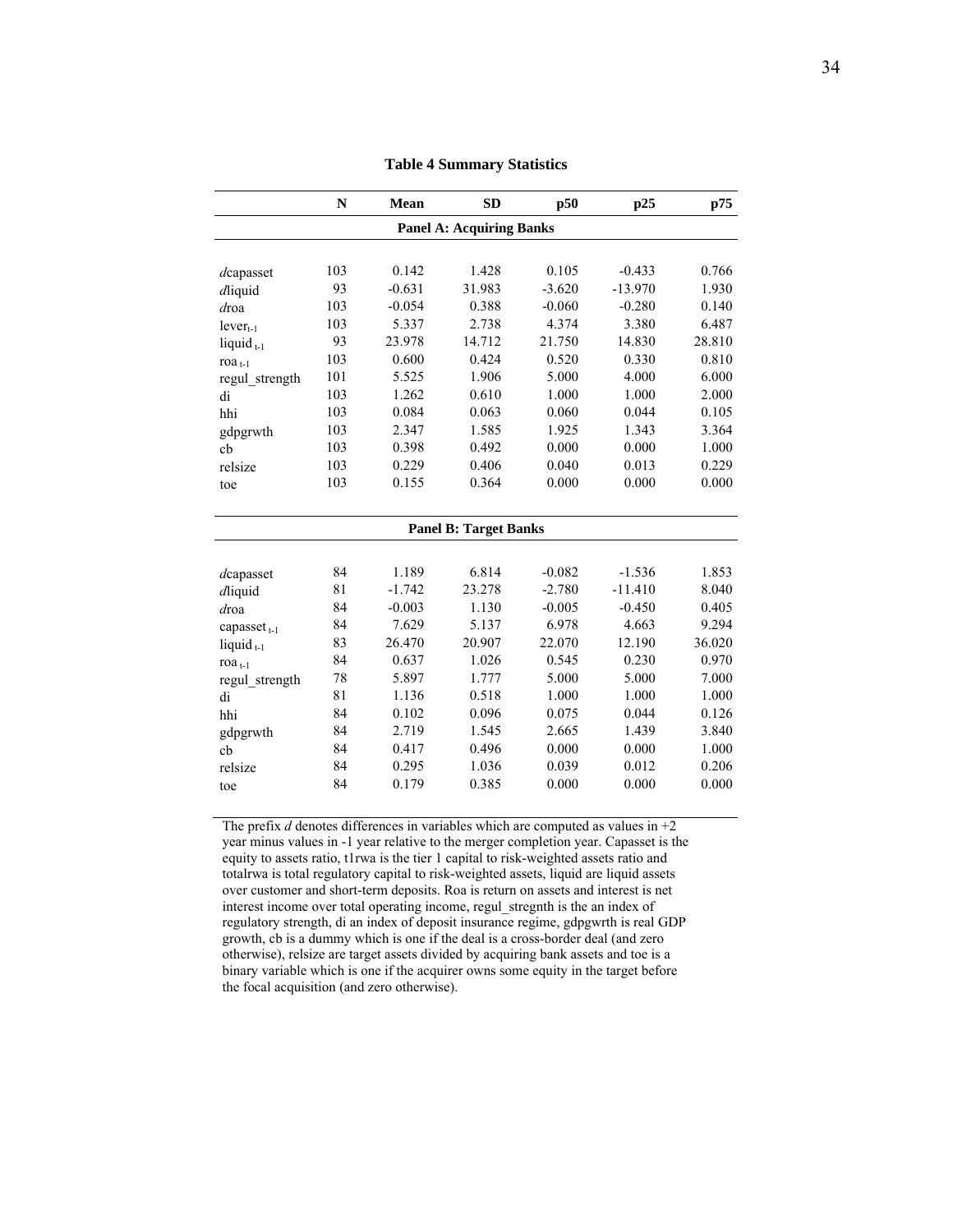|                |             | <b>Absolute Values</b> |             | <b>Industry-adjusted Values</b> |
|----------------|-------------|------------------------|-------------|---------------------------------|
|                | (1)         | (2)                    | (3)         | (4)                             |
|                |             |                        |             |                                 |
| $lever_{t-1}$  | $-0.142***$ | $-0.260***$            | $-0.345***$ | $-0.304***$                     |
|                | (2.71)      | (3.38)                 | (3.85)      | (3.28)                          |
| relatlever     | 0.067       | 0.015                  | 0.111       | 0.115                           |
|                | (1.58)      | (0.16)                 | (0.94)      | (0.97)                          |
| toe*relatlever | $-0.078***$ | $-0.087**$             | $-0.095***$ | $-0.129***$                     |
|                | (3.67)      | (2.40)                 | (3.38)      | (4.33)                          |
| relsize        |             | 0.342                  |             | $-0.129$                        |
|                |             | (0.68)                 |             | (0.27)                          |
| toe            |             | $-0.075$               |             | $1.044**$                       |
|                |             | (0.19)                 |             | (2.02)                          |
| cb             |             | $-0.604**$             |             | $-0.991**$                      |
|                |             | (2.17)                 |             | (2.18)                          |
| regul strength |             | $-0.175$               |             | 0.310                           |
|                |             | (0.89)                 |             | (1.29)                          |
| di             |             | $-1.153**$             |             | $-0.394$                        |
|                |             | (2.38)                 |             | (0.85)                          |
| cb*regul       |             | 0.014                  |             | $-0.225$                        |
|                |             | (0.10)                 |             | (1.10)                          |
| $cb*di$        |             | $0.631*$               |             | 0.041                           |
|                |             | (1.73)                 |             | (0.08)                          |
| hhi            |             | $-0.842$               |             | $-5.501$                        |
|                |             | (0.27)                 |             | (1.44)                          |
| gdpgrwth       | $-0.088$    | $-0.054$               | $-0.096$    | $-0.122$                        |
|                | (1.41)      | (0.55)                 | (0.84)      | (0.85)                          |
| Constant       | $0.925***$  | $3.970**$              | $-1.327***$ | $-1.815$                        |
|                | (3.08)      | (2.41)                 | (2.86)      | (1.01)                          |
| Observations   | 103         | 91                     | 103         | 91                              |
| Adj. R-squared | 0.184       | 0.244                  | 0.292       | 0.339                           |
| F-Stat         | 5.19        | 2.93                   | 4.93        | 4.17                            |
|                |             |                        |             |                                 |

**Table 5 Regressions on Merger-related changes in Acquirer Capitalization** 

The dependent variable is merger-related change in return on acquirer capitalization from -1 to +2 years relative to the merger completion year. The prefix relat denotes similarities between acquirer and acquirer measured as acquirer values minus target values in one fiscal year before the acquisition. Bank controls refer to the acquiring bank. Capasset is the equity to assets ratio, t1rwa is the tier 1 capital to riskweighted assets ratio and totalrwa is total regulatory capital to risk-weighted assets, liquid are liquid assets over customer and short-term deposits. Roa is return on assets and interest is net interest income over total operating income. Country controls refer to the acquirer country in the year of the acquisition completion. regul stregnth is the an index of regulatory strength, di an index of deposit insurance regime, gdpgwrth is real GDP growth, cb is a dummy which is one if the deal is a cross-border deal (and zero otherwise), relsize are target assets divided by acquiring bank assets and toe is a binary variable which is one if the acquirer owns some equity in the target before the focal acquisition (and zero otherwise).Robust t statistics in parentheses.

\* significant at 10%; \*\* significant at 5%; \*\*\* significant at 1%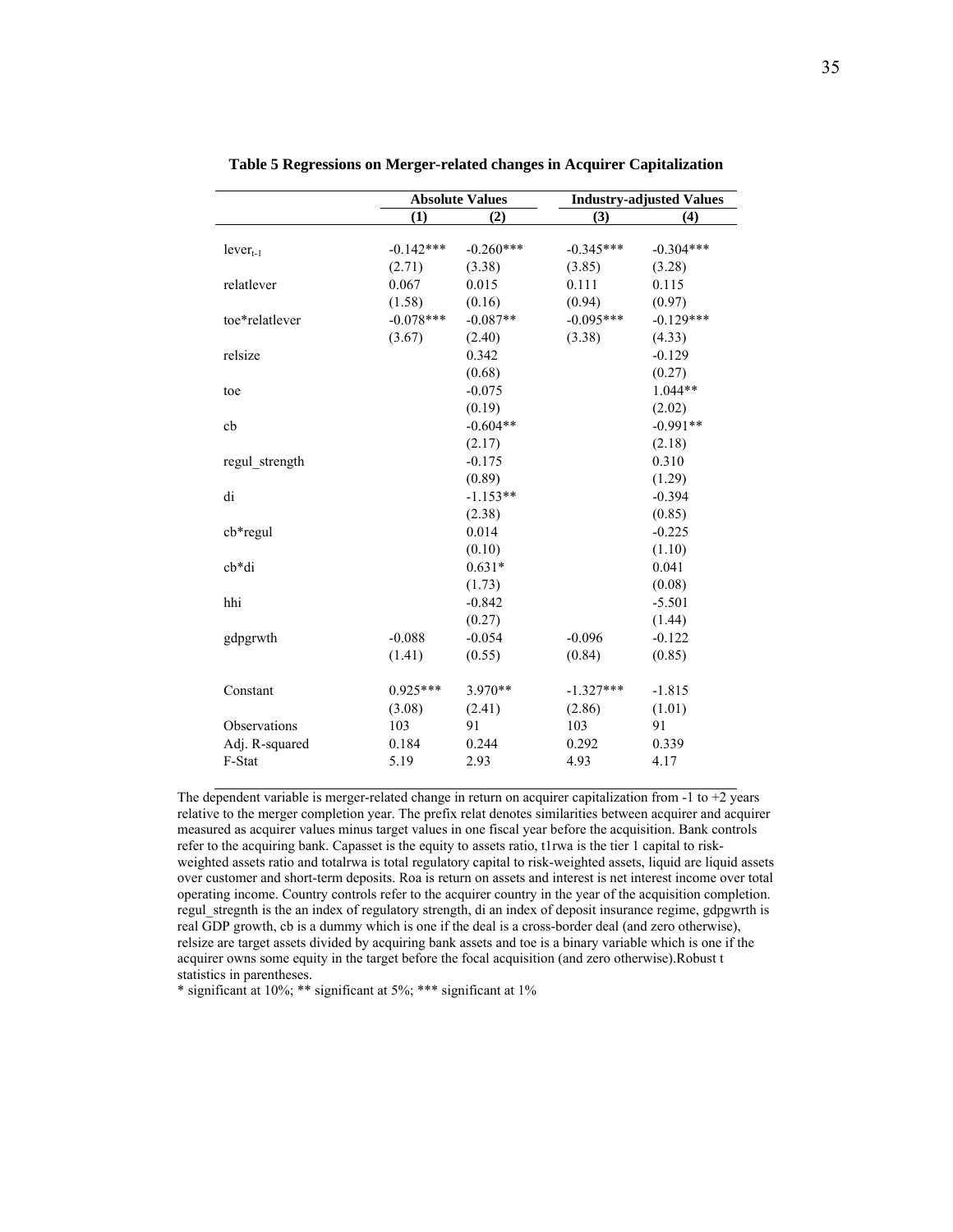|                | <b>Absolute Values</b> |             |             | <b>Industry-adjusted Values</b> |
|----------------|------------------------|-------------|-------------|---------------------------------|
|                | (1)                    | (2)         | (3)         | (4)                             |
|                |                        |             |             |                                 |
| $roa_{t-1}$    | $-0.570***$            | $-0.654***$ | $-0.760***$ | $-0.786***$                     |
|                | (3.90)                 | (3.64)      | (6.08)      | (5.17)                          |
| relatroa       | 0.002                  | $-0.096$    | $-0.064$    | $-0.201**$                      |
|                | (0.03)                 | (1.31)      | (1.01)      | (2.49)                          |
| toe*relatroa   | 0.010                  | 0.027       | 0.015       | 0.042                           |
|                | (0.23)                 | (0.41)      | (0.34)      | (0.60)                          |
| relsize        |                        | 0.062       |             | 0.063                           |
|                |                        | (0.77)      |             | (1.06)                          |
| toe            |                        | $-0.073$    |             | $-0.051$                        |
|                |                        | (0.67)      |             | (0.52)                          |
| cb             |                        | $-0.153*$   |             | $-0.093$                        |
|                |                        | (1.92)      |             | (1.54)                          |
| regul strength |                        | 0.010       |             | $0.069**$                       |
|                |                        | (0.29)      |             | (2.07)                          |
| di             |                        | $-0.126$    |             | $-0.024$                        |
|                |                        | (0.97)      |             | (0.21)                          |
| $cb*regular$   |                        | $0.081**$   |             | $0.077**$                       |
|                |                        | (2.04)      |             | (2.16)                          |
| $cb*di$        |                        | $0.295**$   |             | $0.326**$                       |
|                |                        | (2.38)      |             | (2.49)                          |
| hhi            |                        | 0.196       |             | $-1.689*$                       |
|                |                        | (0.42)      |             | (1.91)                          |
| gdpgrwth       | 0.028                  | 0.026       | 0.025       | 0.020                           |
|                | (0.99)                 | (0.84)      | (1.35)      | (0.73)                          |
|                |                        |             |             |                                 |
| Constant       | $0.220***$             | 0.373       | $-0.160***$ | $-0.394$                        |
|                | (2.64)                 | (1.08)      | (3.13)      | (1.49)                          |
| Observations   | 102                    | 90          | 102         | 90                              |
| Adj. R-squared | 0.264                  | 0.297       | 0.419       | 0.444                           |
| F-Stat         | 8.25                   | 4.37        | 16.61       | 14.85                           |
|                |                        |             |             |                                 |

**Table 6 Regressions on Merger-related changes in Acquirer Performance** 

The dependent variable are merger-related changes in acquirer return on equity from  $-1$  to  $+2$  years relative to the merger completion year. The prefix relat denotes similarities between acquirer and target measured as acquirer values minus target values in one fiscal year before the acquisition. Bank controls refer to the acquiring bank. Capasset is the equity to assets ratio, t1rwa is the tier 1 capital to risk-weighted assets ratio and totalrwa is total regulatory capital to risk-weighted assets, liquid are liquid assets over customer and short-term deposits. Roa is return on assets and interest is net interest income over total operating income. Country controls refer to the acquirer country in the year of the acquisition completion. regul stregnth is the an index of regulatory strength, di an index of deposit insurance regime, gdpgwrth is real GDP growth, cb is a dummy which is one if the deal is a cross-border deal (and zero otherwise), relsize are target assets divided by acquiring bank assets and toe is a binary variable which is one if the acquirer owns some equity in the target before the focal acquisition (and zero otherwise).Robust t statistics in parentheses.

\* significant at  $10\%$ ; \*\* significant at  $5\%$ ; \*\*\* significant at  $1\%$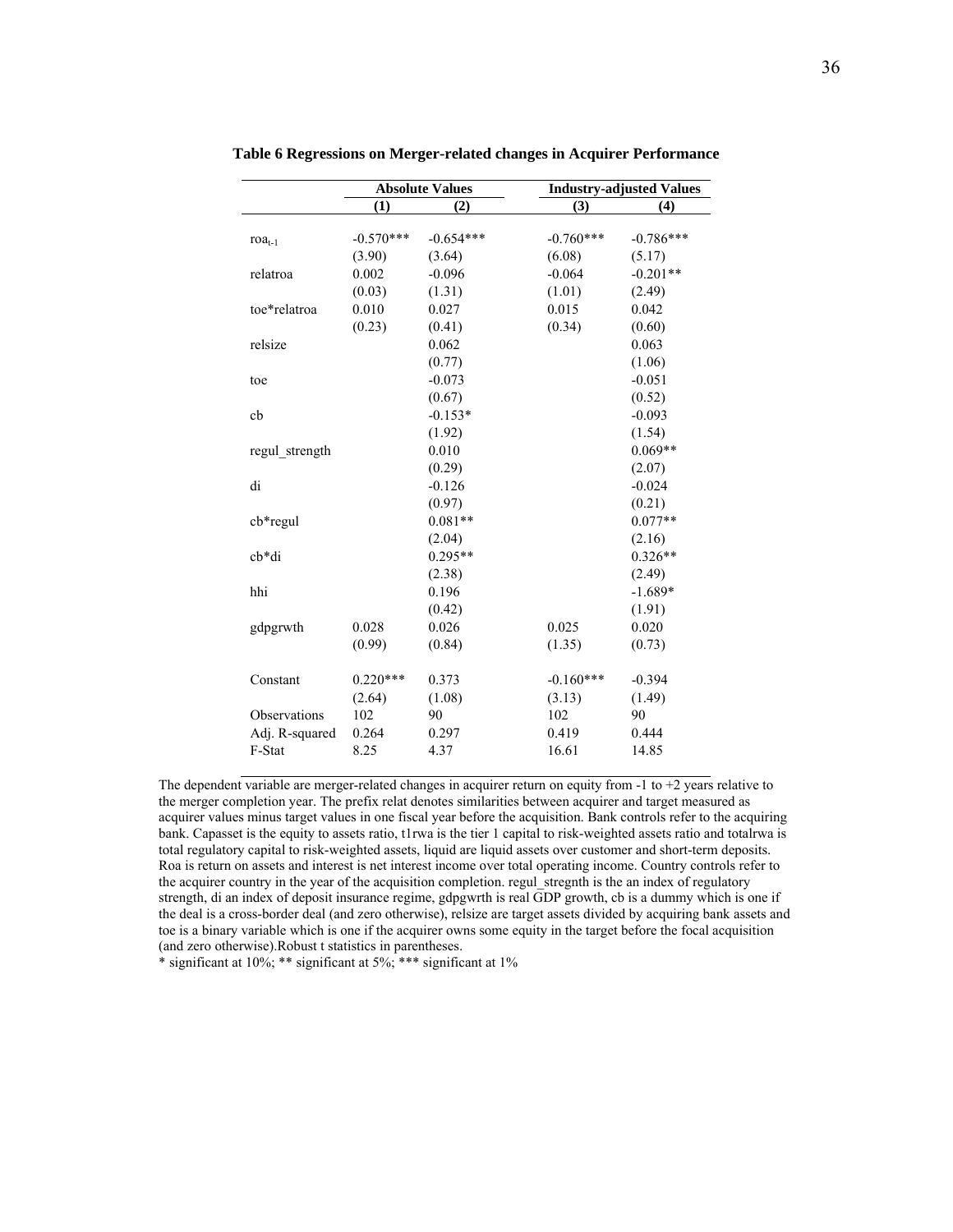|                       | <b>Absolute Values</b> |             | <b>Industry-adjusted Values</b> |             |  |  |
|-----------------------|------------------------|-------------|---------------------------------|-------------|--|--|
|                       | (1)                    | (2)         | (3)                             | (4)         |  |  |
|                       |                        |             |                                 |             |  |  |
| liquid <sub>t-1</sub> | $-1.290***$            | $-1.221***$ | $-0.625***$                     | $-0.831***$ |  |  |
|                       | (3.70)                 | (3.63)      | (3.43)                          | (3.35)      |  |  |
| relatliquid           | $-0.929$               | $-1.009$    | $-0.877$                        | $-1.072$    |  |  |
|                       | (1.40)                 | (1.64)      | (1.24)                          | (1.62)      |  |  |
| toe*relatliquid       | $0.281***$             | $0.368***$  | 0.122                           | $0.307**$   |  |  |
|                       | (2.71)                 | (3.03)      | (1.20)                          | (2.58)      |  |  |
| relsize               |                        | $-3.278$    |                                 | $-1.038$    |  |  |
|                       |                        | (0.92)      |                                 | (0.23)      |  |  |
| toe                   |                        | $-0.680$    |                                 | $-0.608$    |  |  |
|                       |                        | (0.06)      |                                 | (0.05)      |  |  |
| cb                    |                        | 4.613       |                                 | 9.313       |  |  |
|                       |                        | (0.65)      |                                 | (1.12)      |  |  |
| regul strength        |                        | $-5.199**$  |                                 | $-3.066$    |  |  |
|                       |                        | (2.03)      |                                 | (1.46)      |  |  |
| di                    |                        | $-5.137$    |                                 | 9.162       |  |  |
|                       |                        | (0.56)      |                                 | (0.99)      |  |  |
| $cb*regular$          |                        | 7.605*      |                                 | 6.120       |  |  |
|                       |                        | (1.85)      |                                 | (1.44)      |  |  |
| cb*di                 |                        | 21.632*     |                                 | 15.644      |  |  |
|                       |                        | (1.68)      |                                 | (1.16)      |  |  |
| hhi                   |                        | $-46.087$   |                                 | 15.216      |  |  |
|                       |                        | (1.02)      |                                 | (0.27)      |  |  |
| gdpgrwth              | 2.182                  | 2.868*      | 0.326                           | 1.862       |  |  |
|                       | (1.58)                 | (1.80)      | (0.35)                          | (1.10)      |  |  |
|                       |                        |             |                                 |             |  |  |
| Constant              | 25.873***              | $60.521**$  | $-0.531$                        | $-4.302$    |  |  |
|                       | (2.69)                 | (2.24)      | (0.13)                          | (0.21)      |  |  |
| Observations          | 92                     | 80          | 92                              | 80          |  |  |
| Adj. R-squared        | 0.245                  | 0.275       | 0.092                           | 0.188       |  |  |
| F-Stat                | 3.58                   | 1.54        | 3.16                            | 1.45        |  |  |
|                       |                        |             |                                 |             |  |  |

**Table 7 Regressions on Merger-related changes in Acquirer Liquidity** 

The dependent variable are merger-related changes in acquirer liquid assets to customer and short-tern funding from -1 to +2 years relative to the merger completion year. The prefix relat denotes similarities between acquirer and target measured as acquirer values minus target values in one fiscal year before the acquisition. Bank controls refer to the acquiring bank. Capasset is the equity to assets ratio, t1rwa is the tier 1 capital to riskweighted assets ratio and totalrwa is total regulatory capital to risk-weighted assets, liquid are liquid assets over customer and short-term deposits. Roa is return on assets and interest is net interest income over total operating income. Country controls refer to the acquirer country in the year of the acquisition completion. regul\_stregnth is the an index of regulatory strength, di an index of deposit insurance regime, gdpgwrth is real GDP growth, cb is a dummy which is one if the deal is a cross-border deal (and zero otherwise), relsize are target assets divided by acquiring bank assets and toe is a binary variable which is one if the acquirer owns some equity in the target before the focal acquisition (and zero otherwise).Robust t statistics in parentheses.

\* significant at 10%; \*\* significant at 5%; \*\*\* significant at 1%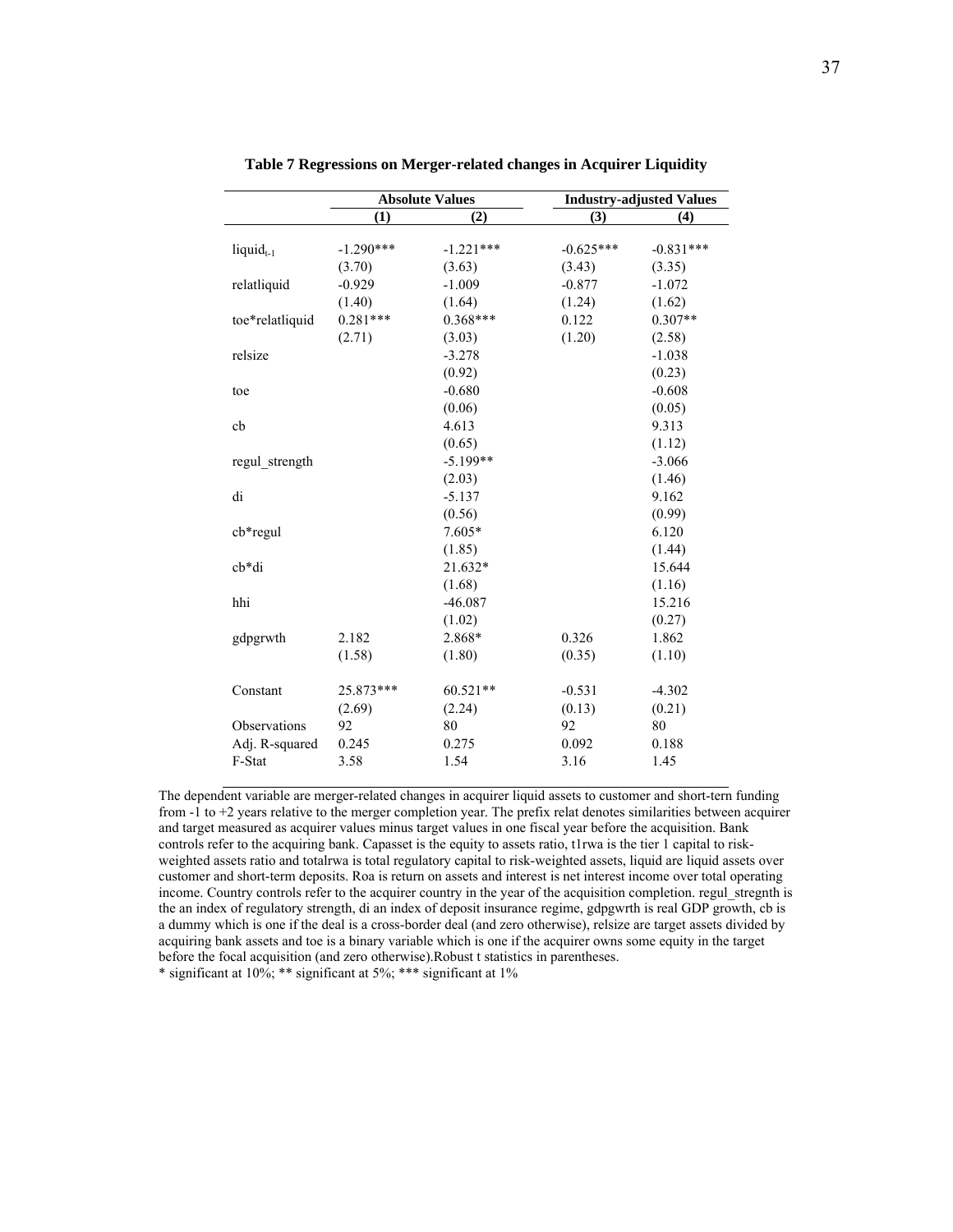|                   |          | <b>Absolute Values</b> | <b>Industry-adjusted Values</b> |           |  |
|-------------------|----------|------------------------|---------------------------------|-----------|--|
|                   | (1)      | (3)                    | (4)                             | (6)       |  |
| capasset $_{t-1}$ | $-0.535$ | $-0.294$               | $-0.311$                        | $-0.407$  |  |
|                   | (1.35)   | (0.77)                 | (1.07)                          | (1.04)    |  |
| relatlever        | $-0.329$ | $-0.019$               | $-0.122$                        | $-0.099$  |  |
|                   | (0.90)   | (0.06)                 | (0.55)                          | (0.33)    |  |
| toe *relatlever   | 0.227    | $-0.087$               | 0.027                           | $-0.128$  |  |
|                   | (1.26)   | (0.31)                 | (0.13)                          | (0.43)    |  |
| relsize           |          | $-0.535$               |                                 | $-0.563$  |  |
|                   |          | (1.26)                 |                                 | (1.47)    |  |
| toe               |          | $-4.205$               |                                 | $-4.328$  |  |
|                   |          | (1.27)                 |                                 | (1.48)    |  |
| cb                |          | $-1.203$               |                                 | $-0.556$  |  |
|                   |          | (0.70)                 |                                 | (0.35)    |  |
| regul strength    |          | 0.068                  |                                 | 0.445     |  |
|                   |          | (0.13)                 |                                 | (0.70)    |  |
| di                |          | 5.448*                 |                                 | 6.641     |  |
|                   |          | (1.70)                 |                                 | (1.58)    |  |
| cb*regul          |          | 0.115                  |                                 | 0.427     |  |
|                   |          | (0.18)                 |                                 | (0.66)    |  |
| cb*di             |          | 2.679                  |                                 | 3.299     |  |
|                   |          | (1.15)                 |                                 | (1.27)    |  |
| hhi               |          | $-6.687$               |                                 | $-9.678$  |  |
|                   |          | (0.67)                 |                                 | (1.07)    |  |
| gdpgrwth          | $-0.170$ | 0.525                  | $-0.149$                        | 0.670     |  |
|                   | (0.46)   | (0.70)                 | (0.38)                          | (0.89)    |  |
| Constant          | 4.973*   | $-3.308$               | 0.860                           | $-10.190$ |  |
|                   | (1.67)   | (0.77)                 | (0.50)                          | (1.25)    |  |
| Observations      | 84       | 74                     | 84                              | 74        |  |
| Adj. R-squared    | 0.008    | 0.012                  | $-0.021$                        | 0.002     |  |
| F-Stat            | 1.51     | 1.37                   | 1.48                            | 1.02      |  |
|                   |          |                        |                                 |           |  |

**Table 8 Regressions on Merger-related changes in Target Capitalization** 

The dependent variable is merger-related change in target equity to total assets ratio from  $-1$  to  $+2$  years relative to the merger completion year. The prefix relat denotes similarities between acquirer and target measured as acquirer values minus target values in one fiscal year before the acquisition. Bank controls refer to the acquiring bank. Capasset is the equity to assets ratio, t1rwa is the tier 1 capital to riskweighted assets ratio and totalrwa is total regulatory capital to risk-weighted assets, liquid are liquid assets over customer and short-term deposits. Roa is return on assets and interest is net interest income over total operating income. Country controls refer to the target country in the year of the acquisition completion. regul stregnth is the an index of regulatory strength, di an index of deposit insurance regime, gdpgwrth is real GDP growth, cb is a dummy which is one if the deal is a cross-border deal (and zero otherwise), relsize are target assets divided by acquiring bank assets and toe is a binary variable which is one if the acquirer owns some equity in the target before the focal acquisition (and zero otherwise).Robust t statistics in parentheses. \* significant at 10%; \*\* significant at 5%; \*\*\* significant at 1%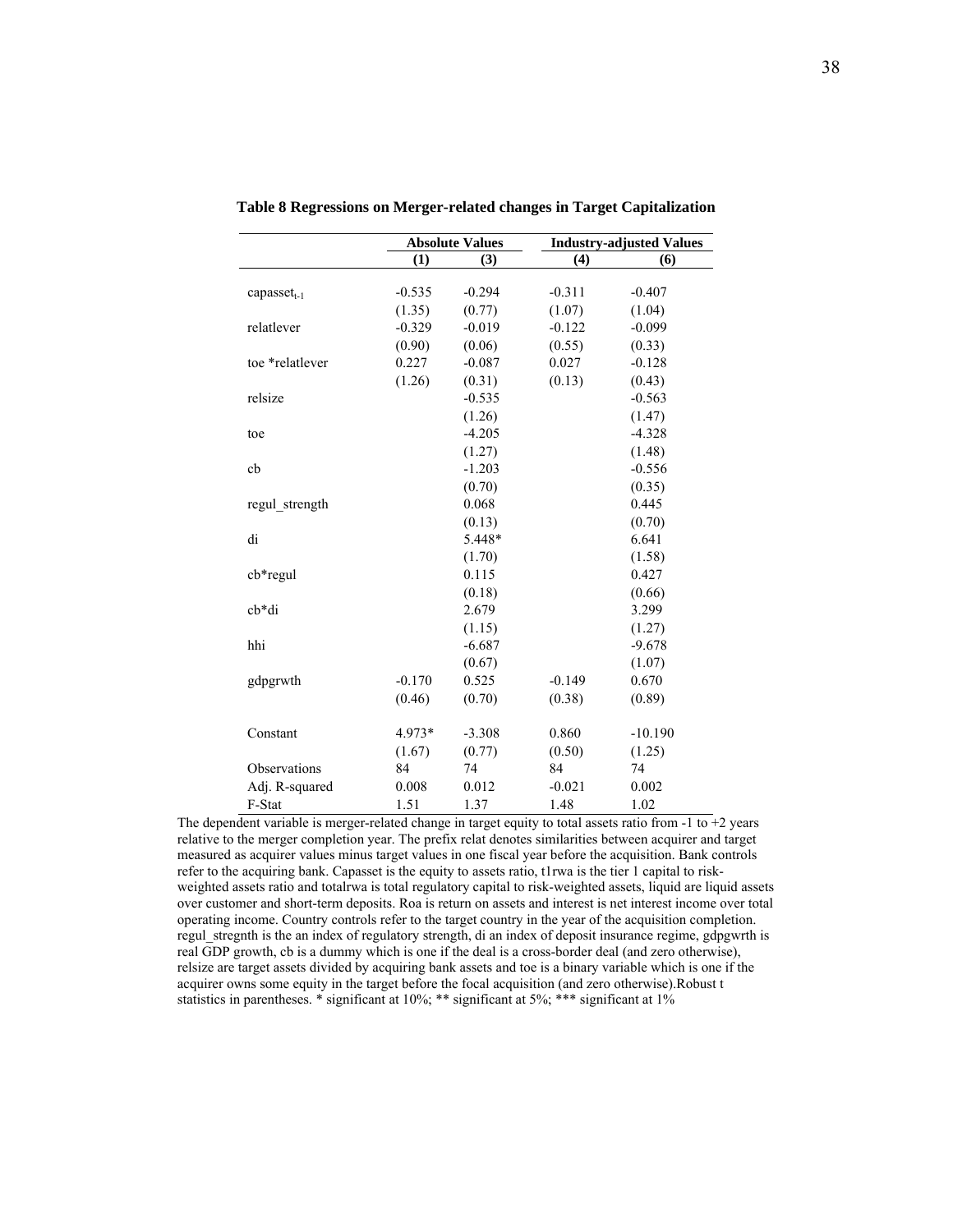|                |           | <b>Absolute Values</b> |           | <b>Industry-adjusted Values</b> |
|----------------|-----------|------------------------|-----------|---------------------------------|
|                | (1)       | (2)                    | (3)       | (4)                             |
|                |           |                        |           |                                 |
| $roa_{t-1}$    | $-0.272$  | $-0.173$               | $-0.303$  | $-0.119$                        |
|                | (0.90)    | (0.38)                 | (1.39)    | (0.32)                          |
| relatroa       | $0.495*$  | 0.618                  | $0.448**$ | 0.578*                          |
|                | (1.74)    | (1.45)                 | (2.05)    | (1.72)                          |
| toe *relatroa  | $-0.000$  | 0.046                  | $-0.190$  | $-0.090$                        |
|                | (0.00)    | (0.22)                 | (1.13)    | (0.38)                          |
| relsize        |           | $-0.026$               |           | $-0.013$                        |
|                |           | (0.78)                 |           | (0.39)                          |
| toe            |           | $-0.182$               |           | $-0.116$                        |
|                |           | (0.64)                 |           | (0.41)                          |
| cb             |           | $-0.054$               |           | 0.068                           |
|                |           | (0.19)                 |           | (0.28)                          |
| regul strength |           | $0.254**$              |           | $0.235**$                       |
|                |           | (2.28)                 |           | (2.10)                          |
| di             |           | 0.653                  |           | $0.539*$                        |
|                |           | (1.62)                 |           | (1.71)                          |
| $cb*regular$   |           | 0.189                  |           | 0.138                           |
|                |           | (0.54)                 |           | (0.43)                          |
| $cb*di$        |           | 0.165                  |           | 0.133                           |
|                |           | (1.50)                 |           | (1.41)                          |
| hhi            |           | $-4.308*$              |           | $-5.349**$                      |
|                |           | (1.83)                 |           | (2.56)                          |
| gdpgrwth       | $-0.035$  | $-0.067$               | $-0.048$  | $-0.066$                        |
|                | (0.54)    | (0.89)                 | (0.89)    | (1.02)                          |
| Constant       | $0.317**$ | $-1.475$               | 0.169     | $-1.324*$                       |
|                | (2.54)    | (1.63)                 | (1.14)    | (1.91)                          |
| Observations   | 84        | 74                     | 84        | 74                              |
| Adj. R-        | 0.466     | 0.441                  | 0.410     | 0.338                           |
| F-Stat         | 21.75     | 9.06                   | 17.32     | 4.91                            |
|                |           |                        |           |                                 |

**Table 9 Regressions on Merger-related changes in Target Performance** 

The dependent variable is merger-related change in target return on equity from -1 to +2 years relative to the merger completion year. The prefix relat denotes similarities between acquirer and target measured as acquirer values minus target values in one fiscal year before the acquisition. Bank controls refer to the acquiring bank. Capasset is the equity to assets ratio, t1rwa is the tier 1 capital to risk-weighted assets ratio and totalrwa is total regulatory capital to risk-weighted assets, liquid are liquid assets over customer and short-term deposits. Roa is return on assets and interest is net interest income over total operating income. Country controls refer to the target country in the year of the acquisition completion. regul stregnth is the an index of regulatory strength, di an index of deposit insurance regime, gdpgwrth is real GDP growth, cb is a dummy which is one if the deal is a cross-border deal (and zero otherwise), relsize are target assets divided by acquiring bank assets and toe is a binary variable which is one if the acquirer owns some equity in the target before the focal acquisition (and zero otherwise).Robust t statistics in parentheses.

\* significant at 10%; \*\* significant at 5%; \*\*\* significant at 1%